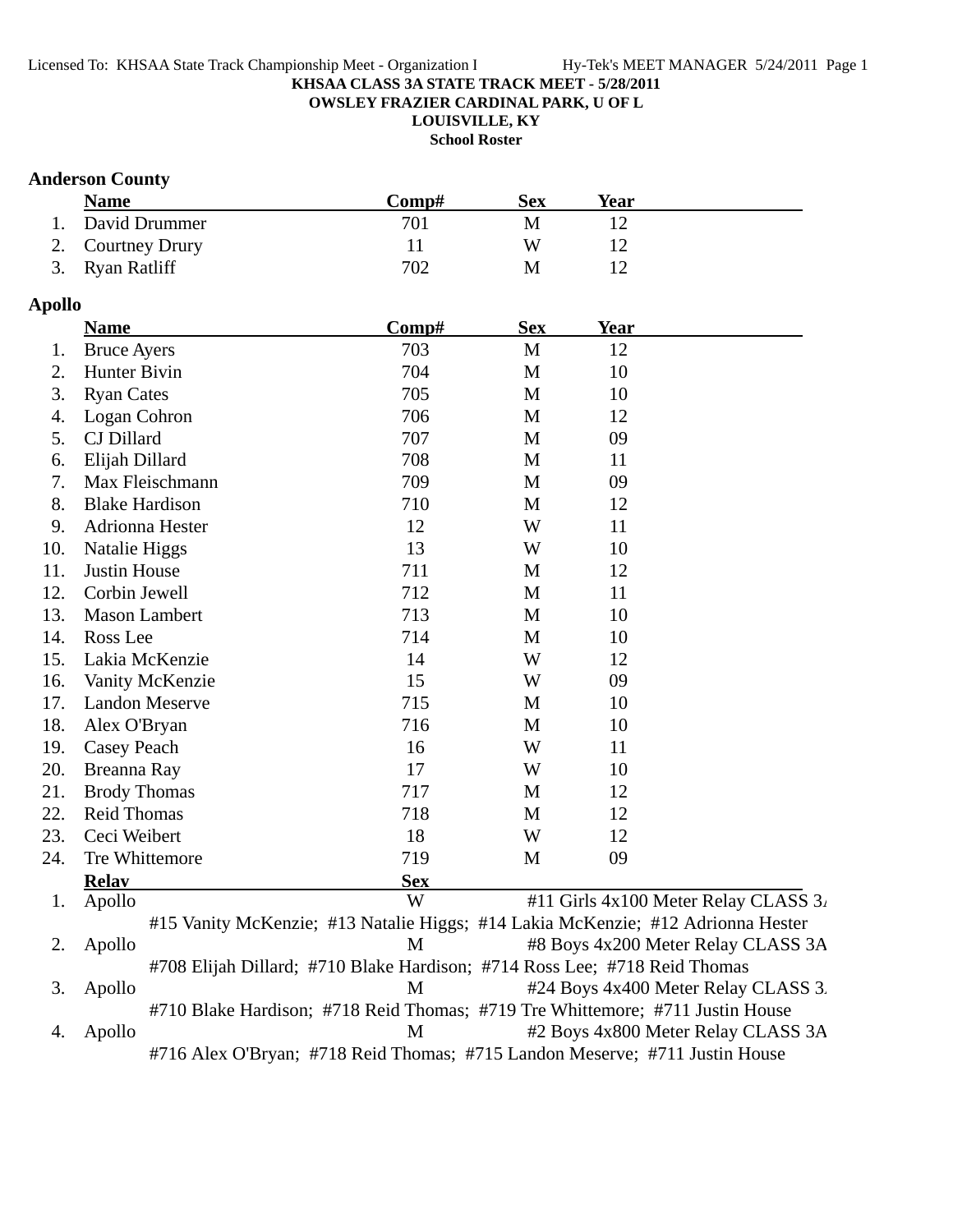**OWSLEY FRAZIER CARDINAL PARK, U OF L**

**LOUISVILLE, KY**

**School Roster**

# **Assumption**

|     | <b>Name</b>               | Comp#      | <b>Sex</b> | <b>Year</b>                                                                         |
|-----|---------------------------|------------|------------|-------------------------------------------------------------------------------------|
| 1.  | <b>Emily Bean</b>         | 19         | W          | 09                                                                                  |
| 2.  | Maya Bell                 | 20         | W          | 11                                                                                  |
| 3.  | <b>Katie Casale</b>       | 21         | W          | 11                                                                                  |
| 4.  | <b>Annie Crotty</b>       | 22         | W          | 09                                                                                  |
| 5.  | <b>Bailey Davis</b>       | 23         | W          | 09                                                                                  |
| 6.  | Ashley El Rady            | 24         | W          | 12                                                                                  |
| 7.  | Hannah Elliott            | 25         | W          | 10                                                                                  |
| 8.  | Camille Lannert           | 26         | W          | 12                                                                                  |
| 9.  | Elizabeth Lohr            | 27         | W          | 11                                                                                  |
| 10. | Ellen Marko               | 28         | W          | 12                                                                                  |
| 11. | Caroline McCaslin         | 29         | W          | 11                                                                                  |
| 12. | <b>Brandy Orth-Becker</b> | 30         | W          | 10                                                                                  |
| 13. | Delanie Parker            | 31         | W          | 09                                                                                  |
| 14. | Katherine Receveur        | 32         | W          | 09                                                                                  |
| 15. | Olivia Reibel             | 33         | W          | 11                                                                                  |
| 16. | <b>Taylor Schladand</b>   | 34         | W          | 11                                                                                  |
| 17. | DeeDee Sliter             | 35         | W          | 10                                                                                  |
| 18. | Melanie Strothman         | 36         | W          | 11                                                                                  |
| 19. | Katie Todd                | 37         | W          | 12                                                                                  |
| 20. | Amanda Vokoun             | 38         | W          | 11                                                                                  |
| 21. | Olivia Wrocklage          | 39         | W          | 12                                                                                  |
|     | <b>Relay</b>              | <b>Sex</b> |            |                                                                                     |
| 1.  | Assumption                | W          |            | #11 Girls 4x100 Meter Relay CLASS 3.                                                |
|     |                           |            |            | #30 Brandy Orth-Becker; #39 Olivia Wrocklage; #37 Katie Todd; #35 DeeDee Sliter     |
| 2.  | Assumption                | W          |            | #7 Girls 4x200 Meter Relay CLASS 3A                                                 |
|     |                           |            |            | #30 Brandy Orth-Becker; #35 DeeDee Sliter; #25 Hannah Elliott; #39 Olivia Wrocklage |
| 3.  | Assumption                | W          |            | #23 Girls 4x400 Meter Relay CLASS 3.                                                |
|     |                           |            |            | #36 Melanie Strothman; #25 Hannah Elliott; #38 Amanda Vokoun; #28 Ellen Marko       |
| 4.  | Assumption                | W          |            | #1 Girls 4x800 Meter Relay CLASS 3A                                                 |
|     |                           |            | $\sqrt{2}$ | $21.7.7$ $1.7.7$ $1.80$ $1.7.7$                                                     |

#29 Caroline McCaslin; #38 Amanda Vokoun; #33 Olivia Reibel; #28 Ellen Marko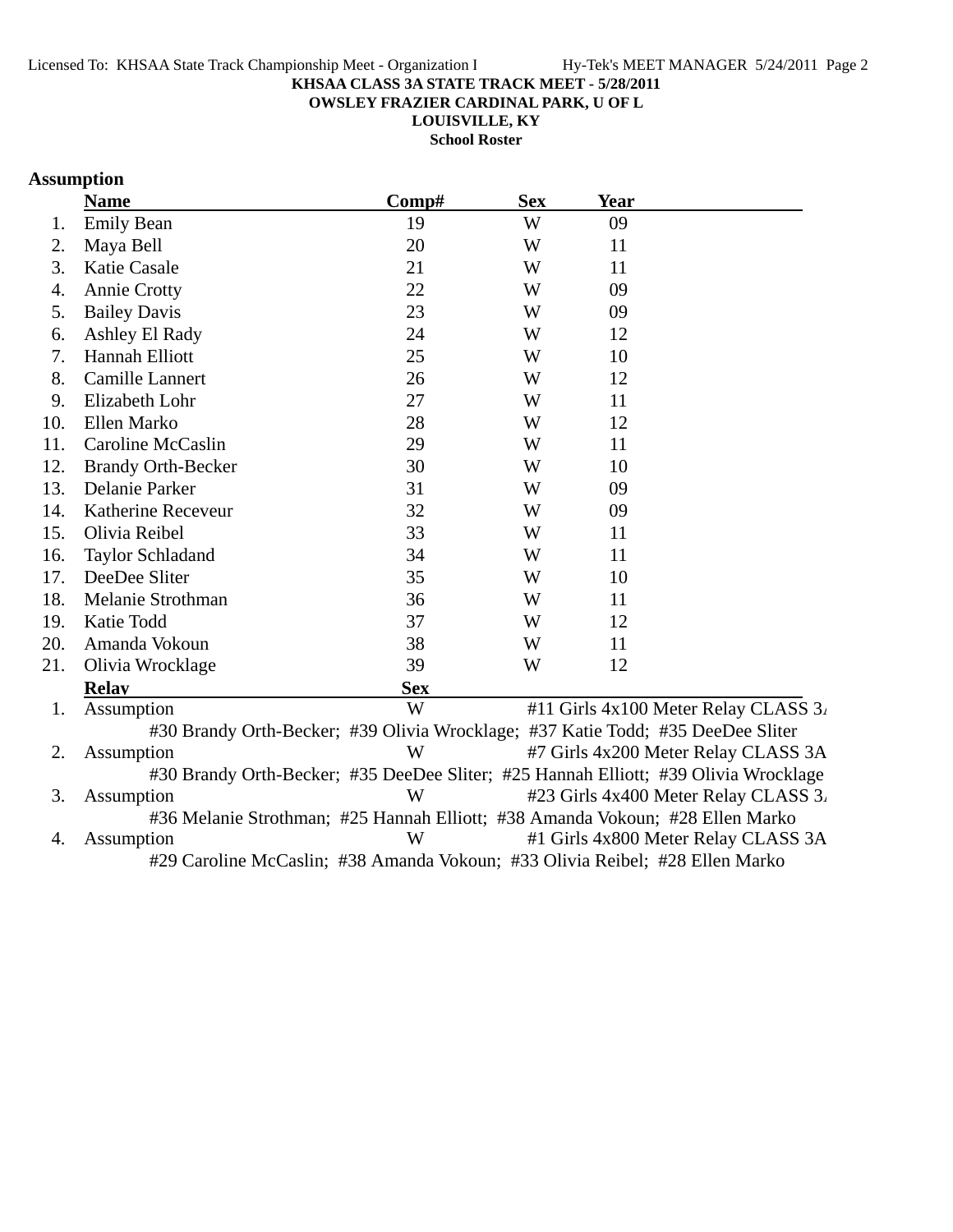**OWSLEY FRAZIER CARDINAL PARK, U OF L**

**LOUISVILLE, KY**

**School Roster**

# **Ballard**

|     | <b>Name</b>                                                                        | Comp#      | <b>Sex</b> | Year |                                      |
|-----|------------------------------------------------------------------------------------|------------|------------|------|--------------------------------------|
| 1.  | Ronnie Baker                                                                       | 720        | M          | 11   |                                      |
| 2.  | Garry Biggers                                                                      | 721        | M          | 12   |                                      |
| 3.  | Andre Camp                                                                         | 722        | M          | 12   |                                      |
| 4.  | LiNesha Clemons                                                                    | 40         | W          | 11   |                                      |
| 5.  | Fianna Ford                                                                        | 41         | W          | 11   |                                      |
| 6.  | Forisse Hardin                                                                     | 723        | M          | 12   |                                      |
| 7.  | Denaye Hylton                                                                      | 42         | W          | 09   |                                      |
| 8.  | Cidnei Johnson                                                                     | 43         | W          | 11   |                                      |
| 9.  | Joshua Jones                                                                       | 724        | M          | 11   |                                      |
| 10. | <b>Taylor Jones</b>                                                                | 44         | W          | 09   |                                      |
| 11. | William Kannamore                                                                  | 725        | M          | 12   |                                      |
| 12. | Christian Lewis                                                                    | 726        | M          | 12   |                                      |
| 13. | Cha Kale Lipscomb                                                                  | 727        | M          | 12   |                                      |
| 14. | <b>Jazmine Moore</b>                                                               | 45         | W          | 12   |                                      |
| 15. | Angelica Newby                                                                     | 46         | W          | 12   |                                      |
| 16. | Kaysee Obannon                                                                     | 47         | W          | 11   |                                      |
| 17. | Devante Parker                                                                     | 728        | M          | 12   |                                      |
| 18. | Ayawna Short                                                                       | 48         | W          | 12   |                                      |
| 19. | <b>Jacob Short</b>                                                                 | 729        | M          | 09   |                                      |
| 20. | <b>Autumn West</b>                                                                 | 49         | W          | 10   |                                      |
| 21. | Megan Zimlich                                                                      | 50         | W          | 12   |                                      |
|     | <b>Relav</b>                                                                       | <b>Sex</b> |            |      |                                      |
| 1.  | <b>Ballard</b>                                                                     | W          |            |      | #11 Girls 4x100 Meter Relay CLASS 3. |
|     | #41 Fianna Ford; #47 Kaysee Obannon; #43 Cidnei Johnson; #45 Jazmine Moore         |            |            |      |                                      |
| 2.  | <b>Ballard</b>                                                                     | W          |            |      | #7 Girls 4x200 Meter Relay CLASS 3A  |
|     | #47 Kaysee Obannon; #43 Cidnei Johnson; #44 Taylor Jones; #46 Angelica Newby       |            |            |      |                                      |
| 3.  | <b>Ballard</b>                                                                     | M          |            |      | #8 Boys 4x200 Meter Relay CLASS 3A   |
|     | #726 Christian Lewis; #721 Garry Biggers; #728 Devante Parker; #723 Forisse Hardin |            |            |      |                                      |

# **Barren County**

|    | <b>Name</b>          | Comp# | <b>Sex</b> | Year |  |
|----|----------------------|-------|------------|------|--|
|    | Alana Alexander      | 51    | W          |      |  |
|    | <b>Taylor Austin</b> | 730   | М          | 12   |  |
| 3. | <b>Justin Beaty</b>  | 731   | М          |      |  |
|    | Eric Marr            | 732   | М          | 12   |  |
|    | <b>Ethan Napier</b>  | 733   | М          |      |  |
|    | 6. Sydney Wininger   | 52    | W          |      |  |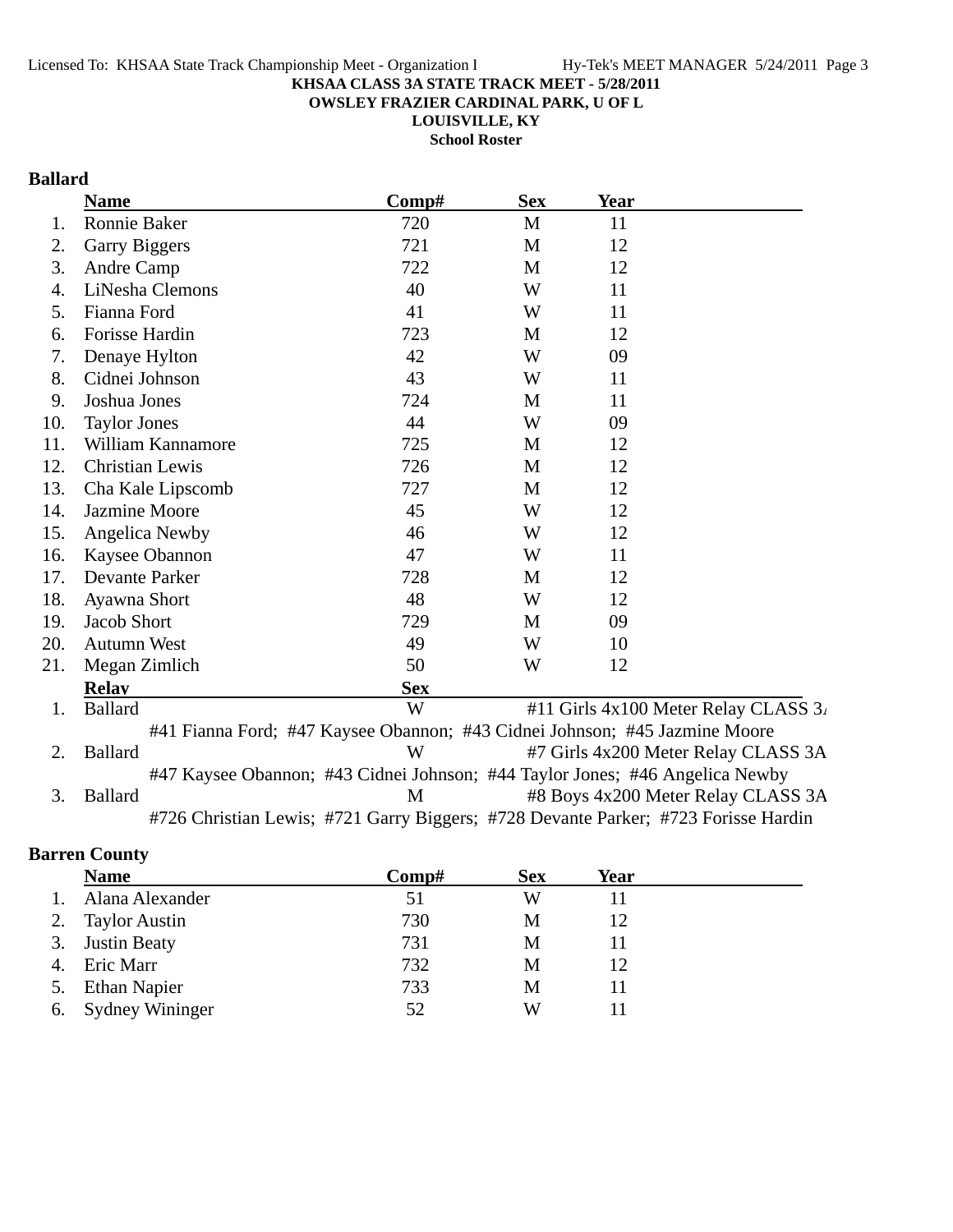**OWSLEY FRAZIER CARDINAL PARK, U OF L**

**LOUISVILLE, KY School Roster**

# **Boone County**

|     | <b>Name</b>                                                             | Comp#      | <b>Sex</b> | <b>Year</b>                                                                     |
|-----|-------------------------------------------------------------------------|------------|------------|---------------------------------------------------------------------------------|
| 1.  | Jenna Abbott                                                            | 53         | W          | 10                                                                              |
| 2.  | Kaitlyn Abdon                                                           | 54         | W          | 11                                                                              |
| 3.  | <b>Ryan Arey</b>                                                        | 734        | M          | 12                                                                              |
| 4.  | <b>Ashley Blystone</b>                                                  | 55         | W          | 12                                                                              |
| 5.  | <b>Josh Burgess</b>                                                     | 735        | M          | 12                                                                              |
| 6.  | Denzel Cain                                                             | 736        | M          | 11                                                                              |
| 7.  | Jasmine Cain                                                            | 56         | W          | 12                                                                              |
| 8.  | Jenna Doellman                                                          | 57         | W          | 08                                                                              |
| 9.  | Alexis Funke                                                            | 58         | W          | 11                                                                              |
| 10. | Presley Gillespie                                                       | 59         | W          | 11                                                                              |
| 11. | Lena Hameidan                                                           | 60         | W          | 11                                                                              |
| 12. | Kayla Harrison                                                          | 61         | W          | 10                                                                              |
| 13. | Cierra Hogan                                                            | 62         | W          | 09                                                                              |
| 14. | <b>Austin Howell</b>                                                    | 737        | M          | 11                                                                              |
| 15. | Jessica Jones                                                           | 63         | W          | 10                                                                              |
| 16. | <b>Ashley Jutzi</b>                                                     | 64         | W          | 10                                                                              |
| 17. | <b>Ibrahim Konate</b>                                                   | 738        | M          | 11                                                                              |
| 18. | Tony Leroy                                                              | 739        | M          | 09                                                                              |
| 19. | <b>Brendan McGarr</b>                                                   | 740        | M          | 11                                                                              |
| 20. | Brianna McMonagle                                                       | 65         | W          | 11                                                                              |
| 21. | Stephen Pair                                                            | 741        | M          | 12                                                                              |
| 22. | <b>Katie Persons</b>                                                    | 66         | W          | 11                                                                              |
| 23. | Valorie Rice                                                            | 67         | W          | 10                                                                              |
| 24. | <b>Tanner Smith</b>                                                     | 742        | M          | 12                                                                              |
| 25. | <b>Jeff Tetteh</b>                                                      | 743        | M          | 12                                                                              |
| 26. | Markie Travis                                                           | 68         | W          | 12                                                                              |
| 27. | Paige Volpenhein                                                        | 69         | W          | 10                                                                              |
| 28. | Nicole Wheeler                                                          | 70         | W          | 09                                                                              |
|     | <b>Relav</b>                                                            | <b>Sex</b> |            |                                                                                 |
| 1.  | <b>Boone County</b>                                                     | W          |            | #7 Girls 4x200 Meter Relay CLASS 3A                                             |
|     | #58 Alexis Funke; #54 Kaitlyn Abdon; #53 Jenna Abbott; #64 Ashley Jutzi |            |            |                                                                                 |
| 2.  | <b>Boone County</b>                                                     | W          |            | #23 Girls 4x400 Meter Relay CLASS 3.                                            |
|     |                                                                         |            |            | #58 Alexis Funke; #54 Kaitlyn Abdon; #59 Presley Gillespie; #64 Ashley Jutzi    |
| 3.  | <b>Boone County</b>                                                     | W          |            | #1 Girls 4x800 Meter Relay CLASS 3A                                             |
|     |                                                                         |            |            | #60 Lena Hameidan; #59 Presley Gillespie; #55 Ashley Blystone; #58 Alexis Funke |
| 4.  | <b>Boone County</b>                                                     | M          |            | #12 Boys 4x100 Meter Relay CLASS 3.                                             |
|     | #739 Tony Leroy; #743 Jeff Tetteh; #737 Austin Howell; #736 Denzel Cain |            |            |                                                                                 |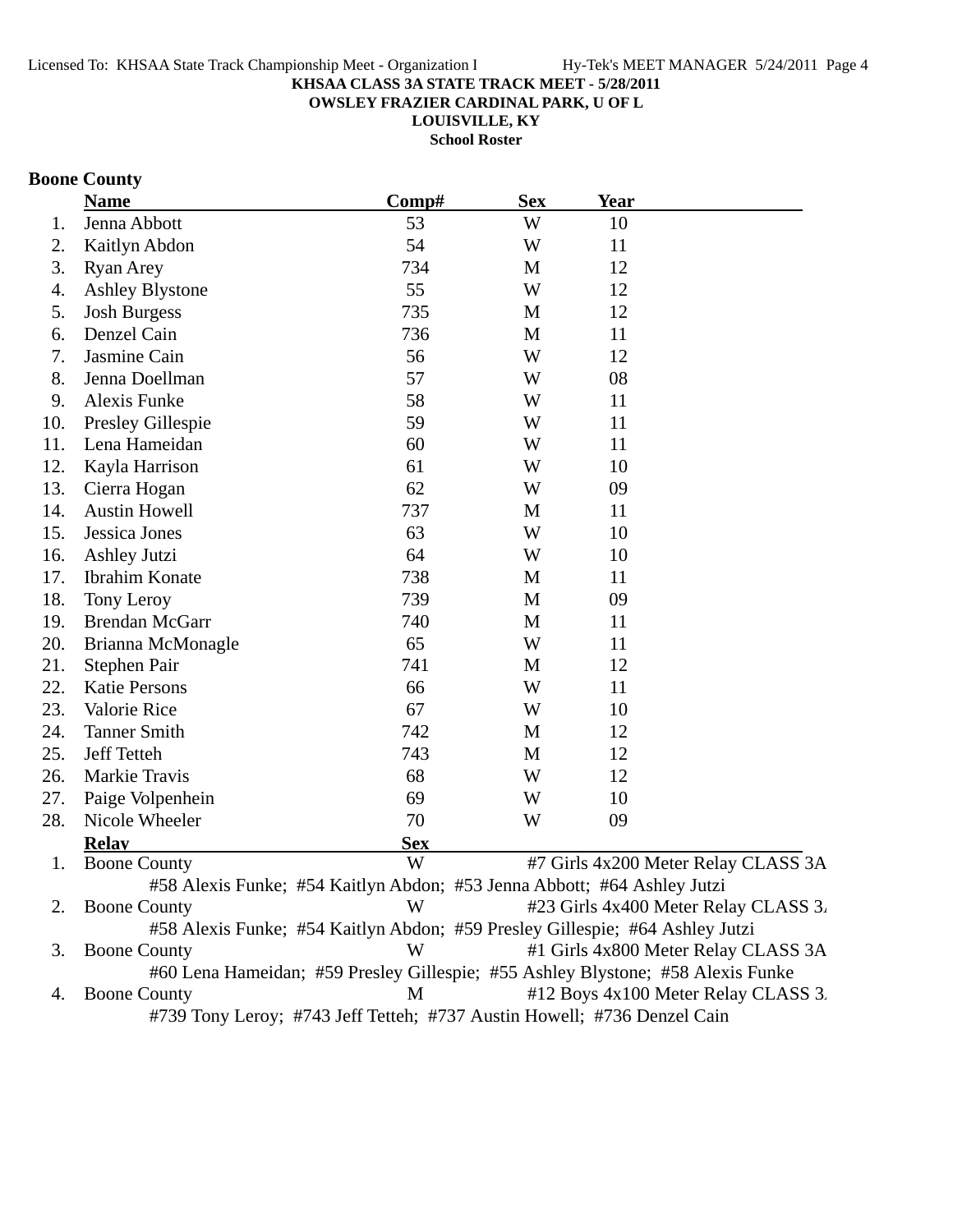**OWSLEY FRAZIER CARDINAL PARK, U OF L**

**LOUISVILLE, KY**

**School Roster**

# **Bowling Green**

|     | <b>Name</b>             | Comp#      | <b>Sex</b> | Year |                                     |
|-----|-------------------------|------------|------------|------|-------------------------------------|
| Ī.  | <b>Sydnie Anthony</b>   | 71         | W          | 09   |                                     |
| 2.  | Chyna Clement           | 72         | W          | 11   |                                     |
| 3.  | Lauren Elson            | 73         | W          | 09   |                                     |
| 4.  | <b>Shelby England</b>   | 74         | W          | 10   |                                     |
| 5.  | Van Games               | 75         | W          | 09   |                                     |
| 6.  | <b>Brittney Hansen</b>  | 76         | W          | 07   |                                     |
| 7.  | Paige Hiltner           | 77         | W          | 08   |                                     |
| 8.  | Duncan Miller           | 744        | M          | 12   |                                     |
| 9.  | <b>Trevor Prieskorn</b> | 78         | W          | 09   |                                     |
| 10. | Ciara Scott             | 79         | W          | 09   |                                     |
| 11. | <b>Grace Summars</b>    | 80         | W          | 09   |                                     |
| 12. | Lauren Wheeler          | 81         | W          | 09   |                                     |
| 13. | Sarah-Emily Woodward    | 82         | W          | 09   |                                     |
|     | <b>Relav</b>            | <b>Sex</b> |            |      |                                     |
|     | <b>Bowling Green</b>    | W          |            |      | #1 Girls 4x800 Meter Relay CLASS 3A |

#75 Van Games; #76 Brittney Hansen; #79 Ciara Scott; #81 Lauren Wheeler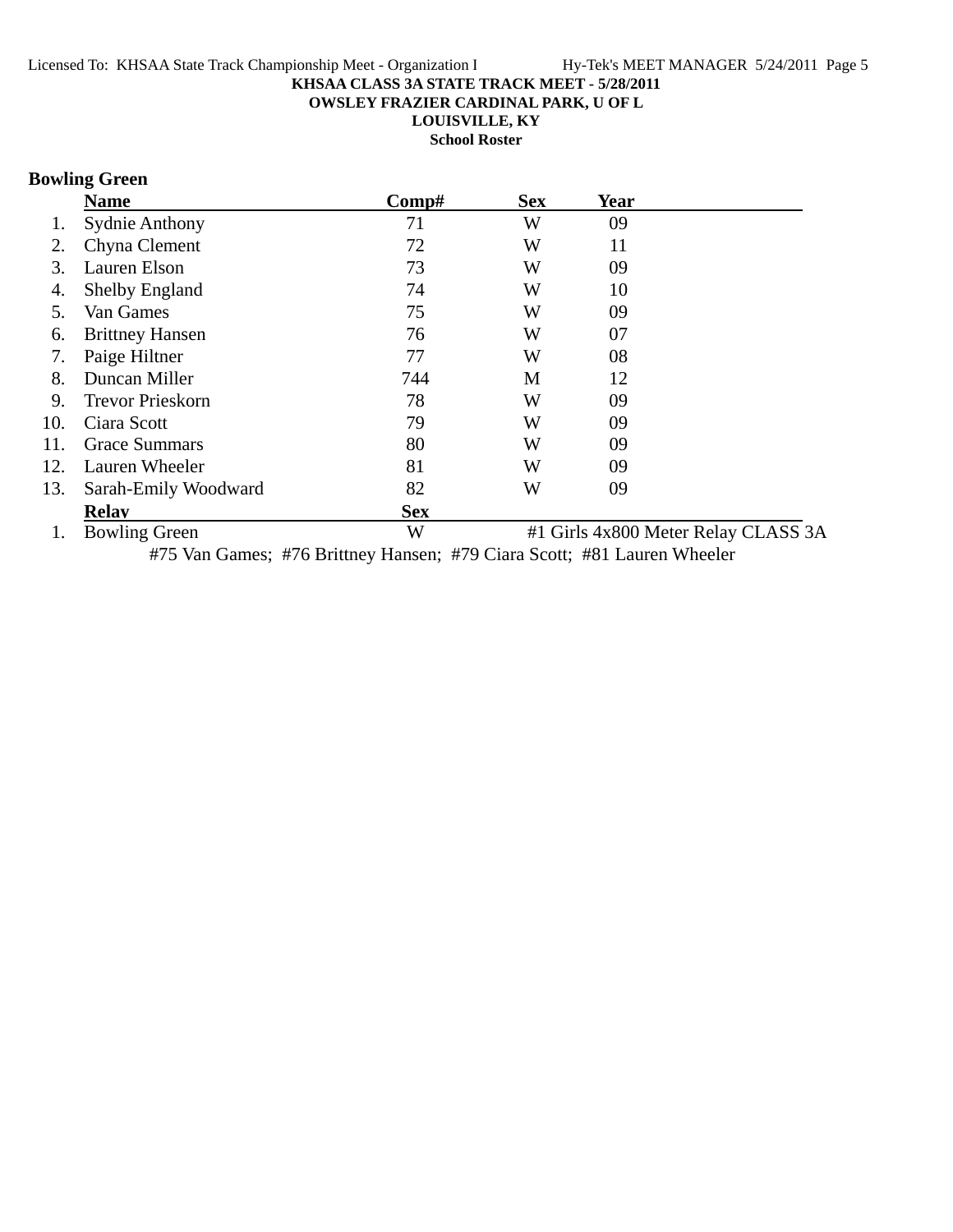**OWSLEY FRAZIER CARDINAL PARK, U OF L**

**LOUISVILLE, KY**

**School Roster**

# **Bryan Station**

|     | <b>Name</b>                                                                 | Comp#      | <b>Sex</b> | <b>Year</b>                                                                      |
|-----|-----------------------------------------------------------------------------|------------|------------|----------------------------------------------------------------------------------|
| 1.  | <b>Josh Arnett</b>                                                          | 745        | M          | 12                                                                               |
| 2.  | Clarke Blackburn                                                            | 746        | M          | 11                                                                               |
| 3.  | Bentio Botaka                                                               | 747        | M          | 11                                                                               |
| 4.  | Tre Duncan                                                                  | 748        | M          | 11                                                                               |
| 5.  | Sariah Edwards                                                              | 83         | W          | 12                                                                               |
| 6.  | Labi Frazier                                                                | 84         | W          | 10                                                                               |
| 7.  | Zephaniah Godfrey                                                           | 749        | M          | 11                                                                               |
| 8.  | Lauren Guilfoil                                                             | 85         | W          | 10                                                                               |
| 9.  | Michael Hagans                                                              | 750        | M          | 12                                                                               |
| 10. | <b>James Hardin</b>                                                         | 751        | M          | 12                                                                               |
| 11. | Markedra Jackson                                                            | 86         | W          | 11                                                                               |
| 12. | Ora Johnson                                                                 | 752        | M          | 09                                                                               |
| 13. | <b>Woody Lapierre</b>                                                       | 753        | M          | 10                                                                               |
| 14. | Jacob Mclimore                                                              | 754        | M          | 10                                                                               |
| 15. | Gabby Perdue                                                                | 87         | W          | 10                                                                               |
| 16. | Donte' Richards                                                             | 755        | M          | 12                                                                               |
| 17. | <b>Kevin Ross</b>                                                           | 756        | M          | 11                                                                               |
| 18. | Loran Smith                                                                 | 757        | M          | 12                                                                               |
| 19. | Malcolm Smith                                                               | 758        | M          | 10                                                                               |
| 20. | Jailyn Stevenson                                                            | 88         | W          | 12                                                                               |
| 21. | Carynn Stewart                                                              | 89         | W          | 10                                                                               |
| 22. | Sam Stucky                                                                  | 759        | M          | 10                                                                               |
| 23. | Meyasha Walker                                                              | 90         | W          | 10                                                                               |
| 24. | Kayla Ward                                                                  | 91         | W          | 10                                                                               |
| 25. | <b>Ishmael Webb</b>                                                         | 760        | M          | 10                                                                               |
| 26. | Corey Williams                                                              | 761        | M          | 10                                                                               |
|     | <b>Relay</b>                                                                | <b>Sex</b> |            |                                                                                  |
| 1.  | <b>Bryan Station</b>                                                        | W          |            | #11 Girls 4x100 Meter Relay CLASS 3.                                             |
|     |                                                                             |            |            | #84 Labi Frazier; #83 Sariah Edwards; #86 Markedra Jackson; #87 Gabby Perdue     |
| 2.  | <b>Bryan Station</b>                                                        | W          |            | #7 Girls 4x200 Meter Relay CLASS 3A                                              |
|     |                                                                             |            |            | #84 Labi Frazier; #88 Jailyn Stevenson; #86 Markedra Jackson; #83 Sariah Edwards |
| 3.  | <b>Bryan Station</b>                                                        | M          |            | #12 Boys 4x100 Meter Relay CLASS 3.                                              |
|     | #748 Tre Duncan; #745 Josh Arnett; #757 Loran Smith; #755 Donte' Richards   |            |            |                                                                                  |
| 4.  | <b>Bryan Station</b>                                                        | M          |            | #8 Boys 4x200 Meter Relay CLASS 3A                                               |
|     |                                                                             |            |            | #760 Ishmael Webb; #757 Loran Smith; #751 James Hardin; #755 Donte' Richards     |
| 5.  | <b>Bryan Station</b>                                                        | M          |            | #24 Boys 4x400 Meter Relay CLASS 3.                                              |
|     | #745 Josh Arnett; #757 Loran Smith; #755 Donte' Richards; #751 James Hardin |            |            |                                                                                  |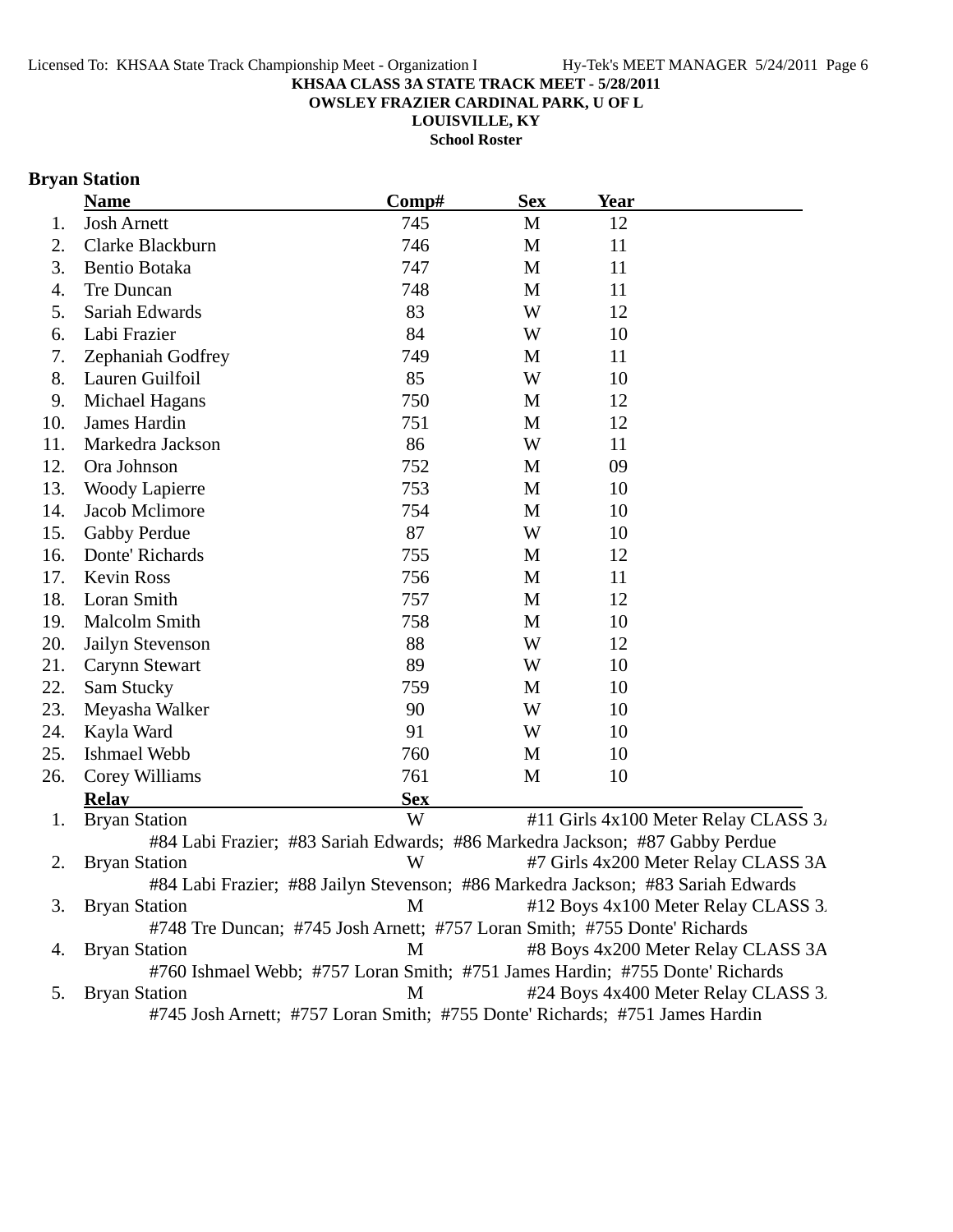**OWSLEY FRAZIER CARDINAL PARK, U OF L**

**LOUISVILLE, KY**

**School Roster**

## **Butler**

|     | <b>Name</b>            | Comp#                                                                              | <b>Sex</b> | <b>Year</b> |                                                                                    |
|-----|------------------------|------------------------------------------------------------------------------------|------------|-------------|------------------------------------------------------------------------------------|
| 1.  | Shakeria Bell          | 92                                                                                 | W          | 11          |                                                                                    |
| 2.  | <b>Bridgette Boyer</b> | 93                                                                                 | W          | 10          |                                                                                    |
| 3.  | Ray Coleman            | 762                                                                                | M          | 10          |                                                                                    |
| 4.  | Jeff Cutrer            | 763                                                                                | M          | 12          |                                                                                    |
| 5.  | <b>Austin Eaton</b>    | 764                                                                                | M          | 09          |                                                                                    |
| 6.  | Matt Goodin            | 765                                                                                | M          | 12          |                                                                                    |
| 7.  | <b>Patrick Gregory</b> | 766                                                                                | M          | 09          |                                                                                    |
| 8.  | <b>Joey Hartlage</b>   | 767                                                                                | M          | 11          |                                                                                    |
| 9.  | Angela Herbig          | 94                                                                                 | W          | 12          |                                                                                    |
| 10. | Michaela Herbig        | 95                                                                                 | W          | 10          |                                                                                    |
| 11. | Samantha Hommrich      | 96                                                                                 | W          | 11          |                                                                                    |
| 12. | Rose Jolly             | 97                                                                                 | W          | 09          |                                                                                    |
| 13. | Malcolm Julian         | 768                                                                                | M          | 10          |                                                                                    |
| 14. | <b>Tretez Kinnarid</b> | 769                                                                                | M          | 10          |                                                                                    |
| 15. | RaShaun Langdon        | 770                                                                                | M          | 12          |                                                                                    |
| 16. | Kevin Manzano          | 771                                                                                | M          | 12          |                                                                                    |
| 17. | <b>Allen Matthews</b>  | 772                                                                                | M          | 11          |                                                                                    |
| 18. | <b>Andrew McCauley</b> | 773                                                                                | M          | 10          |                                                                                    |
| 19. | <b>Tavaughn Morton</b> | 774                                                                                | M          | 09          |                                                                                    |
| 20. | <b>Justin Thomas</b>   | 775                                                                                | M          | 10          |                                                                                    |
| 21. | Eric Woodruff          | 776                                                                                | M          | 11          |                                                                                    |
|     | <b>Relav</b>           | <b>Sex</b>                                                                         |            |             |                                                                                    |
| 1.  | <b>Butler</b>          | W                                                                                  |            |             | #1 Girls 4x800 Meter Relay CLASS 3A                                                |
|     |                        | #92 Shakeria Bell; #94 Angela Herbig; #96 Samantha Hommrich; #97 Rose Jolly        |            |             |                                                                                    |
| 2.  | <b>Butler</b>          | M                                                                                  |            |             | #12 Boys 4x100 Meter Relay CLASS 3.                                                |
|     |                        | #771 Kevin Manzano; #762 Ray Coleman; #773 Andrew McCauley; #775 Justin Thomas     |            |             |                                                                                    |
| 3.  | <b>Butler</b>          | M                                                                                  |            |             | #8 Boys 4x200 Meter Relay CLASS 3A                                                 |
|     |                        |                                                                                    |            |             | #771 Kevin Manzano; #773 Andrew McCauley; #775 Justin Thomas; #774 Tavaughn Morton |
| 4.  | <b>Butler</b>          | M                                                                                  |            |             | #24 Boys 4x400 Meter Relay CLASS 3.                                                |
|     |                        | #764 Austin Eaton; #766 Patrick Gregory; #769 Tretez Kinnarid; #776 Eric Woodruff  |            |             |                                                                                    |
| 5.  | <b>Butler</b>          | M                                                                                  |            |             | #2 Boys 4x800 Meter Relay CLASS 3A                                                 |
|     |                        | #763 Jeff Cutrer; #766 Patrick Gregory; #769 Tretez Kinnarid; #770 RaShaun Langdon |            |             |                                                                                    |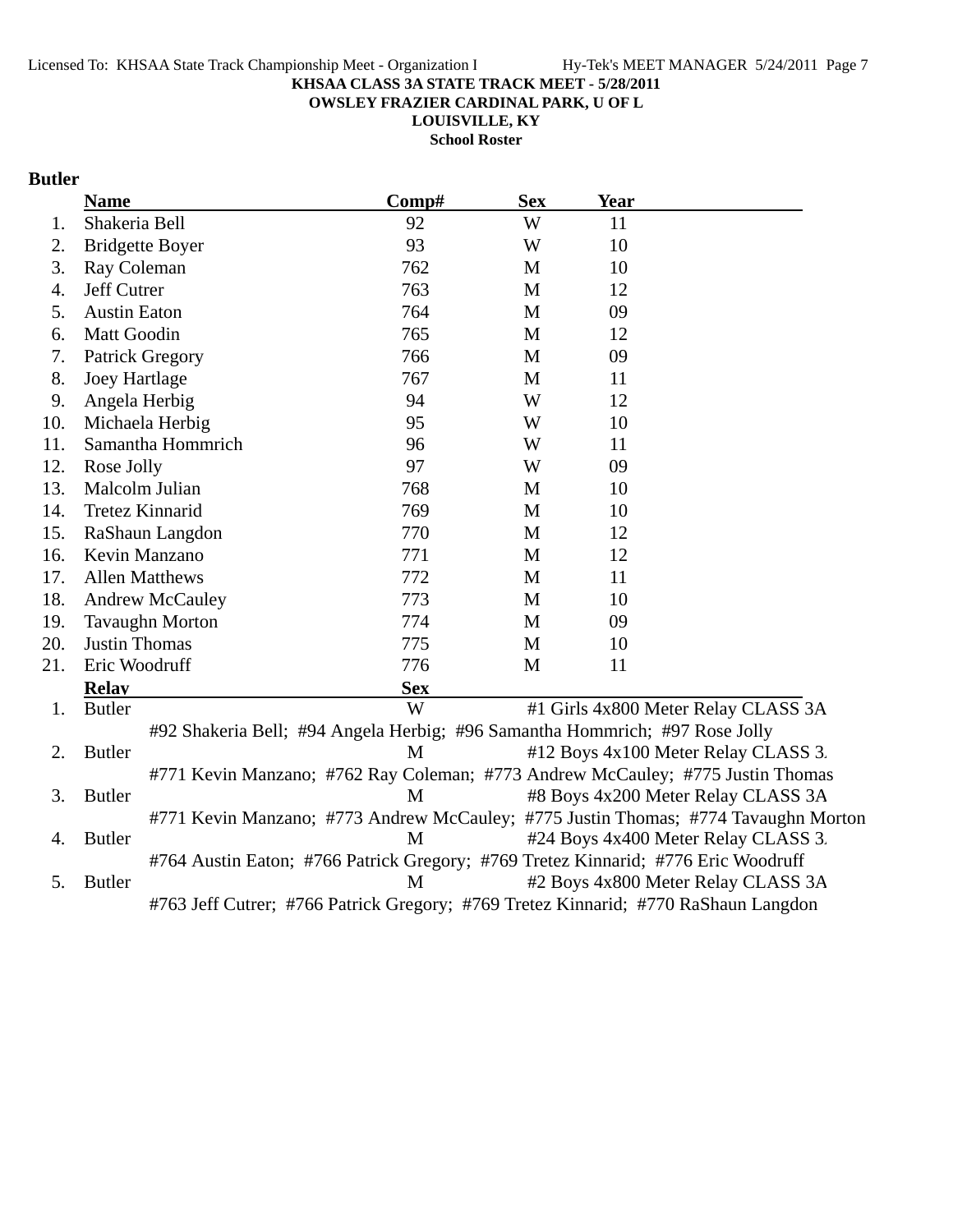**OWSLEY FRAZIER CARDINAL PARK, U OF L**

**LOUISVILLE, KY**

**School Roster**

## **Campbell County**

|     | <b>Name</b>            | Comp#      | <b>Sex</b>   | <b>Year</b>                          |
|-----|------------------------|------------|--------------|--------------------------------------|
| 1.  | Kurt Bach              | 777        | $\mathbf{M}$ | 12                                   |
| 2.  | Mohammed Bayyari       | 778        | $\mathbf{M}$ | 10                                   |
| 3.  | Kennedy Berkley        | 98         | W            | 11                                   |
| 4.  | Austin Bryan           | 779        | M            | 10                                   |
| 5.  | <b>Brooke Buckler</b>  | 99         | W            | 08                                   |
| 6.  | Cody Canaday           | 780        | $\mathbf M$  | 10                                   |
| 7.  | Anna Carrigan          | 100        | W            | 12                                   |
| 8.  | Carolynn Dreyer        | 101        | W            | 12                                   |
| 9.  | Jacob Groneck          | 781        | M            | 11                                   |
| 10. | Christina Heilman      | 102        | W            | 11                                   |
| 11. | <b>Tyler Hubbard</b>   | 782        | $\mathbf M$  | 12                                   |
| 12. | Molly Kitchen          | 103        | W            | 10                                   |
| 13. | <b>Stewart Knaley</b>  | 783        | M            | 10                                   |
| 14. | Doug Long              | 784        | M            | 12                                   |
| 15. | Lauren Macke           | 104        | W            | 09                                   |
| 16. | <b>Grant Mahoney</b>   | 785        | $\mathbf M$  | 10                                   |
| 17. | Samantha Nealy         | 105        | W            | 12                                   |
| 18. | Aaron Orth             | 786        | M            | 09                                   |
| 19. | <b>Josh Presley</b>    | 787        | M            | 12                                   |
| 20. | Megan Rauch            | 106        | W            | 11                                   |
| 21. | <b>Ben Rawe</b>        | 788        | M            | 12                                   |
| 22. | Kristen Rice           | 107        | W            | 11                                   |
| 23. | Faith Roaden           | 108        | W            | 11                                   |
| 24. | <b>Taylor Robinson</b> | 109        | W            | 10                                   |
| 25. | Haylee Rose            | 110        | W            | 11                                   |
| 26. | Sarah Ruckh            | 111        | W            | 11                                   |
| 27. | William Seiter         | 789        | M            | 10                                   |
| 28. | Kristen Spahr          | 112        | W            | 10                                   |
| 29. | Doug Strange           | 790        | $\mathbf M$  | 12                                   |
| 30. | Dylan Valdez           | 791        | M            | 10                                   |
| 31. | Luke Walerius          | 792        | $\mathbf M$  | 12                                   |
|     | <b>Relav</b>           | <b>Sex</b> |              |                                      |
| 1.  | Campbell County        | W          |              | #11 Girls 4x100 Meter Relay CLASS 3. |

#102 Christina Heilman; #103 Molly Kitchen; #104 Lauren Macke; #111 Sarah Ruckh 2. Campbell County W #7 Girls 4x200 Meter Relay CLASS 3A #98 Kennedy Berkley; #100 Anna Carrigan; #102 Christina Heilman; #103 Molly Kitchen 3. Campbell County W #23 Girls 4x400 Meter Relay CLASS 3. #100 Anna Carrigan; #101 Carolynn Dreyer; #102 Christina Heilman; #108 Faith Roaden 4. Campbell County W #1 Girls 4x800 Meter Relay CLASS 3A #110 Haylee Rose; #109 Taylor Robinson; #108 Faith Roaden; #101 Carolynn Dreyer 5. Campbell County M #8 Boys 4x200 Meter Relay CLASS 3A #785 Grant Mahoney; #790 Doug Strange; #789 William Seiter; #784 Doug Long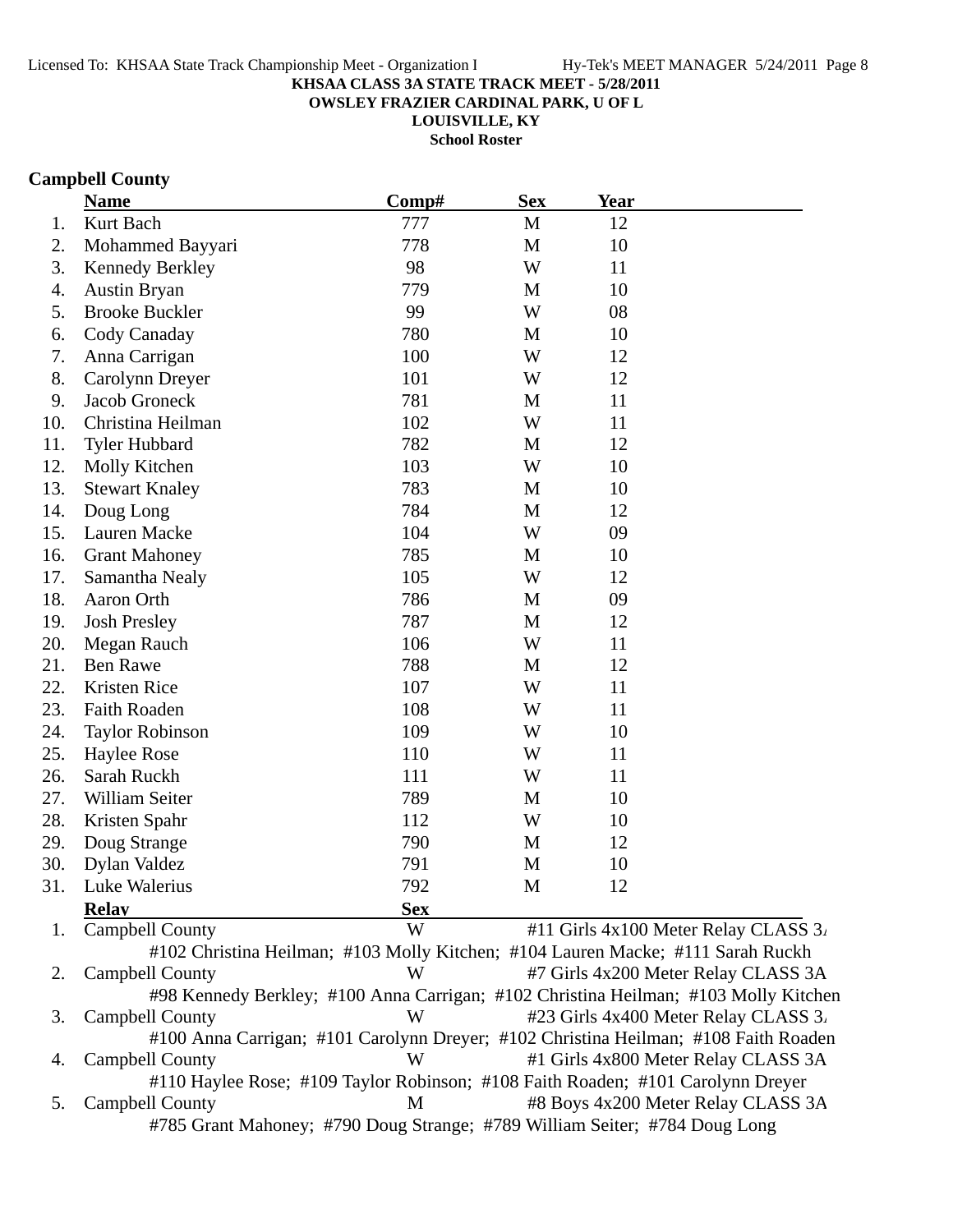**School Roster**

## **Campbell County**

| <b>Relay</b>                                                       |   | Sex                                                                      |  |  |  |
|--------------------------------------------------------------------|---|--------------------------------------------------------------------------|--|--|--|
| 6. Campbell County                                                 | M | #24 Boys 4x400 Meter Relay CLASS 3.                                      |  |  |  |
|                                                                    |   | #782 Tyler Hubbard; #785 Grant Mahoney; #790 Doug Strange; #788 Ben Rawe |  |  |  |
| 7. Campbell County                                                 | M | #2 Boys 4x800 Meter Relay CLASS 3A                                       |  |  |  |
| #777 Kurt Bach; #786 Aaron Orth; #788 Ben Rawe; #782 Tyler Hubbard |   |                                                                          |  |  |  |

## **Central Hardin**

|     | <b>Name</b>                | Comp#                                                                             | <b>Sex</b> | <b>Year</b> |                                                                                     |
|-----|----------------------------|-----------------------------------------------------------------------------------|------------|-------------|-------------------------------------------------------------------------------------|
| 1.  | Nee Battle                 | 113                                                                               | W          | 10          |                                                                                     |
| 2.  | Alysse Bishop              | 114                                                                               | W          | 12          |                                                                                     |
| 3.  | Tori Briggs                | 115                                                                               | W          | 07          |                                                                                     |
| 4.  | <b>Hunter Brown</b>        | 793                                                                               | M          | 12          |                                                                                     |
| 5.  | Abbie Chandler             | 116                                                                               | W          | 09          |                                                                                     |
| 6.  | <b>Mallory Chaney</b>      | 117                                                                               | W          | 12          |                                                                                     |
| 7.  | Hannah Cox                 | 118                                                                               | W          | 11          |                                                                                     |
| 8.  | Drew Crawford              | 119                                                                               | W          | 12          |                                                                                     |
| 9.  | Jared Cromartie            | 794                                                                               | M          | 11          |                                                                                     |
| 10. | <b>Malon Kennedy</b>       | 795                                                                               | M          | 11          |                                                                                     |
| 11. | Antonie Keys               | 796                                                                               | M          | 11          |                                                                                     |
| 12. | Ashlie Mercado             | 120                                                                               | W          | 09          |                                                                                     |
| 13. | <b>Lauren Norton</b>       | 121                                                                               | W          | 11          |                                                                                     |
| 14. | Mackenzie Pennigton        | 122                                                                               | W          | 09          |                                                                                     |
| 15. | Douglas Pillow             | 797                                                                               | M          | 11          |                                                                                     |
| 16. | Johnathon Samual           | 798                                                                               | M          | 12          |                                                                                     |
| 17. | Chris Wade                 | 799                                                                               | M          | 12          |                                                                                     |
| 18. | <b>Brandon Watkins</b>     | 800                                                                               | M          | 09          |                                                                                     |
| 19. | <b>Ryan White-Djarnatt</b> | 801                                                                               | M          | 10          |                                                                                     |
|     | <b>Relay</b>               | <b>Sex</b>                                                                        |            |             |                                                                                     |
| 1.  | Central Hardin             | W                                                                                 |            |             | #11 Girls 4x100 Meter Relay CLASS 3.                                                |
|     |                            | #119 Drew Crawford; #117 Mallory Chaney; #121 Lauren Norton; #114 Alysse Bishop   |            |             |                                                                                     |
| 2.  | Central Hardin             | W                                                                                 |            |             | #7 Girls 4x200 Meter Relay CLASS 3A                                                 |
|     |                            | #118 Hannah Cox; #119 Drew Crawford; #121 Lauren Norton; #114 Alysse Bishop       |            |             |                                                                                     |
| 3.  | Central Hardin             | W                                                                                 |            |             | #1 Girls 4x800 Meter Relay CLASS 3A                                                 |
|     |                            |                                                                                   |            |             | #116 Abbie Chandler; #118 Hannah Cox; #120 Ashlie Mercado; #122 Mackenzie Pennigton |
| 4.  | Central Hardin             | M                                                                                 |            |             | #12 Boys 4x100 Meter Relay CLASS 3.                                                 |
|     |                            | #794 Jared Cromartie; #793 Hunter Brown; #796 Antonie Keys; #798 Johnathon Samual |            |             |                                                                                     |
| 5.  | Central Hardin             | M                                                                                 |            |             | #8 Boys 4x200 Meter Relay CLASS 3A                                                  |
|     |                            | #798 Johnathon Samual; #794 Jared Cromartie; #793 Hunter Brown; #796 Antonie Keys |            |             |                                                                                     |
| 6.  | Central Hardin             | M                                                                                 |            |             | #24 Boys 4x400 Meter Relay CLASS 3.                                                 |
|     |                            | #793 Hunter Brown; #800 Brandon Watkins; #795 Malon Kennedy; #799 Chris Wade      |            |             |                                                                                     |
|     |                            |                                                                                   |            |             |                                                                                     |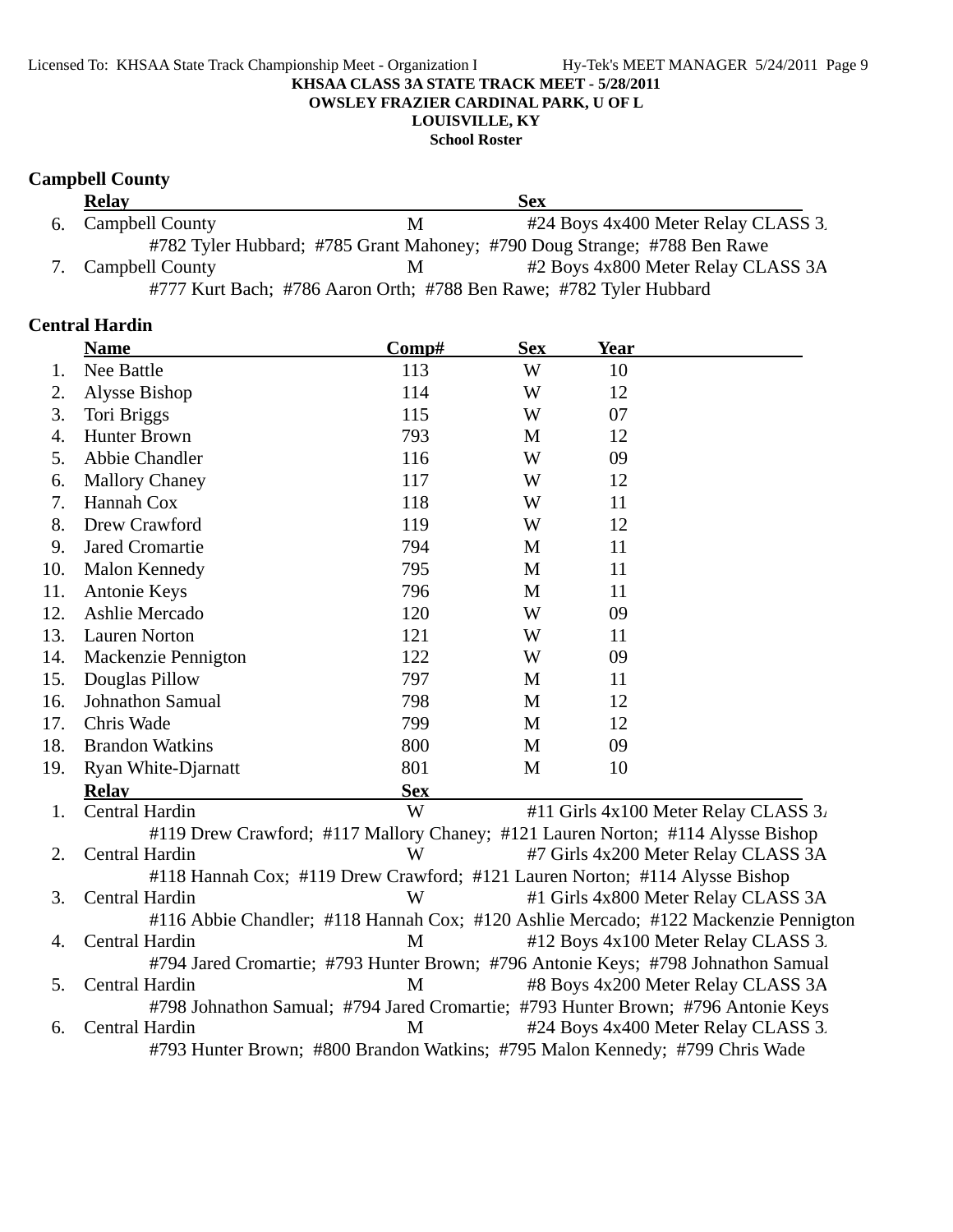**OWSLEY FRAZIER CARDINAL PARK, U OF L**

# **LOUISVILLE, KY**

**School Roster**

# **Christian County**

|    | <b>Name</b>           | Comp# | <b>Sex</b> | Year |  |
|----|-----------------------|-------|------------|------|--|
| 1. | Sean Hurd             | 802   | M          |      |  |
|    | 2. Shanda Legette     | 123   | W          |      |  |
|    | 3. Lora McKnight      | 124   | W          | 12   |  |
|    | 4. Martessia Williams | 125   | W          |      |  |

# **Clay County**

|    | <b>Name</b>        | C <b>omp#</b> | Sex | Year |
|----|--------------------|---------------|-----|------|
| 1. | <b>Blake Smith</b> | 126           |     |      |
|    | 2. Brandon Word    | 803           |     |      |

# **Conner**

|     | <b>Name</b>            | Comp#      | <b>Sex</b> | Year |                                    |
|-----|------------------------|------------|------------|------|------------------------------------|
|     | <b>Andrew Barry</b>    | 804        | M          | 12   |                                    |
| 2.  | <b>Steven Brashear</b> | 805        | M          | 12   |                                    |
| 3.  | <b>Chris Crews</b>     | 806        | M          | 11   |                                    |
| 4.  | Jack Gaddie            | 807        | M          | 11   |                                    |
| 5.  | Cole Harshbarger       | 808        | M          | 10   |                                    |
| 6.  | <b>Ross Hofele</b>     | 809        | M          | 12   |                                    |
| 7.  | Nick Ostertag          | 810        | M          | 12   |                                    |
| 8.  | Olivia Panella         | 127        | W          | 07   |                                    |
| 9.  | <b>Ben Turner</b>      | 811        | M          | 11   |                                    |
| 10. | Michael Wright         | 812        | M          | 12   |                                    |
|     | <b>Relav</b>           | <b>Sex</b> |            |      |                                    |
|     | Conner                 | M          |            |      | #2 Boys 4x800 Meter Relay CLASS 3A |

#811 Ben Turner; #810 Nick Ostertag; #809 Ross Hofele; #807 Jack Gaddie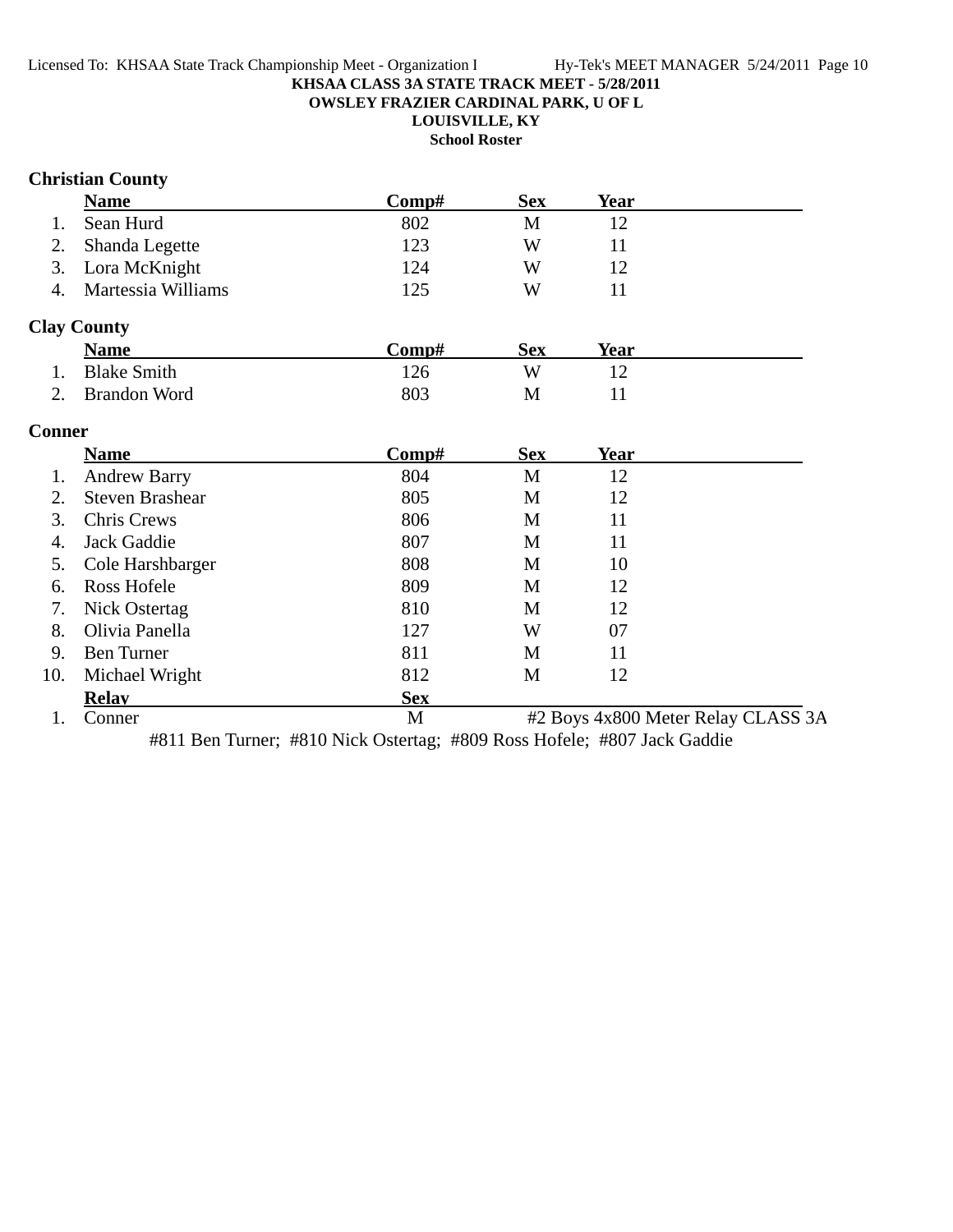**OWSLEY FRAZIER CARDINAL PARK, U OF L**

**LOUISVILLE, KY**

**School Roster**

## **Cooper**

|     | <b>Name</b>             | Comp#                                                                              | <b>Sex</b> | <b>Year</b> |                                      |
|-----|-------------------------|------------------------------------------------------------------------------------|------------|-------------|--------------------------------------|
| 1.  | <b>Brady Baker</b>      | 813                                                                                | M          | 08          |                                      |
| 2.  | Nick Ballinger          | 814                                                                                | M          | 12          |                                      |
| 3.  | <b>Conner Bechtol</b>   | 815                                                                                | M          | 10          |                                      |
| 4.  | <b>Andrew Blank</b>     | 816                                                                                | M          | 12          |                                      |
| 5.  | Joe Blevins             | 817                                                                                | M          | 11          |                                      |
| 6.  | Ethan Brennan           | 818                                                                                | M          | 10          |                                      |
| 7.  | <b>Brandy Deaton</b>    | 128                                                                                | W          | 12          |                                      |
| 8.  | <b>Ashley Dragan</b>    | 129                                                                                | W          | 07          |                                      |
| 9.  | <b>Andrew Dudar</b>     | 819                                                                                | M          | 12          |                                      |
| 10. | Karina Egger            | 130                                                                                | W          | 09          |                                      |
| 11. | <b>Olivia Goessling</b> | 131                                                                                | W          | 08          |                                      |
| 12. | <b>Kelsey Gregory</b>   | 132                                                                                | W          | 12          |                                      |
| 13. | Jordan Hauck            | 133                                                                                | W          | 10          |                                      |
| 14. | Hannah Held             | 134                                                                                | W          | 09          |                                      |
| 15. | Kyle Henderson          | 820                                                                                | M          | 09          |                                      |
| 16. | <b>Mason Hutchinson</b> | 821                                                                                | M          | 12          |                                      |
| 17. | Aaron Kelter            | 822                                                                                | M          | 09          |                                      |
| 18. | Katie Knapp             | 135                                                                                | W          | 09          |                                      |
| 19. | Nate Love               | 823                                                                                | M          | 11          |                                      |
| 20. | <b>Josh Michaels</b>    | 824                                                                                | M          | 10          |                                      |
| 21. | Dawn Patton             | 136                                                                                | W          | 09          |                                      |
| 22. | <b>Brooklyn Pike</b>    | 137                                                                                | W          | 09          |                                      |
| 23. | Gabby Prather           | 138                                                                                | W          | 07          |                                      |
| 24. | <b>Mason Replogle</b>   | 825                                                                                | M          | 12          |                                      |
| 25. | Kendall Sebald          | 139                                                                                | W          | 12          |                                      |
| 26. | Chris Shinkle           | 826                                                                                | M          | 10          |                                      |
| 27. | Ellie Terlep            | 140                                                                                | W          | 12          |                                      |
| 28. | Mark Vonderporten       | 827                                                                                | M          | 11          |                                      |
| 29. | Caleb Walker            | 828                                                                                | M          | 09          |                                      |
| 30. | Kasey Weinfurtner       | 141                                                                                | W          | 09          |                                      |
|     | <b>Relay</b>            | <b>Sex</b>                                                                         |            |             |                                      |
| 1.  | Cooper                  | W                                                                                  |            |             | #11 Girls 4x100 Meter Relay CLASS 3. |
|     |                         | #141 Kasey Weinfurtner; #139 Kendall Sebald; #128 Brandy Deaton; #133 Jordan Hauck |            |             |                                      |
| 2.  | Cooper                  | W                                                                                  |            |             | #7 Girls 4x200 Meter Relay CLASS 3A  |
|     |                         | #131 Olivia Goessling; #136 Dawn Patton; #132 Kelsey Gregory; #133 Jordan Hauck    |            |             |                                      |
| 3.  | Cooper                  | W                                                                                  |            |             | #23 Girls 4x400 Meter Relay CLASS 3. |

#133 Jordan Hauck; #131 Olivia Goessling; #136 Dawn Patton; #132 Kelsey Gregory 4. Cooper W #1 Girls 4x800 Meter Relay CLASS 3A #130 Karina Egger; #129 Ashley Dragan; #136 Dawn Patton; #132 Kelsey Gregory 5. Cooper M #8 Boys 4x200 Meter Relay CLASS 3A

#823 Nate Love; #826 Chris Shinkle; #814 Nick Ballinger; #821 Mason Hutchinson 6. Cooper M #24 Boys 4x400 Meter Relay CLASS 3. #826 Chris Shinkle; #820 Kyle Henderson; #814 Nick Ballinger; #821 Mason Hutchinson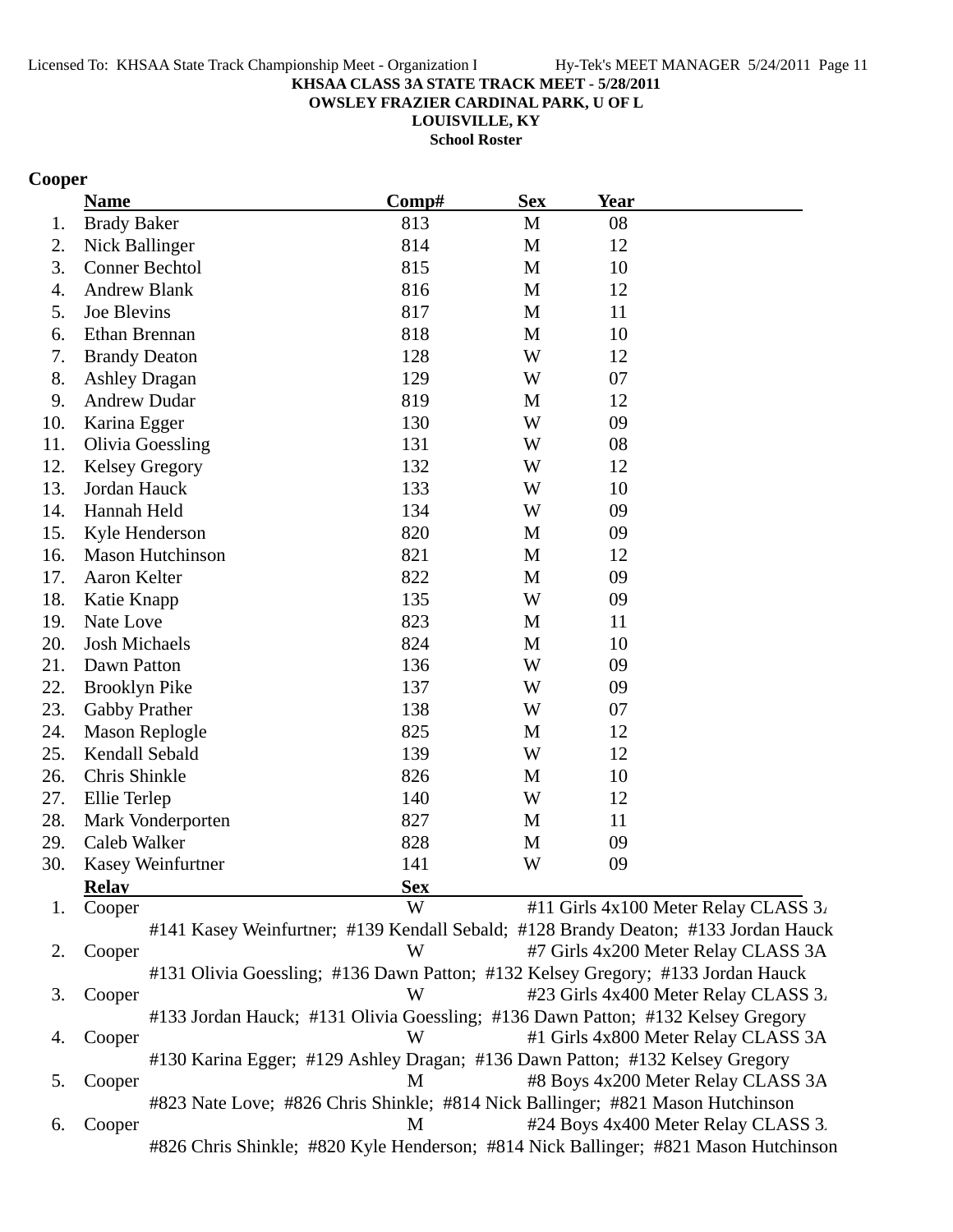**School Roster**

## **Cooper**

| <b>Relay</b> | Sex                                                                          |  |  |
|--------------|------------------------------------------------------------------------------|--|--|
| 7. Cooper    | #2 Boys 4x800 Meter Relay CLASS 3A                                           |  |  |
|              | #817 Joe Blevins; #818 Ethan Brennan; #816 Andrew Blank; #825 Mason Replogle |  |  |

## **Daviess County**

|     | <b>Name</b>           | $\bf Comp\#$                                                                 | <b>Sex</b> | Year |                                     |
|-----|-----------------------|------------------------------------------------------------------------------|------------|------|-------------------------------------|
| 1.  | Luke Atherton         | 829                                                                          | M          | 11   |                                     |
| 2.  | <b>Chase Barker</b>   | 830                                                                          | M          | 11   |                                     |
| 3.  | Jacob Benningfield    | 831                                                                          | M          | 12   |                                     |
| 4.  | James Cecil           | 832                                                                          | M          | 09   |                                     |
| 5.  | Evan Ehrenheim        | 833                                                                          | M          | 12   |                                     |
| 6.  | <b>Matt Horn</b>      | 834                                                                          | M          | 12   |                                     |
| 7.  | Chris Keithley        | 835                                                                          | M          | 11   |                                     |
| 8.  | Wes Morris            | 836                                                                          | M          | 11   |                                     |
| 9.  | <b>Tyler Parker</b>   | 837                                                                          | M          | 11   |                                     |
| 10. | Claire Payne          | 142                                                                          | W          | 10   |                                     |
| 11. | Amelia Reynolds       | 143                                                                          | W          | 09   |                                     |
| 12. | Logan Reynolds        | 838                                                                          | M          | 11   |                                     |
| 13. | <b>Mason Reynolds</b> | 839                                                                          | M          | 11   |                                     |
| 14. | Meghan Sallee         | 144                                                                          | W          | 11   |                                     |
| 15. | <b>Sydney Settle</b>  | 145                                                                          | W          | 12   |                                     |
| 16. | <b>Aaron Shears</b>   | 840                                                                          | M          | 11   |                                     |
| 17. | <b>Brad Sikes</b>     | 841                                                                          | M          | 11   |                                     |
| 18. | <b>Graham Simmons</b> | 842                                                                          | M          | 12   |                                     |
| 19. | <b>Brenton Smith</b>  | 843                                                                          | M          | 12   |                                     |
| 20. | Will Stevenson        | 844                                                                          | M          | 12   |                                     |
| 21. | <b>Haley Turner</b>   | 146                                                                          | W          | 10   |                                     |
|     | <b>Relay</b>          | <b>Sex</b>                                                                   |            |      |                                     |
| 1.  | Daviess County        | M                                                                            |            |      | #24 Boys 4x400 Meter Relay CLASS 3. |
|     |                       | #840 Agron Shears: #836 Wes Morris: #842 Grabam Simmons: #835 Chris Keithley |            |      |                                     |

#840 Aaron Shears; #836 Wes Morris; #842 Graham Simmons; #835 Chris Keithley 2. Daviess County M #2 Boys 4x800 Meter Relay CLASS 3A #843 Brenton Smith; #836 Wes Morris; #842 Graham Simmons; #833 Evan Ehrenheim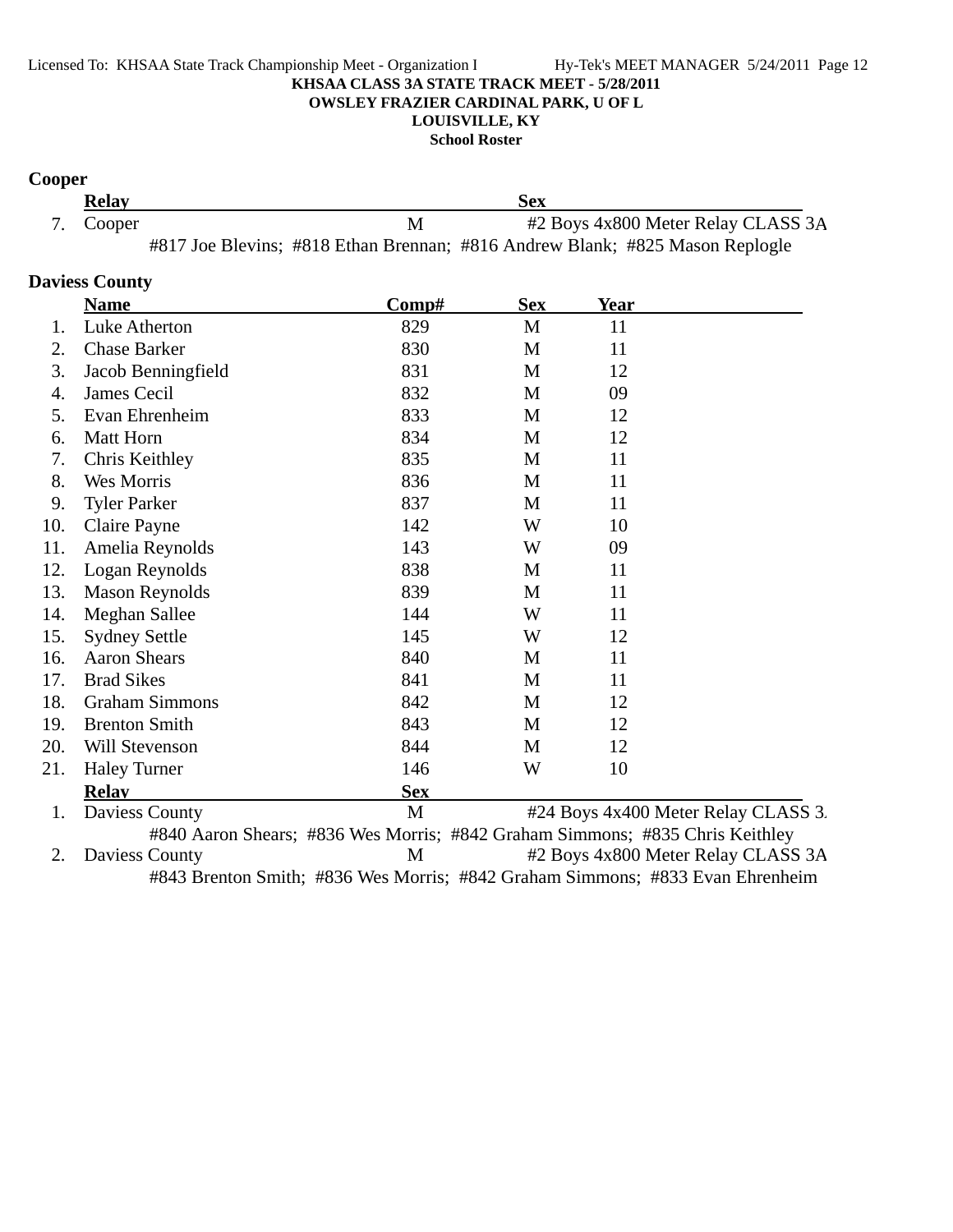**OWSLEY FRAZIER CARDINAL PARK, U OF L**

**LOUISVILLE, KY**

**School Roster**

# **Dixie Heights**

|     | <b>Name</b>               | Comp#                                                                      | <b>Sex</b>  | <b>Year</b> |                                      |
|-----|---------------------------|----------------------------------------------------------------------------|-------------|-------------|--------------------------------------|
| 1.  | Maranda Althaver          | 147                                                                        | W           | 09          |                                      |
| 2.  | Erica Bluford             | 148                                                                        | W           | 09          |                                      |
| 3.  | Caitlin Brown             | 149                                                                        | W           | 11          |                                      |
| 4.  | <b>Joey Caudill</b>       | 845                                                                        | M           | 12          |                                      |
| 5.  | Cole Centner              | 846                                                                        | M           | 11          |                                      |
| 6.  | Mary Conti                | 150                                                                        | W           | 08          |                                      |
| 7.  | <b>Lindsey Cook</b>       | 151                                                                        | W           | 11          |                                      |
| 8.  | <b>Molly Diamon</b>       | 152                                                                        | W           | 09          |                                      |
| 9.  | Juwan Evans               | 847                                                                        | M           | 11          |                                      |
| 10. | Alex Furman               | 848                                                                        | M           | 11          |                                      |
| 11. | <b>Charles Gross</b>      | 849                                                                        | M           | 10          |                                      |
| 12. | <b>Emily Hackman</b>      | 153                                                                        | W           | 10          |                                      |
| 13. | Jacob Hartman             | 850                                                                        | M           | 10          |                                      |
| 14. | Michael Hushebeck         | 851                                                                        | M           | 10          |                                      |
| 15. | <b>Courtney Hutchison</b> | 154                                                                        | W           | 10          |                                      |
| 16. | Marissa Lopez             | 155                                                                        | W           | 12          |                                      |
| 17. | Max McGehee               | 852                                                                        | M           | 10          |                                      |
| 18. | Randi McIntosh            | 156                                                                        | W           | 09          |                                      |
| 19. | <b>Billy Menkhaus</b>     | 853                                                                        | M           | 12          |                                      |
| 20. | <b>Michael Menkhaus</b>   | 854                                                                        | M           | 11          |                                      |
| 21. | Nathan Meyer              | 855                                                                        | M           | 12          |                                      |
| 22. | <b>Zach Mohring</b>       | 856                                                                        | M           | 11          |                                      |
| 23. | Sarah Moore               | 157                                                                        | W           | 11          |                                      |
| 24. | <b>Trey Naber</b>         | 857                                                                        | M           | 12          |                                      |
| 25. | Logan Norris-Sayres       | 858                                                                        | M           | 11          |                                      |
| 26. | Anna Ochs                 | 158                                                                        | W           | 10          |                                      |
| 27. | Miles Payne               | 859                                                                        | $\mathbf M$ | 08          |                                      |
| 28. | Chelsea Perdue            | 159                                                                        | W           | 09          |                                      |
| 29. | <b>Matt Reekers</b>       | 860                                                                        | M           | 12          |                                      |
| 30. | Kyle Schuchter            | 861                                                                        | M           | 12          |                                      |
| 31. | Chris Sikra               | 862                                                                        | М           | 12          |                                      |
| 32. | Ally Tekulve              | 160                                                                        | W           | 10          |                                      |
| 33. | <b>Brittney Turner</b>    | 161                                                                        | W           | 09          |                                      |
| 34. | Paige Turner              | 162                                                                        | W           | 12          |                                      |
| 35. | Rachel Wilson             | 163                                                                        | W           | 11          |                                      |
| 36. | Jamie Witherall           | 164                                                                        | W           | 10          |                                      |
|     | <b>Relav</b>              | <b>Sex</b>                                                                 |             |             |                                      |
| 1.  | Dixie Heights             | W                                                                          |             |             | #11 Girls 4x100 Meter Relay CLASS 3. |
|     |                           | #161 Brittney Turner; #158 Anna Ochs; #159 Chelsea Perdue; #150 Mary Conti |             |             |                                      |
| 2.  | Dixie Heights             | W                                                                          |             |             | #7 Girls 4x200 Meter Relay CLASS 3A  |
|     |                           | #158 Anna Ochs; #150 Mary Conti; #162 Paige Turner; #159 Chelsea Perdue    |             |             |                                      |
| 3.  | Dixie Heights             | W                                                                          |             |             | #23 Girls 4x400 Meter Relay CLASS 3. |
|     |                           | #158 Anna Ochs; #157 Sarah Moore; #150 Mary Conti; #159 Chelsea Perdue     |             |             |                                      |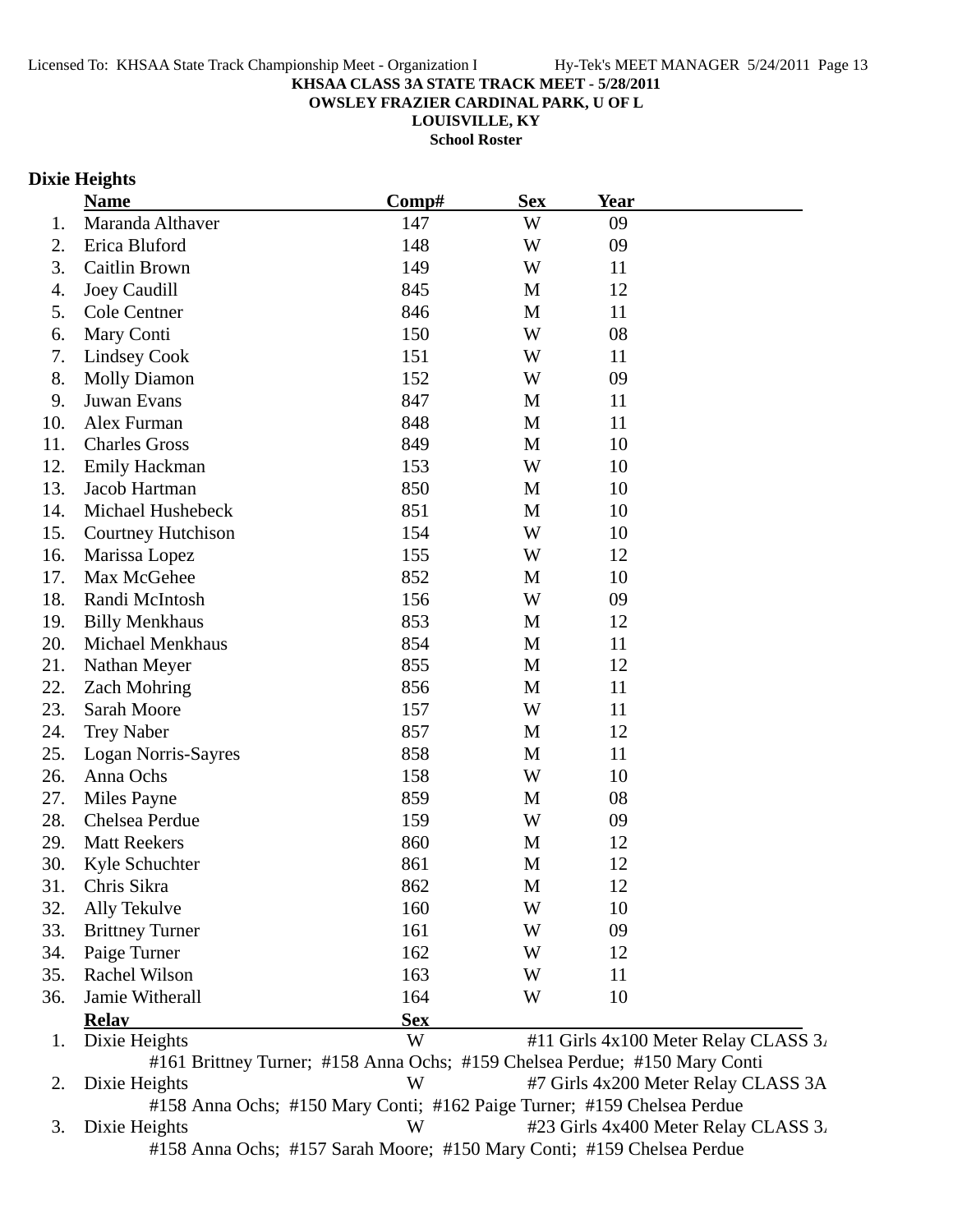#### Licensed To: KHSAA State Track Championship Meet - Organization I Hy-Tek's MEET MANAGER 5/24/2011 Page 14 **KHSAA CLASS 3A STATE TRACK MEET - 5/28/2011 OWSLEY FRAZIER CARDINAL PARK, U OF L LOUISVILLE, KY School Roster**

# **Dixie Heights**

|    | <b>Relay</b>  |   | <b>Sex</b>                                                                       |
|----|---------------|---|----------------------------------------------------------------------------------|
| 4. | Dixie Heights | W | #1 Girls 4x800 Meter Relay CLASS 3A                                              |
|    |               |   | #160 Ally Tekulve; #148 Erica Bluford; #154 Courtney Hutchison; #157 Sarah Moore |
| 5. | Dixie Heights | M | #12 Boys 4x100 Meter Relay CLASS 3.                                              |
|    |               |   | #848 Alex Furman; #845 Joey Caudill; #862 Chris Sikra; #858 Logan Norris-Sayres  |
| 6. | Dixie Heights | M | #8 Boys 4x200 Meter Relay CLASS 3A                                               |
|    |               |   | #855 Nathan Meyer; #857 Trey Naber; #862 Chris Sikra; #845 Joey Caudill          |
| 7. | Dixie Heights | M | #24 Boys 4x400 Meter Relay CLASS 3.                                              |
|    |               |   | #850 Jacob Hartman; #857 Trey Naber; #845 Joey Caudill; #860 Matt Reekers        |
| 8. | Dixie Heights | M | #2 Boys 4x800 Meter Relay CLASS 3A                                               |
|    |               |   | #854 Michael Menkhaus; #853 Billy Menkhaus; #860 Matt Reekers; #859 Miles Payne  |

### **Doss**

|    | <b>Name</b>        | Comp#                                                                               | <b>Sex</b> | Year |                                     |
|----|--------------------|-------------------------------------------------------------------------------------|------------|------|-------------------------------------|
| 1. | Antonio Frey       | 863                                                                                 | M          | 12   |                                     |
|    | David Houston      | 864                                                                                 | М          | 12   |                                     |
|    | Sherod Patillo     | 865                                                                                 | М          | 11   |                                     |
| 4. | Dewayne Williamson | 866                                                                                 | M          | 12   |                                     |
|    | <b>Relay</b>       | <b>Sex</b>                                                                          |            |      |                                     |
|    | <b>Doss</b>        | М                                                                                   |            |      | #12 Boys 4x100 Meter Relay CLASS 3. |
|    |                    | #863 Antonio Frey; #864 David Houston; #865 Sherod Patillo; #866 Dewayne Williamson |            |      |                                     |
|    | <b>Doss</b>        | M                                                                                   |            |      | #8 Boys 4x200 Meter Relay CLASS 3A  |
|    |                    | #863 Antonio Frey; #864 David Houston; #866 Dewayne Williamson; #865 Sherod Patillo |            |      |                                     |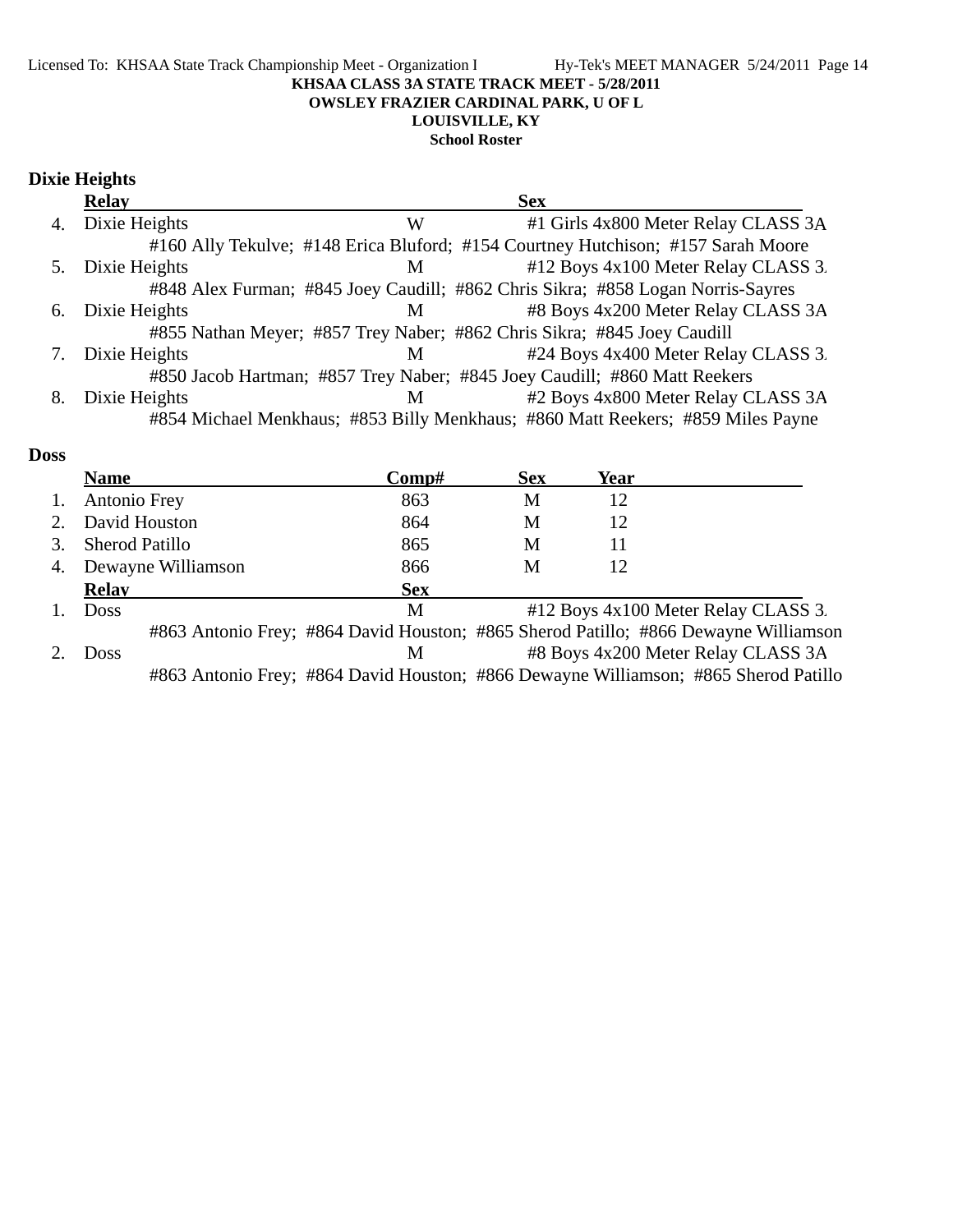**OWSLEY FRAZIER CARDINAL PARK, U OF L**

**LOUISVILLE, KY**

**School Roster**

# **Dupont Manual**

|     | <b>Name</b>            | Comp#      | <b>Sex</b> | <b>Year</b> |                                      |
|-----|------------------------|------------|------------|-------------|--------------------------------------|
| 1.  | Christina Arnold       | 165        | W          | 11          |                                      |
| 2.  | Jasmine Athanasakes    | 166        | W          | 11          |                                      |
| 3.  | Kara Atwell            | 167        | W          | 11          |                                      |
| 4.  | Sarah Barker           | 168        | W          | 11          |                                      |
| 5.  | Amelia Baylon          | 169        | W          | 10          |                                      |
| 6.  | Robyn Blackman         | 170        | W          | 09          |                                      |
| 7.  | <b>Michael Connors</b> | 867        | M          | 11          |                                      |
| 8.  | Alicia Davis           | 171        | W          | 09          |                                      |
| 9.  | <b>Trey Farris</b>     | 868        | M          | 12          |                                      |
| 10. | Harrison Fowler        | 869        | M          | 11          |                                      |
| 11. | Alyssa Gordon          | 172        | W          | 10          |                                      |
| 12. | <b>Jack Grundy</b>     | 870        | M          | 11          |                                      |
| 13. | <b>Cassidy Hale</b>    | 173        | W          | 10          |                                      |
| 14. | Kristen Hale           | 174        | W          | 10          |                                      |
| 15. | Marissa Hale           | 175        | W          | 12          |                                      |
| 16. | Seth Hayes             | 871        | M          | 11          |                                      |
| 17. | Kayla Hill             | 176        | W          | 12          |                                      |
| 18. | <b>Tyrone Howard</b>   | 872        | M          | 09          |                                      |
| 19. | Reece Johns            | 873        | M          | 12          |                                      |
| 20. | Joe Johnson            | 874        | M          | 11          |                                      |
| 21. | Conor King             | 875        | M          | 11          |                                      |
| 22. | Mary King              | 177        | W          | 09          |                                      |
| 23. | Danielle Kitchen       | 178        | W          | 09          |                                      |
| 24. | Percy Minor            | 876        | M          | 11          |                                      |
| 25. | <b>Lilly Moore</b>     | 179        | W          | 10          |                                      |
| 26. | Jack Oliver            | 877        | M          | 11          |                                      |
| 27. | <b>Cristin Palmer</b>  | 180        | W          | 12          |                                      |
| 28. | <b>Mackinley Poole</b> | 181        | W          | 09          |                                      |
| 29. | <b>Marty Quire</b>     | 878        | M          | 11          |                                      |
| 30. | Phillip Rash           | 879        | M          | 10          |                                      |
| 31. | Christina Rucinski     | 182        | W          | 09          |                                      |
| 32. | Jaylin Shontee         | 183        | W          | 11          |                                      |
| 33. | Will Short             | 880        | M          | 11          |                                      |
| 34. | Kayla Smith            | 184        | W          | 10          |                                      |
| 35. | <b>Austin Snider</b>   | 881        | M          | 09          |                                      |
| 36. | Kris Stein             | 882        | M          | 12          |                                      |
| 37. | Valonda Tyson          | 185        | W          | 09          |                                      |
| 38. | Keron Wakefield        | 883        | M          | 11          |                                      |
|     | <b>Relav</b>           | <b>Sex</b> |            |             |                                      |
| 1.  | <b>Dupont Manual</b>   | W          |            |             | #11 Girls 4x100 Meter Relay CLASS 3. |

2. Dupont Manual W #7 Girls 4x200 Meter Relay CLASS 3A #165 Christina Arnold; #183 Jaylin Shontee; #177 Mary King; #184 Kayla Smith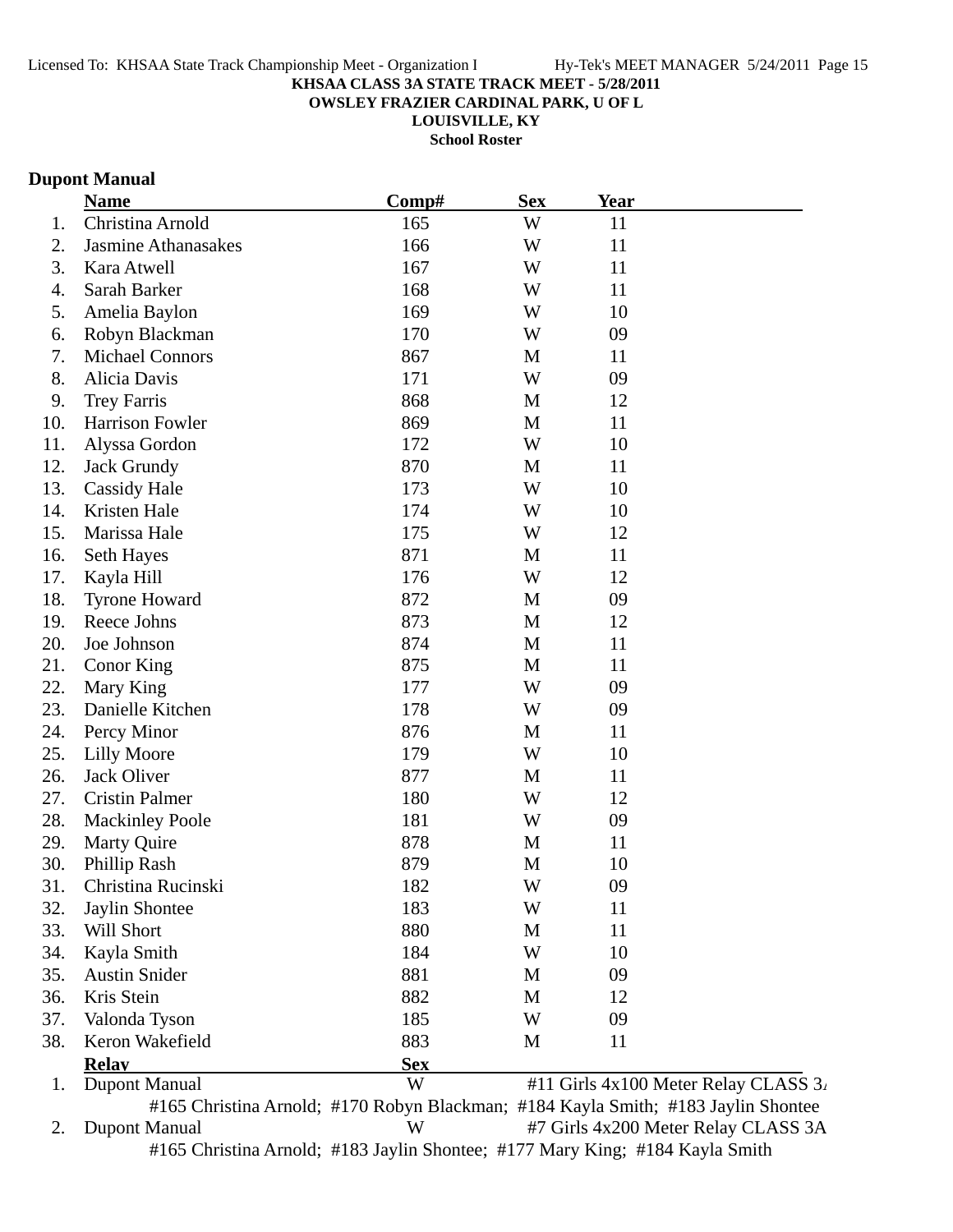### Licensed To: KHSAA State Track Championship Meet - Organization I Hy-Tek's MEET MANAGER 5/24/2011 Page 16 **KHSAA CLASS 3A STATE TRACK MEET - 5/28/2011 OWSLEY FRAZIER CARDINAL PARK, U OF L LOUISVILLE, KY School Roster**

# **Dupont Manual**

|    | <b>Relay</b>         |   | <b>Sex</b>                                                                               |
|----|----------------------|---|------------------------------------------------------------------------------------------|
| 3. | <b>Dupont Manual</b> | W | #23 Girls 4x400 Meter Relay CLASS 3.                                                     |
|    |                      |   | #169 Amelia Baylon; #177 Mary King; #176 Kayla Hill; #183 Jaylin Shontee                 |
|    | Dupont Manual        | W | #1 Girls 4x800 Meter Relay CLASS 3A                                                      |
|    |                      |   | #166 Jasmine Athanasakes; #180 Cristin Palmer; #179 Lilly Moore; #182 Christina Rucinski |
|    | Dupont Manual        | M | #12 Boys 4x100 Meter Relay CLASS 3.                                                      |
|    |                      |   | #876 Percy Minor; #882 Kris Stein; #868 Trey Farris; #883 Keron Wakefield                |
| 6. | Dupont Manual        | M | #8 Boys 4x200 Meter Relay CLASS 3A                                                       |
|    |                      |   | #876 Percy Minor; #882 Kris Stein; #868 Trey Farris; #883 Keron Wakefield                |
|    | <b>Dupont Manual</b> | M | #2 Boys 4x800 Meter Relay CLASS 3A                                                       |
|    |                      |   | #867 Michael Connors; #881 Austin Snider; #880 Will Short; #878 Marty Quire              |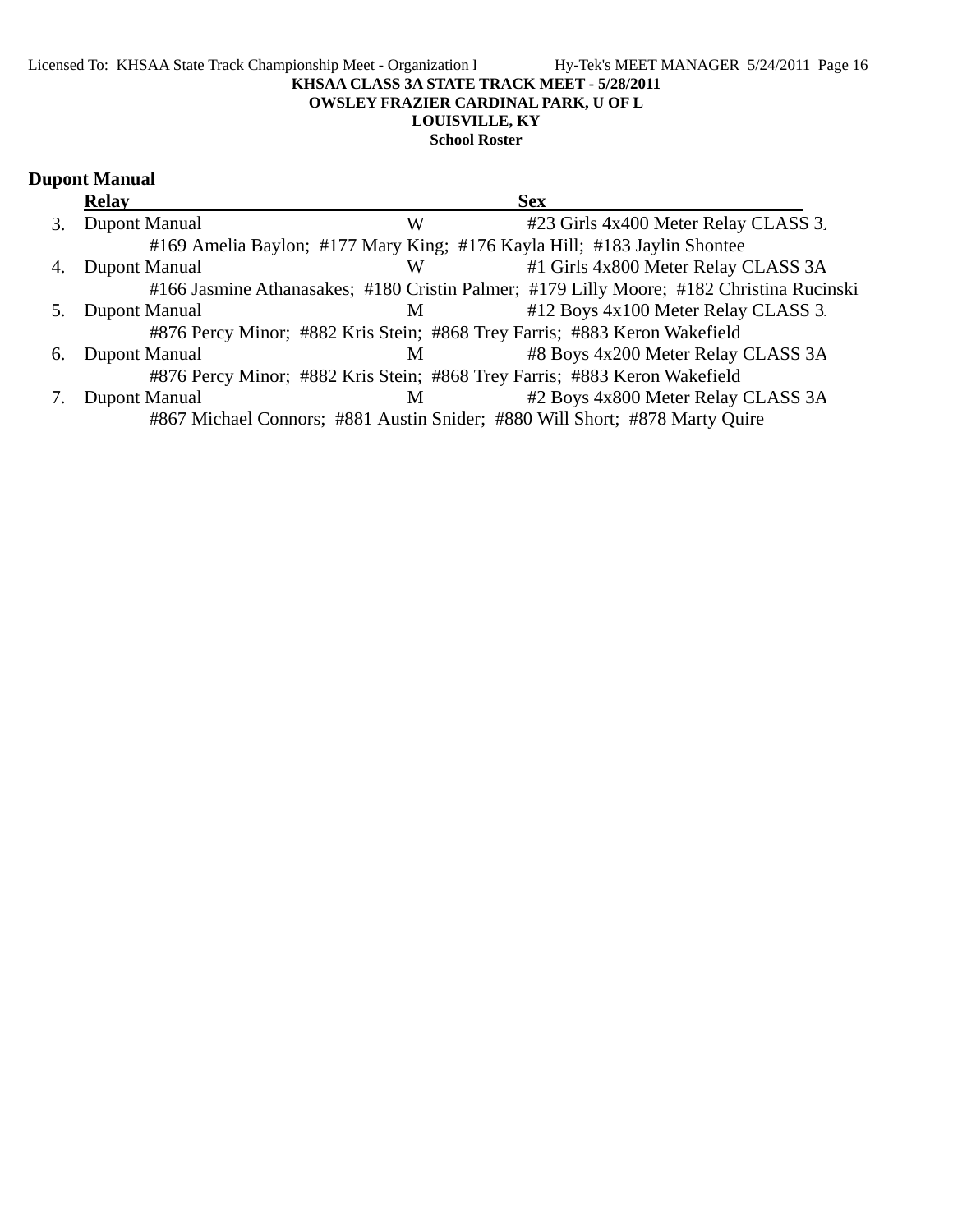**OWSLEY FRAZIER CARDINAL PARK, U OF L**

**LOUISVILLE, KY**

**School Roster**

## **Eastern**

|     | <b>Name</b>                                                                            | Comp#      | <b>Sex</b>  | <b>Year</b> |                                      |
|-----|----------------------------------------------------------------------------------------|------------|-------------|-------------|--------------------------------------|
| 1.  | Andrea Bailey                                                                          | 186        | W           | 12          |                                      |
| 2.  | Jocari Beattie                                                                         | 884        | M           | 10          |                                      |
| 3.  | <b>Tyler Bivins</b>                                                                    | 885        | M           | 09          |                                      |
| 4.  | Mackenzie Blocker                                                                      | 187        | W           | 10          |                                      |
| 5.  | Michael Bryar                                                                          | 886        | M           | 10          |                                      |
| 6.  | Sarah Buckley                                                                          | 188        | W           | 11          |                                      |
| 7.  | Deonte Burkley                                                                         | 887        | M           | 10          |                                      |
| 8.  | Uadani Butto                                                                           | 189        | W           | 12          |                                      |
| 9.  | Alexsis Carter                                                                         | 190        | W           | 09          |                                      |
| 10. | Lucas Clay                                                                             | 888        | M           | 11          |                                      |
| 11. | <b>Kyle Covert</b>                                                                     | 889        | M           | 11          |                                      |
| 12. | <b>Kelly Coyne</b>                                                                     | 191        | W           | 11          |                                      |
| 13. | Alex Cromwell                                                                          | 192        | W           | 09          |                                      |
| 14. | Charliann Garcia                                                                       | 193        | W           | 09          |                                      |
| 15. | Cory Heslin                                                                            | 890        | M           | 10          |                                      |
| 16. | Justus Jarvis                                                                          | 891        | M           | 11          |                                      |
| 17. | Jaylen Johnson                                                                         | 892        | M           | 10          |                                      |
| 18. | Austin Lorah                                                                           | 893        | M           | 12          |                                      |
| 19. | Alexys Nash                                                                            | 194        | W           | 11          |                                      |
| 20. | <b>Coley Passifiume</b>                                                                | 894        | M           | 09          |                                      |
| 21. | Suzi Passifiume                                                                        | 195        | W           | 09          |                                      |
| 22. | <b>Chloe Rosbottom</b>                                                                 | 196        | W           | 10          |                                      |
| 23. | Daryus Sanford                                                                         | 895        | M           | 11          |                                      |
| 24. | <b>Brian Spaulding</b>                                                                 | 896        | M           | 11          |                                      |
| 25. | Jade Spaulding                                                                         | 197        | W           | 09          |                                      |
| 26. | <b>Charles Statler</b>                                                                 | 897        | M           | 10          |                                      |
| 27. | <b>Scarlet Stovall</b>                                                                 | 198        | W           | 10          |                                      |
| 28. | Danny Thoele                                                                           | 898        | M           | 11          |                                      |
| 29. | Derayvon Thomas-Randle                                                                 | 899        | $\mathbf M$ | 11          |                                      |
| 30. | Holden Wells                                                                           | 900        | M           | 09          |                                      |
| 31. | Tori Wigginton                                                                         | 199        | W           | 10          |                                      |
| 32. | <b>Austin Zachary</b>                                                                  | 901        | M           | 11          |                                      |
|     | <b>Relay</b>                                                                           | <b>Sex</b> |             |             |                                      |
| 1.  | Eastern                                                                                | W          |             |             | #23 Girls 4x400 Meter Relay CLASS 3. |
|     | #197 Jade Spaulding; #198 Scarlet Stovall; #190 Alexsis Carter; #189 Uadani Butto      |            |             |             |                                      |
| 2.  | Eastern                                                                                | W          |             |             | #1 Girls 4x800 Meter Relay CLASS 3A  |
|     | #187 Mackenzie Blocker; #189 Uadani Butto; #193 Charliann Garcia; #198 Scarlet Stovall |            |             |             |                                      |
| 3.  | Eastern                                                                                | M          |             |             | #12 Boys 4x100 Meter Relay CLASS 3.  |
|     | #885 Tyler Bivins; #892 Jaylen Johnson; #896 Brian Spaulding; #895 Daryus Sanford      |            |             |             |                                      |
| 4.  | Eastern                                                                                | M          |             |             | #8 Boys 4x200 Meter Relay CLASS 3A   |

#893 Austin Lorah; #895 Daryus Sanford; #892 Jaylen Johnson; #899 Derayvon Thomas-Rand 5. Eastern M  $#24$  Boys 4x400 Meter Relay CLASS 3. #895 Daryus Sanford; #886 Michael Bryar; #899 Derayvon Thomas-Randle; #893 Austin Lora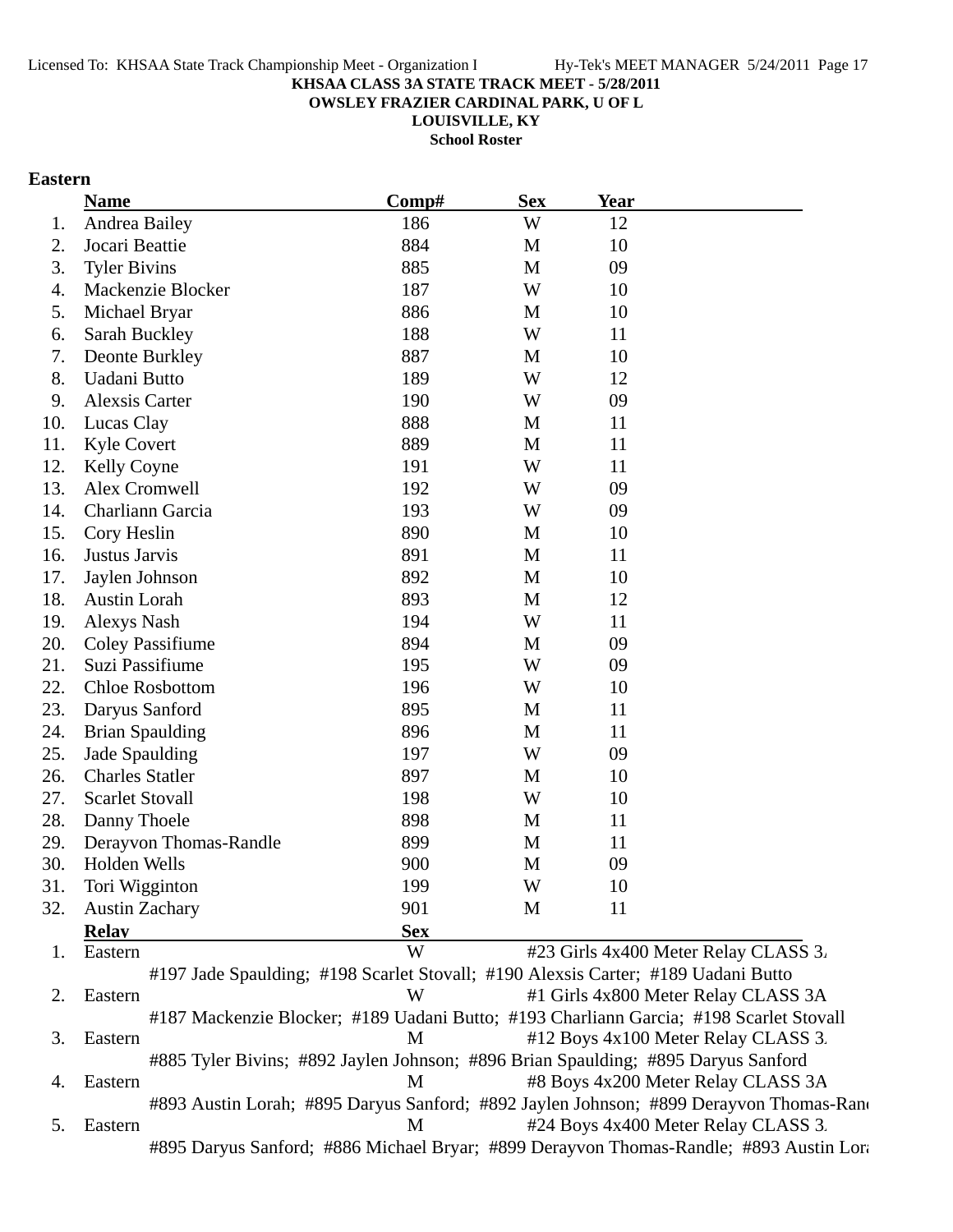#### Licensed To: KHSAA State Track Championship Meet - Organization I Hy-Tek's MEET MANAGER 5/24/2011 Page 18 **KHSAA CLASS 3A STATE TRACK MEET - 5/28/2011 OWSLEY FRAZIER CARDINAL PARK, U OF L LOUISVILLE, KY**

**School Roster**

## **Eastern**

| <b>Relay</b> |   | Sex                                                                       |  |
|--------------|---|---------------------------------------------------------------------------|--|
| 6. Eastern   | M | #2 Boys 4x800 Meter Relay CLASS 3A                                        |  |
|              |   | #893 Austin Lorah; #898 Danny Thoele; #890 Cory Heslin; #900 Holden Wells |  |

## **Fern Creek**

|    | <b>Name</b>             | Comp#      | <b>Sex</b> | Year |                                     |
|----|-------------------------|------------|------------|------|-------------------------------------|
| 1. | Deontay Alexander       | 902        | M          | 11   |                                     |
|    | <b>Felicity Bongo</b>   | 200        | W          | 12   |                                     |
| 3. | Corey Boykin            | 903        | M          | 12   |                                     |
| 4. | Alexandria Grant        | 201        | W          | 11   |                                     |
|    | <b>Raynaldy Gustave</b> | 904        | M          | 10   |                                     |
| 6. | <b>Billy Reid</b>       | 905        | М          | 11   |                                     |
|    | Darius Ross             | 906        | М          | 11   |                                     |
| 8. | RaBrell Simpson         | 907        | М          | 12   |                                     |
| 9. | Dadrian Williams        | 908        | М          | 10   |                                     |
|    | <b>Relav</b>            | <b>Sex</b> |            |      |                                     |
|    | Fern Creek              | M          |            |      | #12 Boys 4x100 Meter Relay CLASS 3. |

#902 Deontay Alexander; #906 Darius Ross; #908 Dadrian Williams; #905 Billy Reid

## **George Rogers Clark**

|     | <b>Name</b>          | Comp#      | <b>Sex</b> | <b>Year</b> |                                                         |
|-----|----------------------|------------|------------|-------------|---------------------------------------------------------|
|     | Grayson Brookshire   | 909        | M          | 09          |                                                         |
| 2.  | <b>Brandon Buris</b> | 910        | M          | 09          |                                                         |
| 3.  | <b>Mark Davis</b>    | 911        | M          | 11          |                                                         |
| 4.  | Nate Dent            | 912        | M          | 09          |                                                         |
| 5.  | Clay Dixon           | 913        | M          | 11          |                                                         |
| 6.  | John Dixon           | 914        | M          | 08          |                                                         |
| 7.  | Jonathan Hubbard     | 915        | M          | 11          |                                                         |
| 8.  | Jacob Koch           | 916        | M          | 11          |                                                         |
| 9.  | <b>Andrew Ping</b>   | 917        | M          | 11          |                                                         |
| 10. | Sandra Skinner       | 202        | W          | 08          |                                                         |
| 11. | <b>Tiffany Toler</b> | 203        | W          | 11          |                                                         |
| 12. | Alex White           | 918        | M          | 11          |                                                         |
|     | <b>Relav</b>         | <b>Sex</b> |            |             |                                                         |
|     | George Rogers Clark  | M          |            |             | $\#$ 24 Roys $A \times A$ 00 Meter Relay CI $\Delta$ SS |

1. George Rogers Clark M #24 Boys 4x400 Meter Relay CLASS 3. #916 Jacob Koch; #917 Andrew Ping; #913 Clay Dixon; #911 Mark Davis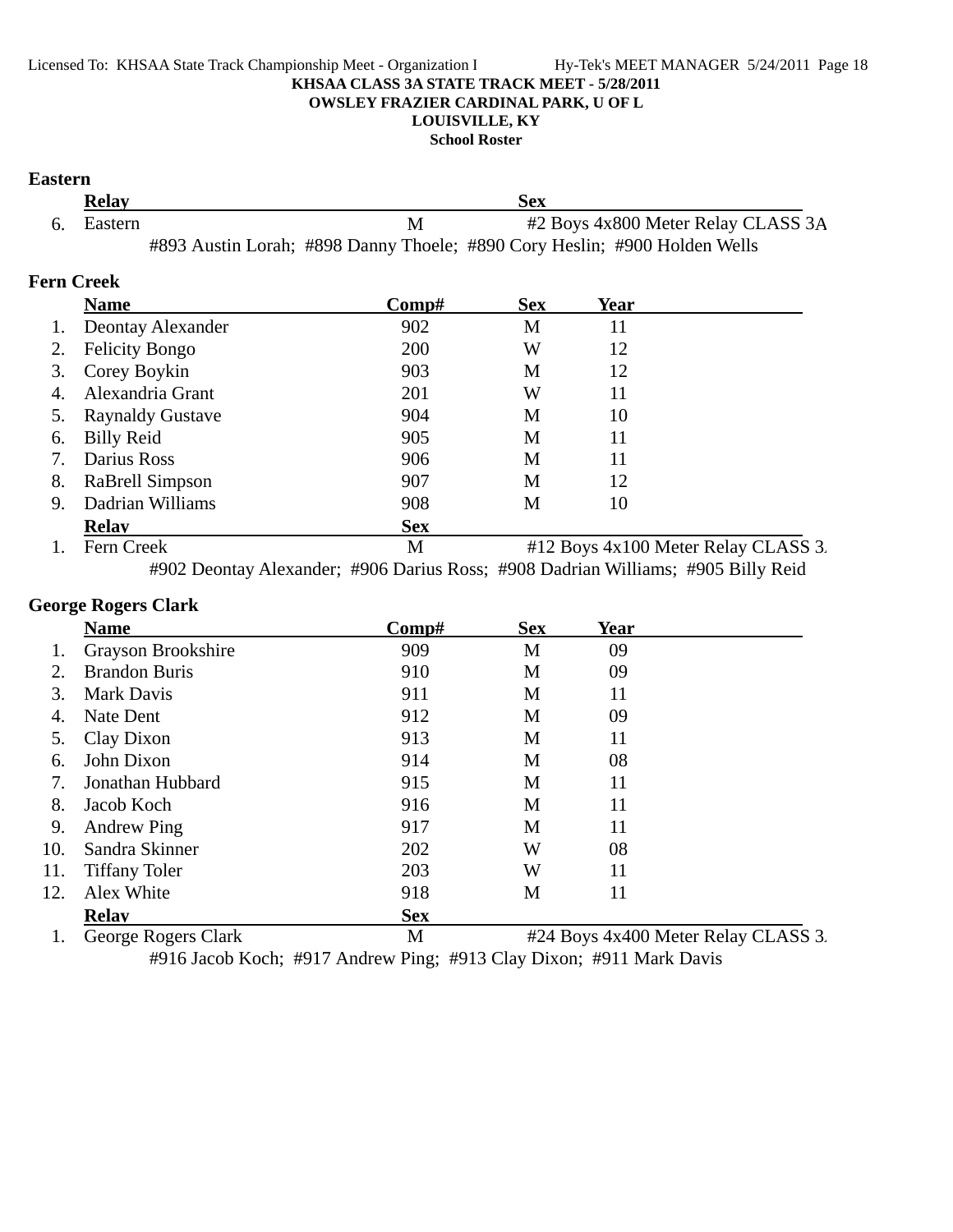**OWSLEY FRAZIER CARDINAL PARK, U OF L**

**LOUISVILLE, KY**

**School Roster**

## **Grant County**

|    | <b>Name</b>         | Comp#      | <b>Sex</b> | Year |  |
|----|---------------------|------------|------------|------|--|
| 1. | <b>Jarred Baker</b> | 919        | M          | 10   |  |
| 2. | Nathan Davis        | 920        | M          | 10   |  |
|    | 3. Tyler Edmondson  | 921        | M          | 11   |  |
|    | 4. Brandon Gouge    | 922        | M          | 12   |  |
|    | 5. Danny Hess       | 923        | M          | 11   |  |
|    | 6. Dylan Jackson    | 924        | M          | 12   |  |
| 7. | Michael Schultz     | 925        | M          | 12   |  |
| 8. | <b>Brett Smith</b>  | 926        | M          | 09   |  |
|    | <b>Relay</b>        | <b>Sex</b> |            |      |  |

1. Grant County M #2 Boys 4x800 Meter Relay CLASS 3A #925 Michael Schultz; #924 Dylan Jackson; #922 Brandon Gouge; #921 Tyler Edmondson

## **Graves County**

|     | <b>Name</b>           | Comp#                                                                  | <b>Sex</b> | <b>Year</b> |                                     |
|-----|-----------------------|------------------------------------------------------------------------|------------|-------------|-------------------------------------|
| 1.  | Lauren Alexander      | 204                                                                    | W          | 11          |                                     |
| 2.  | Ross Blackwell        | 927                                                                    | M          | 11          |                                     |
| 3.  | Martin Carrillo       | 928                                                                    | M          | 11          |                                     |
| 4.  | <b>Austin Coleman</b> | 929                                                                    | M          | 11          |                                     |
| 5.  | Zach Crawford         | 930                                                                    | M          | 12          |                                     |
| 6.  | <b>Tanner Goatley</b> | 931                                                                    | M          | 12          |                                     |
| 7.  | <b>Ragon Grimes</b>   | 932                                                                    | M          | 12          |                                     |
| 8.  | Alissa Hogue          | 205                                                                    | W          | 10          |                                     |
| 9.  | Evan Jefferson        | 933                                                                    | M          | 12          |                                     |
| 10. | Savanna Ladd          | 206                                                                    | W          | 11          |                                     |
| 11. | Hanna Lamb            | 207                                                                    | W          | 07          |                                     |
| 12. | Josie Lavey           | 208                                                                    | W          | 10          |                                     |
| 13. | <b>Bradley Smith</b>  | 934                                                                    | M          | 12          |                                     |
| 14. | Rachel Smith          | 209                                                                    | W          | 12          |                                     |
| 15. | <b>Steven Thomas</b>  | 935                                                                    | M          | 11          |                                     |
| 16. | Mia Todd              | 210                                                                    | W          | 10          |                                     |
| 17. | <b>Dustin Vessell</b> | 936                                                                    | M          | 09          |                                     |
| 18. | <b>Trevor Vessell</b> | 937                                                                    | M          | 12          |                                     |
| 19. | <b>Taylor West</b>    | 211                                                                    | W          | 09          |                                     |
| 20. | <b>Austin Yancey</b>  | 938                                                                    | M          | 09          |                                     |
| 21. | Isabella Ziller       | 212                                                                    | W          | 12          |                                     |
|     | <b>Relay</b>          | <b>Sex</b>                                                             |            |             |                                     |
| 1.  | <b>Graves County</b>  | W                                                                      |            |             | #7 Girls 4x200 Meter Relay CLASS 3A |
|     |                       | #205 Alissa Hogue; #206 Savanna Ladd; #209 Rachel Smith; #210 Mia Todd |            |             |                                     |
|     |                       |                                                                        |            |             |                                     |

2. Graves County M #12 Boys 4x100 Meter Relay CLASS 3. #928 Martin Carrillo; #929 Austin Coleman; #933 Evan Jefferson; #930 Zach Crawford 3. Graves County M #8 Boys 4x200 Meter Relay CLASS 3A #928 Martin Carrillo; #929 Austin Coleman; #933 Evan Jefferson; #930 Zach Crawford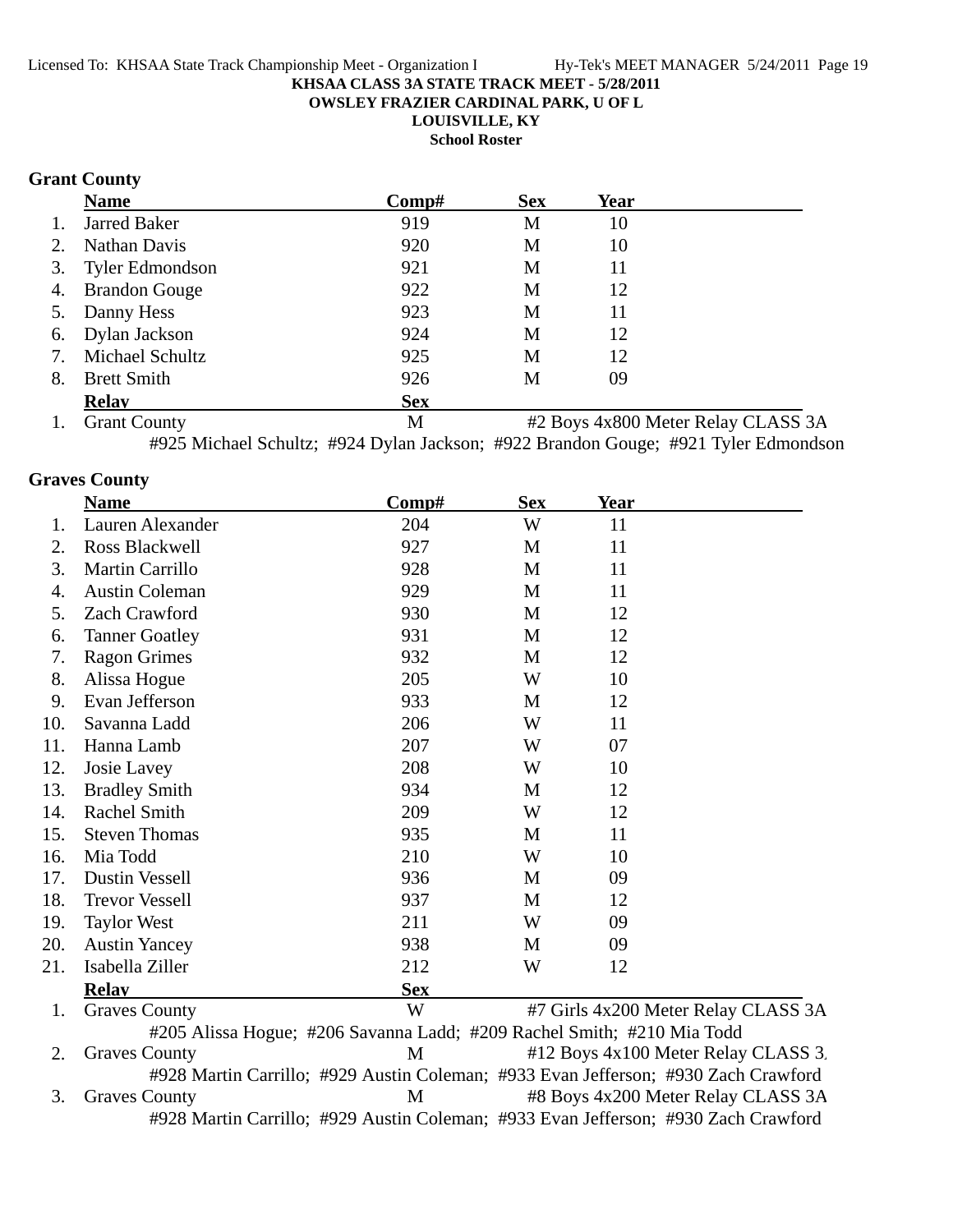**OWSLEY FRAZIER CARDINAL PARK, U OF L**

**LOUISVILLE, KY**

**School Roster**

## **Grayson County**

|     | <b>Name</b>           | Comp#      | <b>Sex</b> | <b>Year</b> |                                    |
|-----|-----------------------|------------|------------|-------------|------------------------------------|
|     | Hannah Ashley         | 213        | W          | 08          |                                    |
| 2.  | Katie Beeler          | 214        | W          | 10          |                                    |
| 3.  | <b>Zach Berry</b>     | 939        | M          | 11          |                                    |
|     | <b>Daniel Buckles</b> | 940        | M          | 12          |                                    |
| 5.  | <b>Carter Cannon</b>  | 941        | M          | 11          |                                    |
| 6.  | Becca Crawford        | 215        | W          | 12          |                                    |
| 7.  | Justin Gallagher      | 942        | M          | 10          |                                    |
| 8.  | Ryan Gallagher        | 943        | M          | 11          |                                    |
| 9.  | Paige Higdon          | 216        | W          | 12          |                                    |
| 10. | David Imbrescia       | 944        | M          | 09          |                                    |
| 11. | Sheldon Jones         | 945        | M          | 09          |                                    |
| 12. | William Priddy        | 946        | M          | 09          |                                    |
| 13. | <b>Andrew Rudnick</b> | 947        | M          | 12          |                                    |
| 14. | <b>Trey Sanders</b>   | 948        | M          | 09          |                                    |
| 15. | Wes Trail             | 949        | M          | 12          |                                    |
|     | <b>Relay</b>          | <b>Sex</b> |            |             |                                    |
|     | <b>Grayson County</b> | M          |            |             | #2 Boys 4x800 Meter Relay CLASS 3A |

#939 Zach Berry; #941 Carter Cannon; #945 Sheldon Jones; #946 William Priddy

## **Greenwood**

|     | <b>Name</b>            | Comp#      | <b>Sex</b> | <b>Year</b>                         |  |
|-----|------------------------|------------|------------|-------------------------------------|--|
|     | Elizabeth Cole         | 217        | W          | 12                                  |  |
| 2.  | Jenny Gaiko            | 218        | W          | 12                                  |  |
| 3.  | Nick Howell            | 950        | M          | 09                                  |  |
| 4.  | Clay Mahagan           | 951        | M          | 12                                  |  |
| 5.  | Kate Miller            | 219        | W          | 11                                  |  |
| 6.  | <b>Lindsay Mumley</b>  | 220        | W          | 12                                  |  |
| 7.  | Logan Pattison-Knutson | 952        | M          | 12                                  |  |
| 8.  | <b>Justin Price</b>    | 953        | M          | 12                                  |  |
| 9.  | Keith Prive            | 954        | M          | 09                                  |  |
| 10. | <b>Lindsey Prive</b>   | 221        | W          | 11                                  |  |
| 11. | Connor Sikora          | 955        | M          | 11                                  |  |
| 12. | <b>Connor Strange</b>  | 956        | M          | 12                                  |  |
| 13. | Isaiah Thomas-Turner   | 957        | M          | 10                                  |  |
| 14. | <b>Tanner Thompson</b> | 958        | M          | 10                                  |  |
| 15. | Lauren Weitlauf        | 222        | W          | 12                                  |  |
|     | <b>Relay</b>           | <b>Sex</b> |            |                                     |  |
| 1.  | Greenwood              | W          |            | #1 Girls 4x800 Meter Relay CLASS 3A |  |

#218 Jenny Gaiko; #222 Lauren Weitlauf; #217 Elizabeth Cole; #220 Lindsay Mumley 2. Greenwood M #2 Boys 4x800 Meter Relay CLASS 3A #956 Connor Strange; #952 Logan Pattison-Knutson; #951 Clay Mahagan; #954 Keith Prive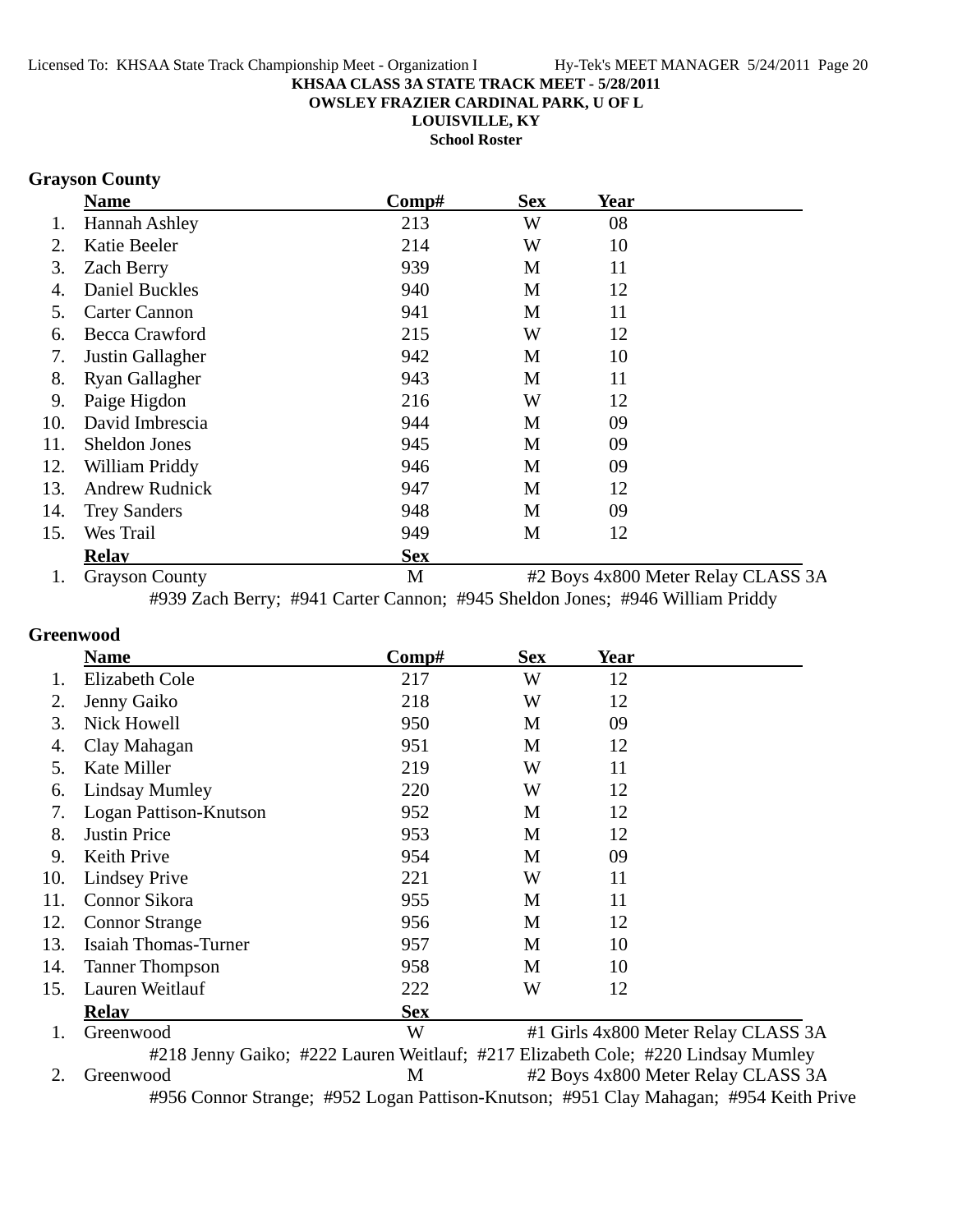**OWSLEY FRAZIER CARDINAL PARK, U OF L**

**LOUISVILLE, KY**

**School Roster**

### **Henderson County**

|    | <b>Name</b>         | Comp# | <b>Sex</b> | Year |  |
|----|---------------------|-------|------------|------|--|
| 1. | Jordan Armstead     | 959   | M          | 10   |  |
| 2. | <b>Gavont Baker</b> | 960   | М          |      |  |
|    | 3. Codie Comer      | 961   | M          | 12   |  |
|    | 4. Cain Cooper      | 962   | М          | 09   |  |
|    | 5. Johnsha Gregory  | 223   | W          | 10   |  |
| 6. | Tori Hester         | 224   | W          | 09   |  |

### **Henry Clay**

|     | <b>Name</b>            | $\bf Comp\#$ | <b>Sex</b>   | <b>Year</b> |  |
|-----|------------------------|--------------|--------------|-------------|--|
| 1.  | Darre Banks            | 963          | $\mathbf{M}$ | 11          |  |
| 2.  | Gentel Blair           | 225          | W            | 11          |  |
| 3.  | <b>Kelsey Briscoe</b>  | 226          | W            | 09          |  |
| 4.  | <b>Bo Brooks</b>       | 964          | M            | 12          |  |
| 5.  | Trisha Chism           | 227          | W            | 10          |  |
| 6.  | David George           | 965          | M            | 11          |  |
| 7.  | <b>Blake Green</b>     | 966          | M            | 12          |  |
| 8.  | <b>Evander Harris</b>  | 967          | M            | 11          |  |
| 9.  | Cierra Henderson       | 228          | W            | 09          |  |
| 10. | Adam Howard            | 968          | M            | 11          |  |
| 11. | Kaitland Hydorn        | 229          | W            | 10          |  |
| 12. | Alexis Jeanjaquet      | 230          | W            | 10          |  |
| 13. | Andrew Kirk            | 969          | M            | 11          |  |
| 14. | Slade Klinksiek        | 970          | M            | 12          |  |
| 15. | Alexis LaPrelle        | 231          | W            | 11          |  |
| 16. | Jalen Ludwig           | 971          | M            | 10          |  |
| 17. | Anastasia Lyon         | 232          | W            | 10          |  |
| 18. | Cori Mack              | 233          | W            | 10          |  |
| 19. | <b>Brandon Nichols</b> | 972          | M            | 12          |  |
| 20. | Dorian Robinson        | 973          | M            | 11          |  |
| 21. | <b>Richard Suter</b>   | 974          | M            | 11          |  |
| 22. | Jerry Williams         | 975          | M            | 12          |  |
| 23. | Marchae Williams       | 234          | W            | 12          |  |
|     | <b>Relay</b>           | <b>Sex</b>   |              |             |  |

1. Henry Clay  $\mathbb{W}$  #11 Girls 4x100 Meter Relay CLASS 3. #226 Kelsey Briscoe; #232 Anastasia Lyon; #233 Cori Mack; #234 Marchae Williams 2. Henry Clay **W** #7 Girls 4x200 Meter Relay CLASS 3A #226 Kelsey Briscoe; #227 Trisha Chism; #232 Anastasia Lyon; #231 Alexis LaPrelle 3. Henry Clay W #23 Girls 4x400 Meter Relay CLASS 3. #226 Kelsey Briscoe; #227 Trisha Chism; #231 Alexis LaPrelle; #234 Marchae Williams 4. Henry Clay **M**  $\#12$  Boys 4x100 Meter Relay CLASS 3. #964 Bo Brooks; #971 Jalen Ludwig; #973 Dorian Robinson; #968 Adam Howard 5. Henry Clay M #8 Boys 4x200 Meter Relay CLASS 3A #964 Bo Brooks; #971 Jalen Ludwig; #973 Dorian Robinson; #972 Brandon Nichols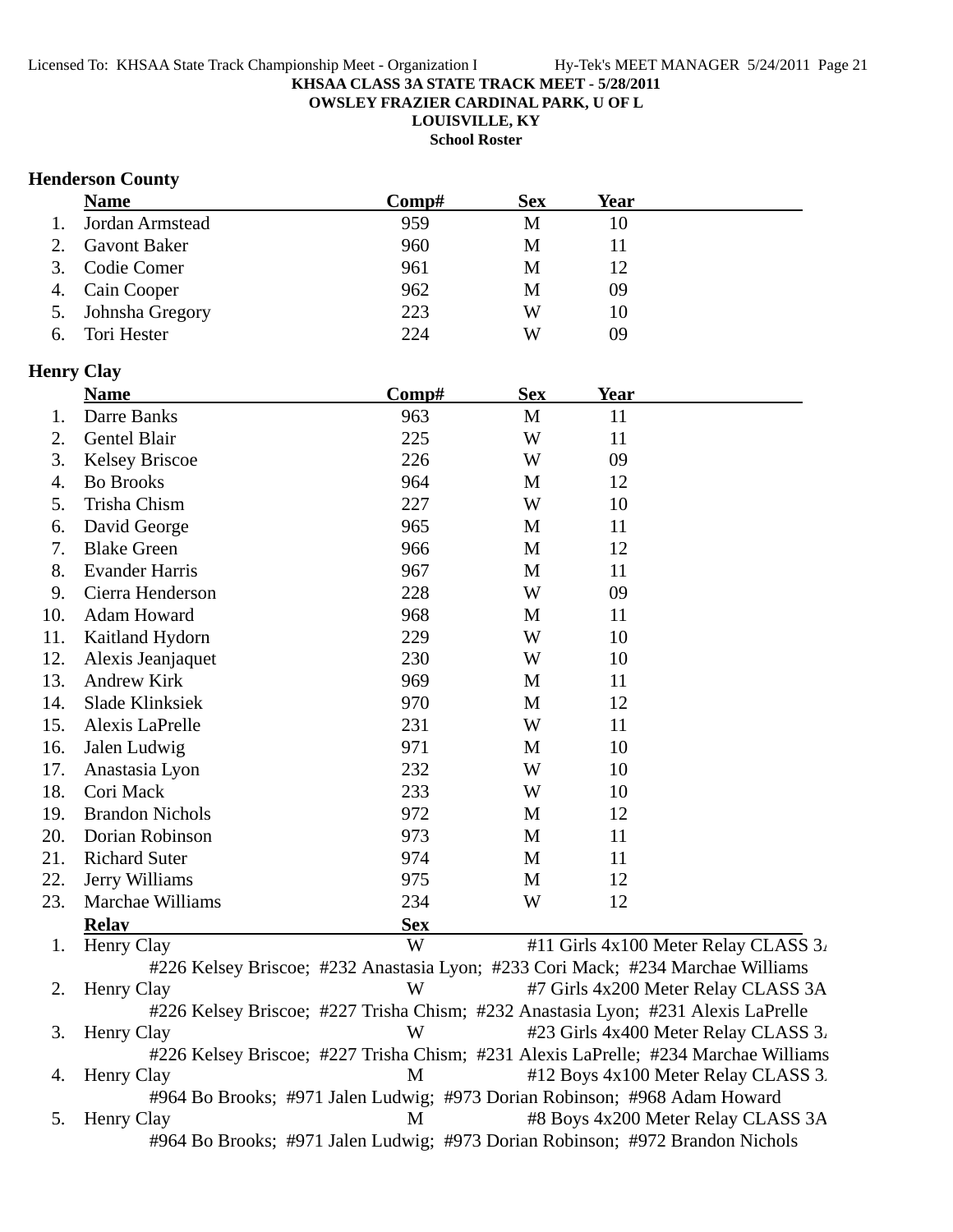# **Iroquois**

| <b>Name</b>        | Comp# | Sex | <b>Year</b> |  |
|--------------------|-------|-----|-------------|--|
| 1. Donte Duncan    |       | M   |             |  |
| 2. Champagne Fomby |       |     |             |  |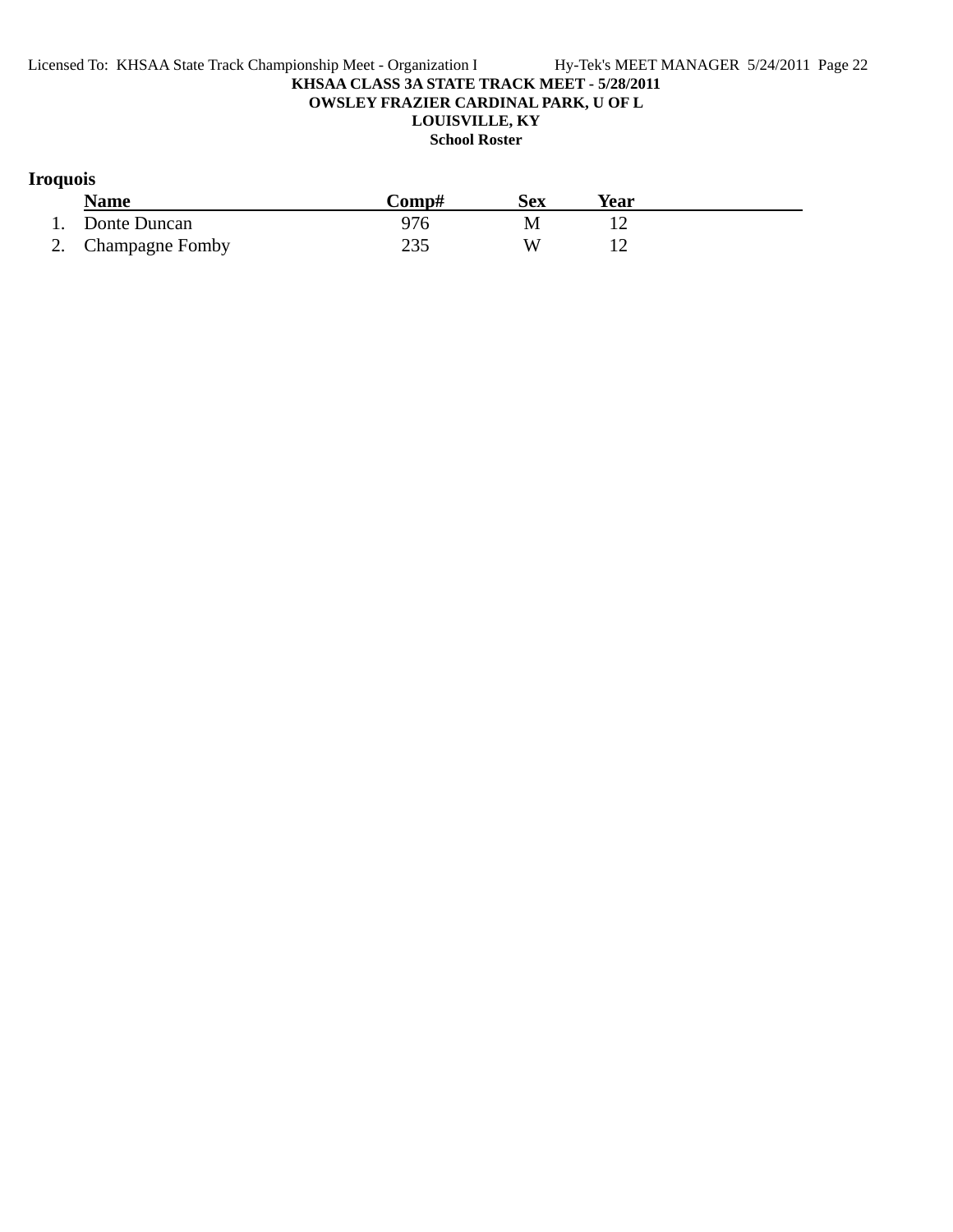**OWSLEY FRAZIER CARDINAL PARK, U OF L**

**LOUISVILLE, KY**

**School Roster**

# **John Hardin**

|     | <b>Name</b>                                                              | Comp#      | <b>Sex</b> | <b>Year</b>                                                                              |
|-----|--------------------------------------------------------------------------|------------|------------|------------------------------------------------------------------------------------------|
| 1.  | <b>Tyrell Bradshaw</b>                                                   | 977        | M          | 12                                                                                       |
| 2.  | Quensie Brown                                                            | 978        | M          | 11                                                                                       |
| 3.  | <b>Nicholas Collins</b>                                                  | 979        | M          | 12                                                                                       |
| 4.  | <b>Keziah Coombs</b>                                                     | 236        | W          | 09                                                                                       |
| 5.  | Latara Coombs                                                            | 237        | W          | 10                                                                                       |
| 6.  | Quran Craig                                                              | 980        | M          | 12                                                                                       |
| 7.  | Devin Dorrough                                                           | 981        | M          | 12                                                                                       |
| 8.  | <b>Trey Dorsey</b>                                                       | 982        | M          | 11                                                                                       |
| 9.  | John Egan                                                                | 983        | M          | 12                                                                                       |
| 10. | Alex Harber                                                              | 984        | M          | 11                                                                                       |
| 11. | Jonathan Haws                                                            | 985        | M          | 11                                                                                       |
| 12. | Halie Holloway                                                           | 238        | W          | 12                                                                                       |
| 13. | Leilani Hunter                                                           | 239        | W          | 12                                                                                       |
| 14. | Chantler Jernigan                                                        | 240        | W          | 12                                                                                       |
| 15. | <b>Ashley Lampkins</b>                                                   | 241        | W          | 11                                                                                       |
| 16. | Katie Lever                                                              | 242        | W          | 11                                                                                       |
| 17. | <b>Corey Malloy</b>                                                      | 986        | M          | 11                                                                                       |
| 18. | Latisha Malloy                                                           | 243        | W          | 09                                                                                       |
| 19. | Shanikqua McGregor                                                       | 244        | W          | 11                                                                                       |
| 20. | Kamren Parker                                                            | 987        | M          | 10                                                                                       |
| 21. | Regine Stateman-Johnson                                                  | 245        | W          | 10                                                                                       |
| 22. | Renee Stateman-Johnson                                                   | 246        | W          | 10                                                                                       |
| 23. | Kymberley Wiley                                                          | 247        | W          | 09                                                                                       |
| 24. | Latonya Wilson                                                           | 248        | W          | 12                                                                                       |
| 25. | Trevoris Wilson                                                          | 988        | M          | 10                                                                                       |
|     | <b>Relav</b>                                                             | <b>Sex</b> |            |                                                                                          |
| 1.  | John Hardin                                                              | W          |            | #11 Girls 4x100 Meter Relay CLASS 3.                                                     |
|     |                                                                          |            |            | #237 Latara Coombs; #241 Ashley Lampkins; #243 Latisha Malloy; #244 Shanikqua McGreg     |
| 2.  | John Hardin                                                              | W          |            | #7 Girls 4x200 Meter Relay CLASS 3A                                                      |
|     |                                                                          |            |            | #241 Ashley Lampkins; #243 Latisha Malloy; #237 Latara Coombs; #244 Shanikqua McGreg     |
| 3.  | John Hardin                                                              | W          |            | #23 Girls 4x400 Meter Relay CLASS 3.                                                     |
|     |                                                                          |            |            | #239 Leilani Hunter; #238 Halie Holloway; #244 Shanikqua McGregor; #240 Chantler Jernig; |
| 4.  | John Hardin                                                              | M          |            | #12 Boys 4x100 Meter Relay CLASS 3.                                                      |
|     |                                                                          |            |            | #978 Quensie Brown; #977 Tyrell Bradshaw; #981 Devin Dorrough; #986 Corey Malloy         |
| 5.  | John Hardin                                                              | M          |            | #8 Boys 4x200 Meter Relay CLASS 3A                                                       |
|     |                                                                          |            |            | #977 Tyrell Bradshaw; #978 Quensie Brown; #981 Devin Dorrough; #986 Corey Malloy         |
| 6.  | John Hardin                                                              | M          |            | #24 Boys 4x400 Meter Relay CLASS 3.                                                      |
|     |                                                                          |            |            | #982 Trey Dorsey; #986 Corey Malloy; #977 Tyrell Bradshaw; #980 Quran Craig              |
| 7.  | John Hardin                                                              | M          |            | #2 Boys 4x800 Meter Relay CLASS 3A                                                       |
|     | #980 Quran Craig; #983 John Egan; #985 Jonathan Haws; #987 Kamren Parker |            |            |                                                                                          |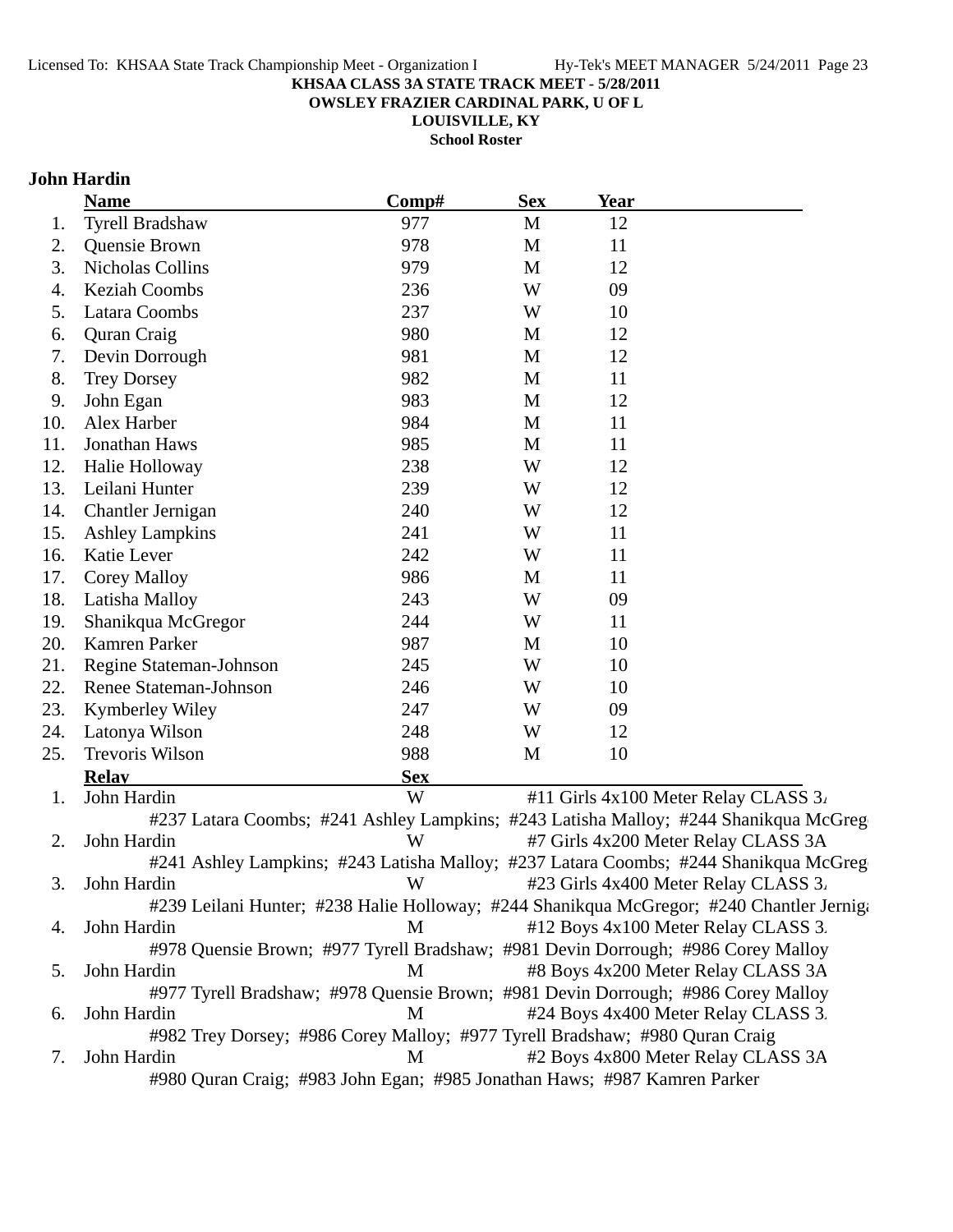**OWSLEY FRAZIER CARDINAL PARK, U OF L**

**LOUISVILLE, KY**

**School Roster**

# **Lafayette**

|     | <b>Name</b>                                                            | Comp#      | <b>Sex</b>  | Year                                                                           |  |
|-----|------------------------------------------------------------------------|------------|-------------|--------------------------------------------------------------------------------|--|
| 1.  | <b>Brandon Barber</b>                                                  | 989        | $\mathbf M$ | 11                                                                             |  |
| 2.  | Javonte Butler                                                         | 990        | M           | 09                                                                             |  |
| 3.  | Mia Cornette                                                           | 249        | W           | 09                                                                             |  |
| 4.  | <b>Tyler Deters</b>                                                    | 991        | M           | 09                                                                             |  |
| 5.  | <b>Trevon Donegan</b>                                                  | 992        | M           | 09                                                                             |  |
| 6.  | Antonio Franklin                                                       | 993        | M           | 12                                                                             |  |
| 7.  | Clark Grubb                                                            | 994        | M           | 12                                                                             |  |
| 8.  | Shomari Kendrick                                                       | 250        | W           | 12                                                                             |  |
| 9.  | Miles Kilgore                                                          | 995        | M           | 12                                                                             |  |
| 10. | Mitchell Kilgore                                                       | 996        | M           | 09                                                                             |  |
| 11. | Jimmy Lacy                                                             | 997        | M           | 12                                                                             |  |
| 12. | Miranda Mullins                                                        | 251        | W           | 10                                                                             |  |
| 13. | <b>Sharon Rodriquez</b>                                                | 252        | W           | 12                                                                             |  |
| 14. | Jalen Sleet                                                            | 998        | M           | 11                                                                             |  |
| 15. | Lee Smith                                                              | 999        | M           | 10                                                                             |  |
| 16. | John Spencer                                                           | 1000       | M           | 09                                                                             |  |
| 17. | <b>Christian Trent</b>                                                 | 1001       | M           | 12                                                                             |  |
| 18. | <b>Jud Weaver</b>                                                      | 1002       | M           | 12                                                                             |  |
|     | <b>Relay</b>                                                           | <b>Sex</b> |             |                                                                                |  |
| 1.  | Lafayette                                                              | M          |             | #8 Boys 4x200 Meter Relay CLASS 3A                                             |  |
|     |                                                                        |            |             | #1001 Christian Trent; #998 Jalen Sleet; #994 Clark Grubb; #990 Javonte Butler |  |
| 2.  | Lafayette                                                              | M          |             | #24 Boys 4x400 Meter Relay CLASS 3.                                            |  |
|     | #994 Clark Grubb; #999 Lee Smith; #995 Miles Kilgore; #997 Jimmy Lacy  |            |             |                                                                                |  |
| 3.  | Lafayette                                                              | M          |             | #2 Boys 4x800 Meter Relay CLASS 3A                                             |  |
|     | #994 Clark Grubb; #999 Lee Smith; #1002 Jud Weaver; #995 Miles Kilgore |            |             |                                                                                |  |

## **Lincoln County**

|     | <b>Name</b>                                                      | Comp#      | <b>Sex</b> | Year |                                                                                                                                                           |
|-----|------------------------------------------------------------------|------------|------------|------|-----------------------------------------------------------------------------------------------------------------------------------------------------------|
|     | <b>Ryne Beeding</b>                                              | 1003       | M          | 12   |                                                                                                                                                           |
| 2.  | Alex Bunch                                                       | 253        | W          | 10   |                                                                                                                                                           |
| 3.  | Taylor Elam                                                      | 254        | W          | 11   |                                                                                                                                                           |
| 4.  | <b>Emily Frith</b>                                               | 255        | W          | 12   |                                                                                                                                                           |
| 5.  | Zac Hill                                                         | 1004       | M          | 12   |                                                                                                                                                           |
| 6.  | <b>Tevin Newcomb</b>                                             | 256        | W          | 08   |                                                                                                                                                           |
| 7.  | Ciara Saylor                                                     | 257        | W          | 10   |                                                                                                                                                           |
| 8.  | <b>Sissy Slone</b>                                               | 258        | W          | 09   |                                                                                                                                                           |
| 9.  | <b>Tracy Smith</b>                                               | 259        | W          | 10   |                                                                                                                                                           |
| 10. | <b>Rachael Spangler</b>                                          | 260        | W          | 09   |                                                                                                                                                           |
|     | <b>Relav</b>                                                     | <b>Sex</b> |            |      |                                                                                                                                                           |
|     | $\mathbf{r}$ $\mathbf{r}$ $\mathbf{r}$ $\mathbf{r}$ $\mathbf{r}$ | <b>TTT</b> |            |      | $\frac{1}{4}$ $\frac{1}{4}$ $\frac{1}{4}$ $\frac{1}{4}$ $\frac{1}{4}$ $\frac{1}{4}$ $\frac{1}{4}$ $\frac{1}{4}$ $\frac{1}{4}$ $\frac{1}{4}$ $\frac{1}{4}$ |

1. Lincoln County  $W$  #11 Girls 4x100 Meter Relay CLASS 3. #254 Taylor Elam; #257 Ciara Saylor; #259 Tracy Smith; #260 Rachael Spangler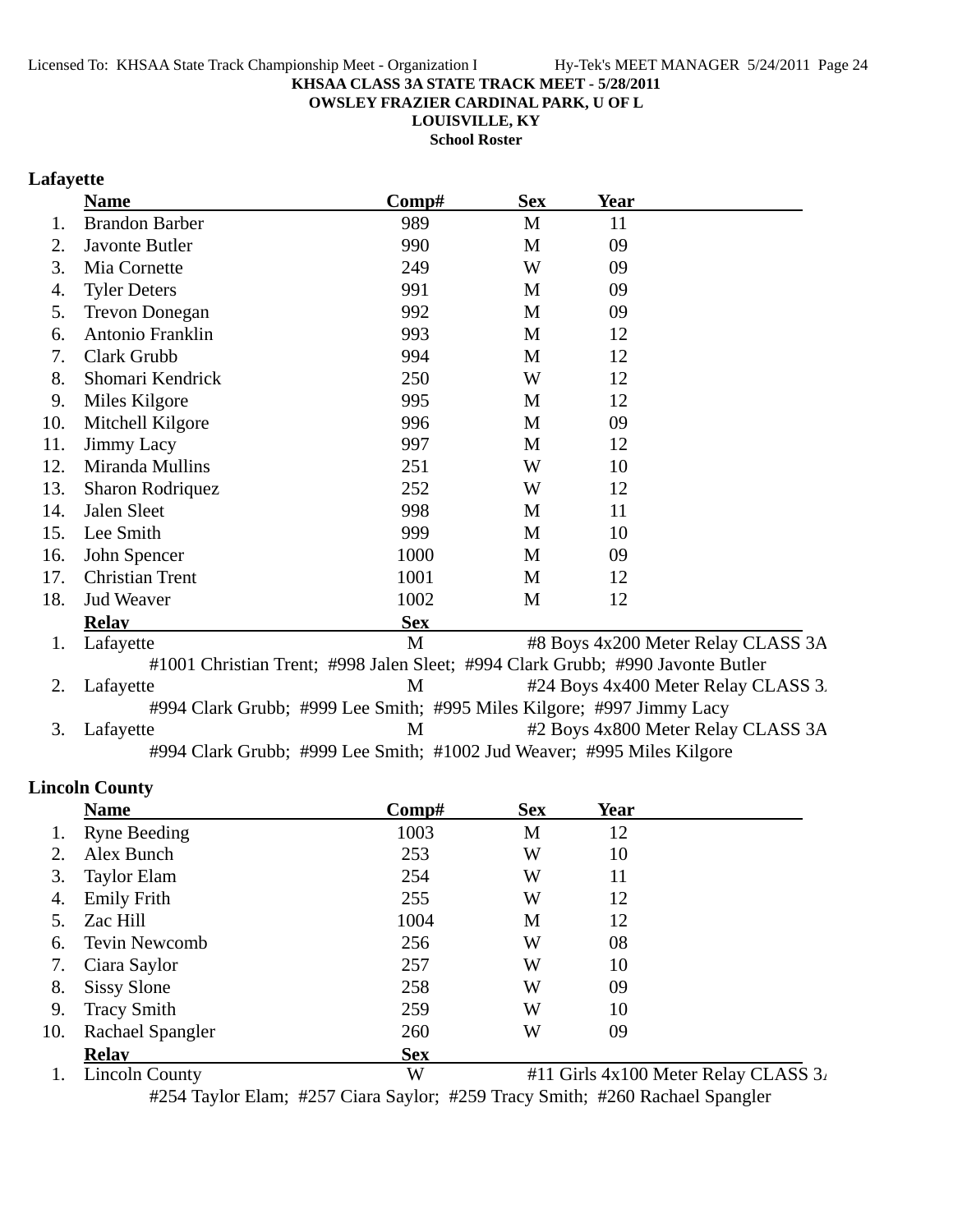**OWSLEY FRAZIER CARDINAL PARK, U OF L**

**LOUISVILLE, KY**

**School Roster**

## **Madison Central**

|     | <b>Name</b>             | Comp#      | <b>Sex</b> | <b>Year</b>                                                                       |
|-----|-------------------------|------------|------------|-----------------------------------------------------------------------------------|
| 1.  | <b>Howard Chenault</b>  | 1005       | M          | 10                                                                                |
| 2.  | Jamez Chenault          | 1006       | M          | 10                                                                                |
| 3.  | Darion Coleman          | 1007       | M          | 09                                                                                |
| 4.  | <b>Austin Coyle</b>     | 1008       | M          | 10                                                                                |
| 5.  | Zadara Dawson           | 261        | W          | 11                                                                                |
| 6.  | Bri DeBord              | 262        | W          | 10                                                                                |
| 7.  | Davis Dickens           | 263        | W          | 11                                                                                |
| 8.  | Kaitlin Eckman          | 264        | W          | 10                                                                                |
| 9.  | <b>Tiffany Fortune</b>  | 265        | W          | 11                                                                                |
| 10. | Sarah Franklin          | 266        | W          | 10                                                                                |
| 11. | Daniel Guy              | 1009       | M          | 10                                                                                |
| 12. | Damien Harris           | 1010       | M          | 08                                                                                |
| 13. | Zack Jarvis             | 1011       | M          | 10                                                                                |
| 14. | <b>Chandler Jones</b>   | 267        | W          | 11                                                                                |
| 15. | Anna Knox               | 268        | W          | 09                                                                                |
| 16. | <b>Clayton Lane</b>     | 1012       | M          | 12                                                                                |
| 17. | <b>Riley Lane</b>       | 269        | W          | 10                                                                                |
| 18. | Dawson Marcum           | 1013       | M          | 11                                                                                |
| 19. | Anna Marshall           | 270        | W          | 08                                                                                |
| 20. | Zach McDaniels          | 1014       | M          | 11                                                                                |
| 21. | <b>Chrystal Miller</b>  | 271        | W          | 11                                                                                |
| 22. | <b>Brandon Parks</b>    | 1015       | M          | 10                                                                                |
| 23. | Katelyn Raider-Emery    | 272        | W          | 09                                                                                |
| 24. | Gabriella Sabino        | 273        | W          | 10                                                                                |
| 25. | Lincoln Shade           | 1016       | M          | 11                                                                                |
| 26. | Maryssa Stewart         | 274        | W          | 09                                                                                |
| 27. | <b>McKenze Stewart</b>  | 275        | W          | 09                                                                                |
| 28. | <b>Kye Teeples</b>      | 1017       | M          | 12                                                                                |
| 29. | <b>Mallory Turner</b>   | 276        | W          | 11                                                                                |
| 30. | <b>Tyler Vonwechmar</b> | 1018       | M          | 12                                                                                |
| 31. | Jerome Williams         | 1019       | M          | 11                                                                                |
| 32. | Justin Williams         | 1020       | M          | 12                                                                                |
|     | <b>Relav</b>            | <b>Sex</b> |            |                                                                                   |
| 1.  | <b>Madison Central</b>  | W          |            | #11 Girls 4x100 Meter Relay CLASS 3.                                              |
|     |                         |            |            | #276 Mallory Turner; #269 Riley Lane; #261 Zadara Dawson; #263 Davis Dickens      |
| 2.  | <b>Madison Central</b>  | W          |            | #7 Girls 4x200 Meter Relay CLASS 3A                                               |
|     |                         |            |            | #274 Maryssa Stewart; #261 Zadara Dawson; #267 Chandler Jones; #263 Davis Dickens |
| 3.  | <b>Madison Central</b>  | W          |            | #23 Girls 4x400 Meter Relay CLASS 3.                                              |
|     |                         |            |            | #275 McKenze Stewart; #273 Gabriella Sabino; #269 Riley Lane; #267 Chandler Jones |

4. Madison Central W #1 Girls 4x800 Meter Relay CLASS 3A #275 McKenze Stewart; #264 Kaitlin Eckman; #266 Sarah Franklin; #273 Gabriella Sabino

5. Madison Central M #12 Boys 4x100 Meter Relay CLASS 3. #1008 Austin Coyle; #1020 Justin Williams; #1009 Daniel Guy; #1010 Damien Harris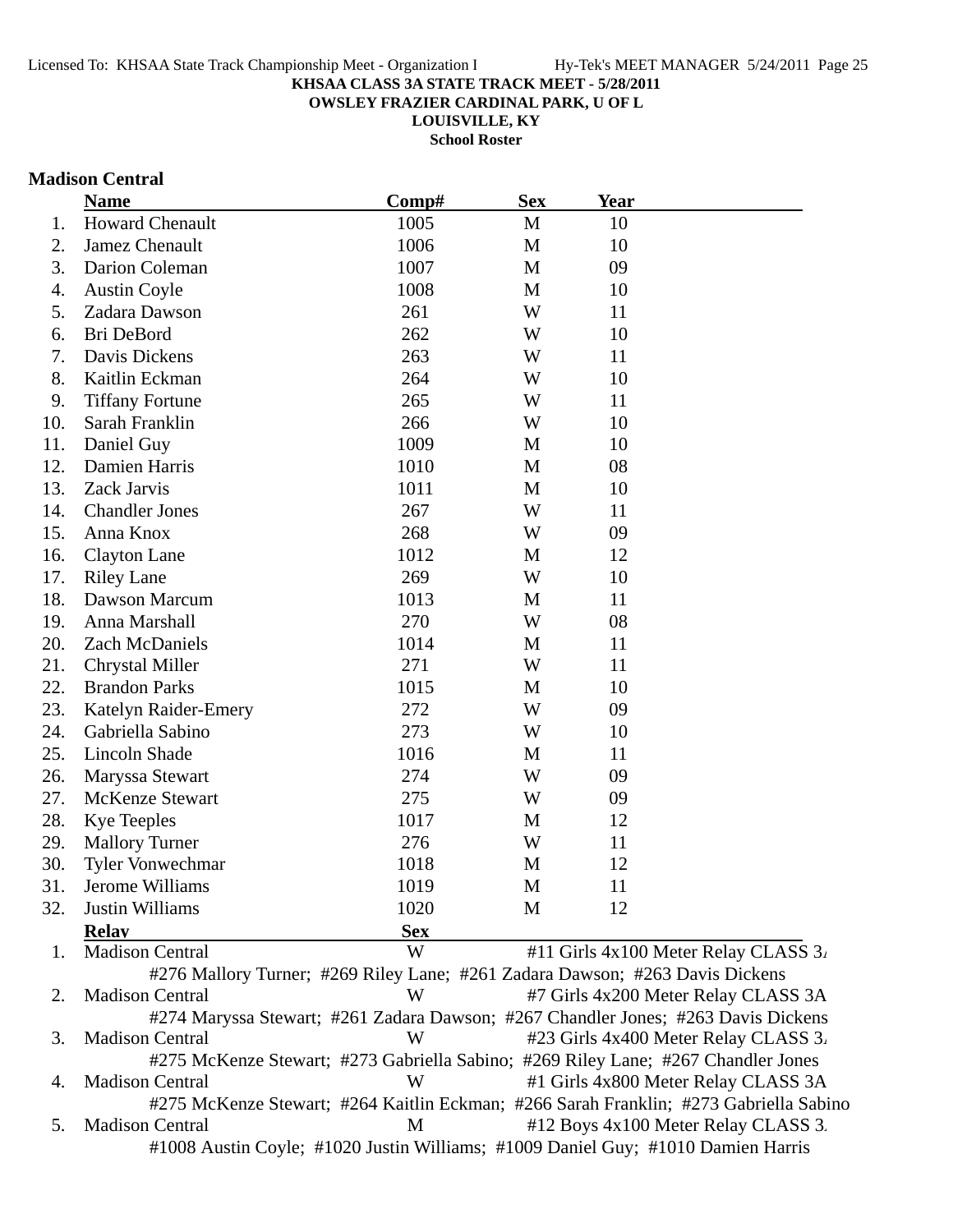## Licensed To: KHSAA State Track Championship Meet - Organization I Hy-Tek's MEET MANAGER 5/24/2011 Page 26 **KHSAA CLASS 3A STATE TRACK MEET - 5/28/2011 OWSLEY FRAZIER CARDINAL PARK, U OF L LOUISVILLE, KY**

## **School Roster**

## **Madison Central**

| <b>Relay</b>       |    | <b>Sex</b>                                                                          |
|--------------------|----|-------------------------------------------------------------------------------------|
| 6. Madison Central | M  | #8 Boys 4x200 Meter Relay CLASS 3A                                                  |
|                    |    | #1013 Dawson Marcum; #1008 Austin Coyle; #1012 Clayton Lane; #1010 Damien Harris    |
| 7. Madison Central | M. | #2 Boys 4x800 Meter Relay CLASS 3A                                                  |
|                    |    | #1014 Zach McDaniels; #1016 Lincoln Shade; #1011 Zack Jarvis; #1019 Jerome Williams |

## **Madisonville North Hopkins**

|    | <b>Name</b>                       | Comp#      | <b>Sex</b> | Year |                                          |
|----|-----------------------------------|------------|------------|------|------------------------------------------|
|    | Marlena Eaves                     | 277        | W          | 10   |                                          |
| 2. | <b>Taylor Hampton</b>             | 278        | W          | 09   |                                          |
| 3. | DeShericka McReynolds             | 279        | W          | 12   |                                          |
| 4. | Bratonia Slaton                   | 280        | W          | 12   |                                          |
| 5. | Victoria Wallace                  | 281        | W          | 12   |                                          |
| 6. | <b>Shae Western</b>               | 282        | W          | 10   |                                          |
|    | <b>Relay</b>                      | <b>Sex</b> |            |      |                                          |
|    | <b>Madisonville North Hopkins</b> | W          |            |      | #11 Girls $4x100$ Meter Relay CLASS $3x$ |

#281 Victoria Wallace; #277 Marlena Eaves; #280 Bratonia Slaton; #278 Taylor Hampton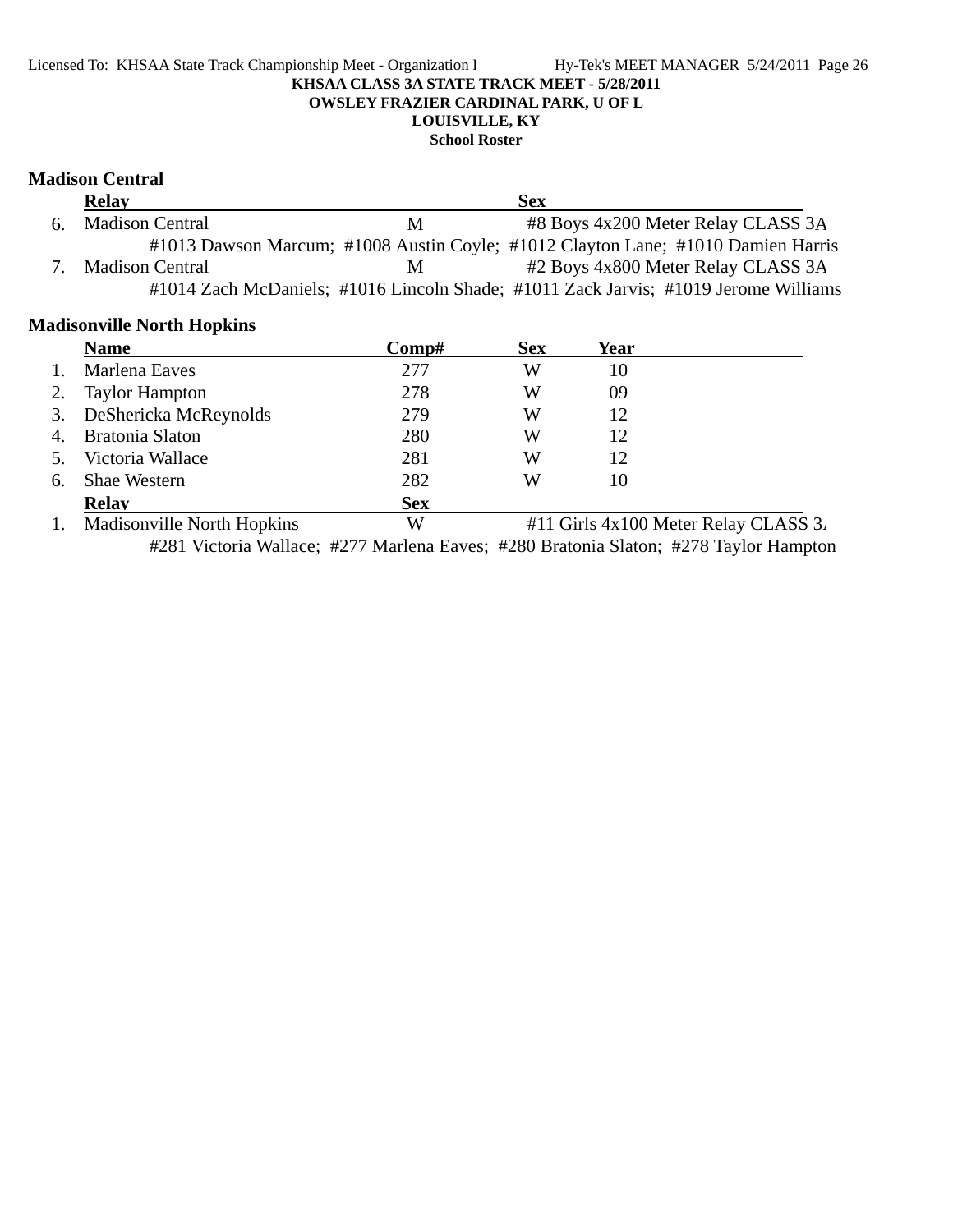**OWSLEY FRAZIER CARDINAL PARK, U OF L**

**LOUISVILLE, KY**

**School Roster**

## **Male**

|     | <b>Name</b>               | Comp#      | <b>Sex</b>  | <b>Year</b> |                                      |
|-----|---------------------------|------------|-------------|-------------|--------------------------------------|
| 1.  | <b>Chandler Antone</b>    | 283        | W           | 12          |                                      |
| 2.  | Lorentez Barbour          | 1021       | M           | 11          |                                      |
| 3.  | <b>Spencer Barrios</b>    | 1022       | M           | 09          |                                      |
| 4.  | <b>Lauren Bennett</b>     | 284        | W           | 09          |                                      |
| 5.  | <b>Reddrick Blakemore</b> | 1023       | M           | 12          |                                      |
| 6.  | <b>Mariah Collins</b>     | 285        | W           | 09          |                                      |
| 7.  | <b>Breana Conway</b>      | 286        | W           | 09          |                                      |
| 8.  | Alize Davis               | 287        | W           | 09          |                                      |
| 9.  | <b>Mallory Dunn</b>       | 288        | W           | 11          |                                      |
| 10. | Dominique Edmonds         | 289        | W           | 09          |                                      |
| 11. | Taylor Flannagan          | 1024       | M           | 10          |                                      |
| 12. | Silvia Garcia             | 290        | W           | 11          |                                      |
| 13. | John Giddens              | 1025       | M           | 12          |                                      |
| 14. | <b>Steven Hamilton</b>    | 1026       | M           | 12          |                                      |
| 15. | Stylz Hillman             | 1027       | M           | 12          |                                      |
| 16. | Matthew Howard            | 1028       | M           | 10          |                                      |
| 17. | Cayla Johnson             | 291        | W           | 10          |                                      |
| 18. | <b>Emily Johnson</b>      | 292        | W           | 10          |                                      |
| 19. | Kenya Johnson             | 293        | W           | 10          |                                      |
| 20. | Chris Judd                | 1029       | M           | 12          |                                      |
| 21. | Jalon Kemp                | 1030       | $\mathbf M$ | 12          |                                      |
| 22. | Kevin Kwan                | 1031       | M           | 11          |                                      |
| 23. | Cameron Levis             | 1032       | M           | 12          |                                      |
| 24. | Jerry Long                | 1033       | M           | 12          |                                      |
| 25. | Walter Moffitt            | 1034       | M           | 11          |                                      |
| 26. | Amber Moorman             | 294        | W           | 10          |                                      |
| 27. | Ronjae Morris             | 1035       | M           | 11          |                                      |
| 28. | Darian Moss               | 1036       | M           | 11          |                                      |
| 29. | Mitchell Nelson           | 1037       | M           | 12          |                                      |
| 30. | Ziah Nelson               | 295        | W           | 11          |                                      |
| 31. | <b>Michael Patterson</b>  | 1038       | M           | 12          |                                      |
| 32. | Jalen Rose                | 1039       | M           | 11          |                                      |
| 33. | Doug Rush                 | 1040       | M           | 12          |                                      |
| 34. | Kristen Smith             | 296        | W           | 09          |                                      |
| 35. | Diamond Tedford           | 297        | W           | 12          |                                      |
| 36. | Torian Vaughn             | 1041       | M           | 10          |                                      |
| 37. | Alexa Wagoner             | 298        | W           | 12          |                                      |
| 38. | Chris Way                 | 1042       | M           | 12          |                                      |
| 39. | Vincent Wilcox            | 1043       | M           | 11          |                                      |
| 40. | <b>Raeven Wilson</b>      | 299        | W           | 11          |                                      |
|     | <b>Relay</b>              | <b>Sex</b> |             |             |                                      |
| 1.  | Male                      | W          |             |             | #11 Girls 4x100 Meter Relay CLASS 3. |

#295 Ziah Nelson; #297 Diamond Tedford; #288 Mallory Dunn; #289 Dominique Edmonds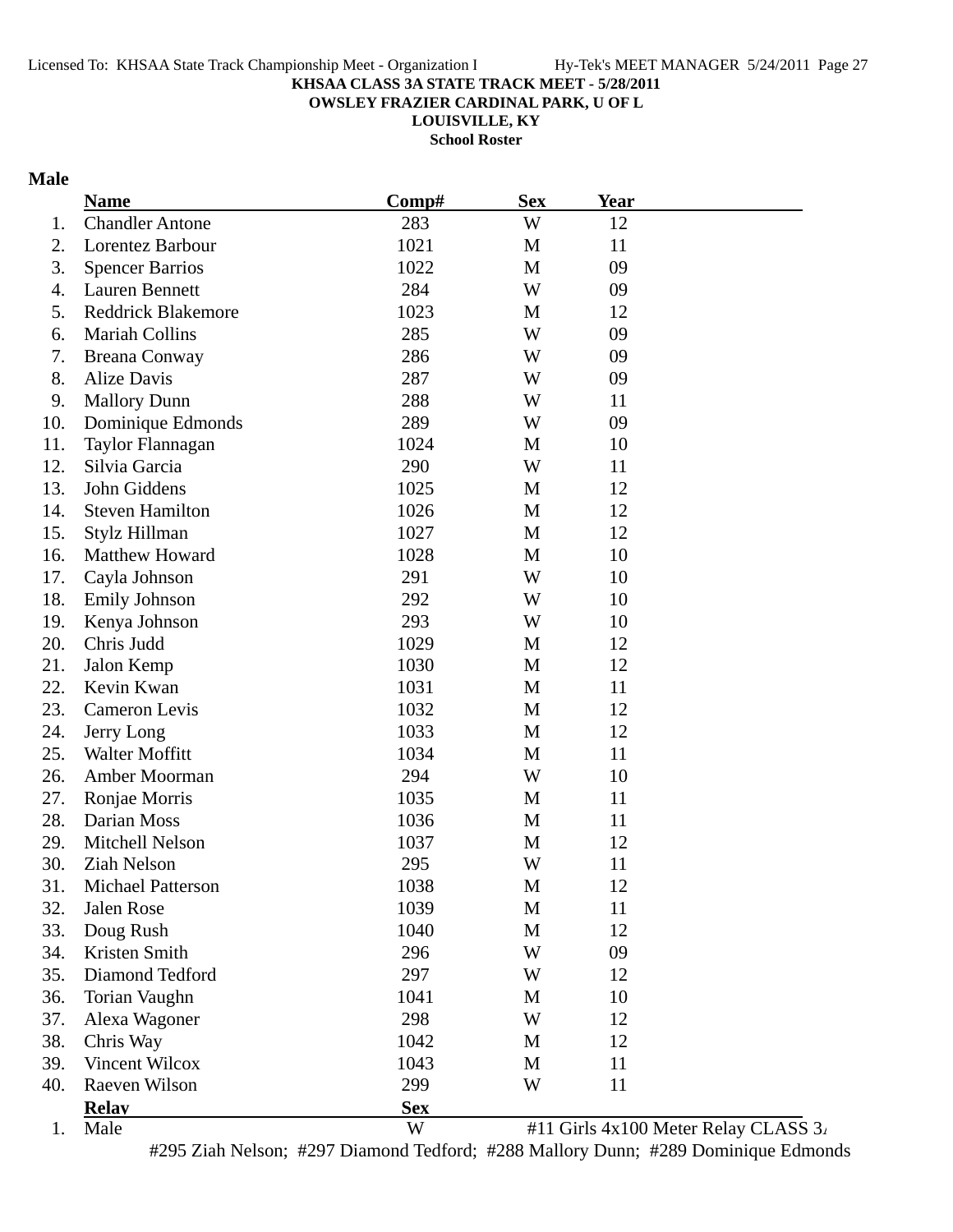#### Licensed To: KHSAA State Track Championship Meet - Organization I Hy-Tek's MEET MANAGER 5/24/2011 Page 28 **KHSAA CLASS 3A STATE TRACK MEET - 5/28/2011 OWSLEY FRAZIER CARDINAL PARK, U OF L LOUISVILLE, KY**

**School Roster**

### **Male**

|    | <b>Relay</b> | <b>Sex</b>                                                                              |
|----|--------------|-----------------------------------------------------------------------------------------|
|    | Male         | #7 Girls 4x200 Meter Relay CLASS 3A<br>W                                                |
|    |              | #291 Cayla Johnson; #297 Diamond Tedford; #288 Mallory Dunn; #289 Dominique Edmonds     |
| 3. | Male         | #23 Girls 4x400 Meter Relay CLASS 3.<br>W                                               |
|    |              | #299 Raeven Wilson; #293 Kenya Johnson; #296 Kristen Smith; #288 Mallory Dunn           |
| 4. | Male         | #1 Girls 4x800 Meter Relay CLASS 3A<br>W                                                |
|    |              | #299 Raeven Wilson; #291 Cayla Johnson; #296 Kristen Smith; #292 Emily Johnson          |
| 5. | Male         | #12 Boys 4x100 Meter Relay CLASS 3.<br>M                                                |
|    |              | #1025 John Giddens; #1038 Michael Patterson; #1037 Mitchell Nelson; #1035 Ronjae Morris |
| 6. | Male         | #8 Boys 4x200 Meter Relay CLASS 3A<br>M                                                 |
|    |              | #1037 Mitchell Nelson; #1041 Torian Vaughn; #1030 Jalon Kemp; #1035 Ronjae Morris       |
|    | Male         | #24 Boys 4x400 Meter Relay CLASS 3.<br>M                                                |
|    |              | #1030 Jalon Kemp; #1041 Torian Vaughn; #1038 Michael Patterson; #1025 John Giddens      |
| 8. | Male         | #2 Boys 4x800 Meter Relay CLASS 3A<br>M                                                 |
|    |              | #1029 Chris Judd; #1028 Matthew Howard; #1033 Jerry Long; #1024 Taylor Flannagan        |

## **Marshall County**

|     | <b>Name</b>              | $\bf Comp\#$ | <b>Sex</b> | <b>Year</b> |                                          |
|-----|--------------------------|--------------|------------|-------------|------------------------------------------|
|     | <b>Steve Atkinson</b>    | 1044         | M          | 12          |                                          |
| 2.  | Alyssa Barnard           | 300          | W          | 08          |                                          |
| 3.  | <b>Ashley Bowlin</b>     | 301          | W          | 09          |                                          |
| 4.  | Devan Doss               | 302          | W          | 09          |                                          |
| 5.  | <b>Shelby Doucet</b>     | 303          | W          | 10          |                                          |
| 6.  | <b>Tory Fehrenbacher</b> | 304          | W          | 11          |                                          |
| 7.  | Kheeli Ferrell           | 305          | W          | 09          |                                          |
| 8.  | Alli Fuqua               | 306          | W          | 09          |                                          |
| 9.  | Cody Gregory             | 1045         | M          | 09          |                                          |
| 10. | Cami Jones               | 307          | W          | 08          |                                          |
| 11. | Kara Kelley              | 308          | W          | 08          |                                          |
| 12. | <b>Brittany Martin</b>   | 309          | W          | 12          |                                          |
| 13. | Melanie McKendree        | 310          | W          | 11          |                                          |
| 14. | Lauren Miller            | 311          | W          | 11          |                                          |
| 15. | Melissa Ross             | 312          | W          | 08          |                                          |
| 16. | Kaylin Spiker            | 313          | W          | 09          |                                          |
| 17. | Mitchell Stelter         | 1046         | M          | 12          |                                          |
| 18. | <b>Bethany Strozzo</b>   | 314          | W          | 08          |                                          |
|     | <b>Relav</b>             | <b>Sex</b>   |            |             |                                          |
| 1.  | <b>Marshall County</b>   | W            |            |             | #11 Girls $4x100$ Meter Relay CLASS $3x$ |

#309 Brittany Martin; #314 Bethany Strozzo; #305 Kheeli Ferrell; #304 Tory Fehrenbacher 2. Marshall County W #23 Girls 4x400 Meter Relay CLASS 3. #300 Alyssa Barnard; #304 Tory Fehrenbacher; #311 Lauren Miller; #310 Melanie McKendre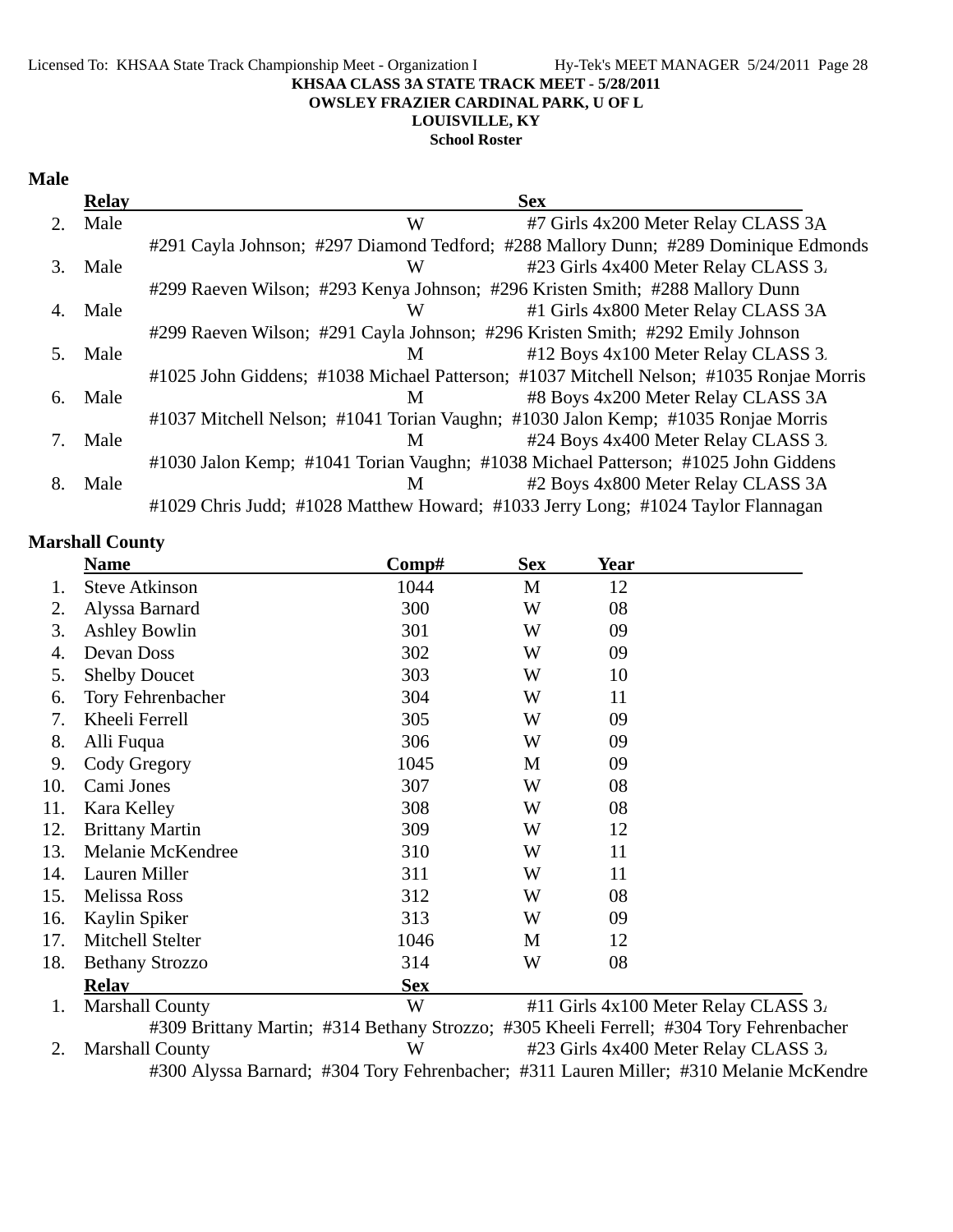**OWSLEY FRAZIER CARDINAL PARK, U OF L**

**LOUISVILLE, KY**

**School Roster**

# **Meade County**

|     | <b>Name</b>                                                                        | Comp#      | <b>Sex</b> | <b>Year</b> |                                                                                       |
|-----|------------------------------------------------------------------------------------|------------|------------|-------------|---------------------------------------------------------------------------------------|
| 1.  | <b>Nathan Bates</b>                                                                | 1047       | M          | 09          |                                                                                       |
| 2.  | Wyatt Bean                                                                         | 1048       | M          | 10          |                                                                                       |
| 3.  | <b>Tyler Blair</b>                                                                 | 1049       | M          | 12          |                                                                                       |
| 4.  | Zach Bowen                                                                         | 1050       | M          | 12          |                                                                                       |
| 5.  | <b>Tyler Breeds</b>                                                                | 1051       | M          | 09          |                                                                                       |
| 6.  | <b>Tiffany Brown</b>                                                               | 315        | W          | 12          |                                                                                       |
| 7.  | Noah Buchman                                                                       | 1052       | M          | 10          |                                                                                       |
| 8.  | <b>Kelsey Clater</b>                                                               | 316        | W          | 09          |                                                                                       |
| 9.  | <b>Ashlee Davis</b>                                                                | 317        | W          | 08          |                                                                                       |
| 10. | Dakota Ennis                                                                       | 1053       | M          | 10          |                                                                                       |
| 11. | Danielle Fabel                                                                     | 318        | W          | 07          |                                                                                       |
| 12. | <b>Christian Hammock</b>                                                           | 1054       | M          | 10          |                                                                                       |
| 13. | Jonathan Jantzen                                                                   | 1055       | M          | 10          |                                                                                       |
| 14. | Leanna Luney                                                                       | 319        | W          | 11          |                                                                                       |
| 15. | Maya Luney                                                                         | 320        | W          | 10          |                                                                                       |
| 16. | <b>Dylan Massey</b>                                                                | 1056       | M          | 11          |                                                                                       |
| 17. | Kaylea Neal                                                                        | 321        | W          | 09          |                                                                                       |
| 18. | <b>Tylor Pinkard</b>                                                               | 1057       | M          | 11          |                                                                                       |
| 19. | <b>Adrienne Poole</b>                                                              | 322        | W          | 08          |                                                                                       |
| 20. | <b>Megan Presley</b>                                                               | 323        | W          | 11          |                                                                                       |
| 21. | <b>Marley Stanfield</b>                                                            | 324        | W          | 11          |                                                                                       |
| 22. | Cody Stockwell                                                                     | 1058       | M          | 12          |                                                                                       |
| 23. | Dakota Waldecker                                                                   | 1059       | M          | 11          |                                                                                       |
| 24. | Jacob Waldecker                                                                    | 1060       | M          | 10          |                                                                                       |
| 25. | <b>Ronald Williams</b>                                                             | 1061       | M          | 12          |                                                                                       |
| 26. | Shonte Williams                                                                    | 325        | W          | 09          |                                                                                       |
|     | <b>Relay</b>                                                                       | <b>Sex</b> |            |             |                                                                                       |
| 1.  | <b>Meade County</b>                                                                | W          |            |             | #23 Girls 4x400 Meter Relay CLASS 3.                                                  |
|     | #315 Tiffany Brown; #324 Marley Stanfield; #316 Kelsey Clater; #319 Leanna Luney   |            |            |             |                                                                                       |
| 2.  | <b>Meade County</b>                                                                | W          |            |             | #1 Girls 4x800 Meter Relay CLASS 3A                                                   |
|     | #315 Tiffany Brown; #316 Kelsey Clater; #324 Marley Stanfield; #322 Adrienne Poole |            |            |             |                                                                                       |
| 3.  | <b>Meade County</b>                                                                | M          |            |             | #8 Boys 4x200 Meter Relay CLASS 3A                                                    |
|     |                                                                                    |            |            |             | #1061 Ronald Williams; #1054 Christian Hammock; #1057 Tylor Pinkard; #1056 Dylan Mass |
| 4.  | <b>Meade County</b>                                                                | M          |            |             | #24 Boys 4x400 Meter Relay CLASS 3.                                                   |
|     |                                                                                    |            |            |             | #1056 Dylan Massey; #1054 Christian Hammock; #1050 Zach Bowen; #1061 Ronald William   |
| 5.  | <b>Meade County</b>                                                                | M          |            |             | #2 Boys 4x800 Meter Relay CLASS 3A                                                    |
|     | #1050 Zach Bowen; #1059 Dakota Waldecker; #1051 Tyler Breeds; #1047 Nathan Bates   |            |            |             |                                                                                       |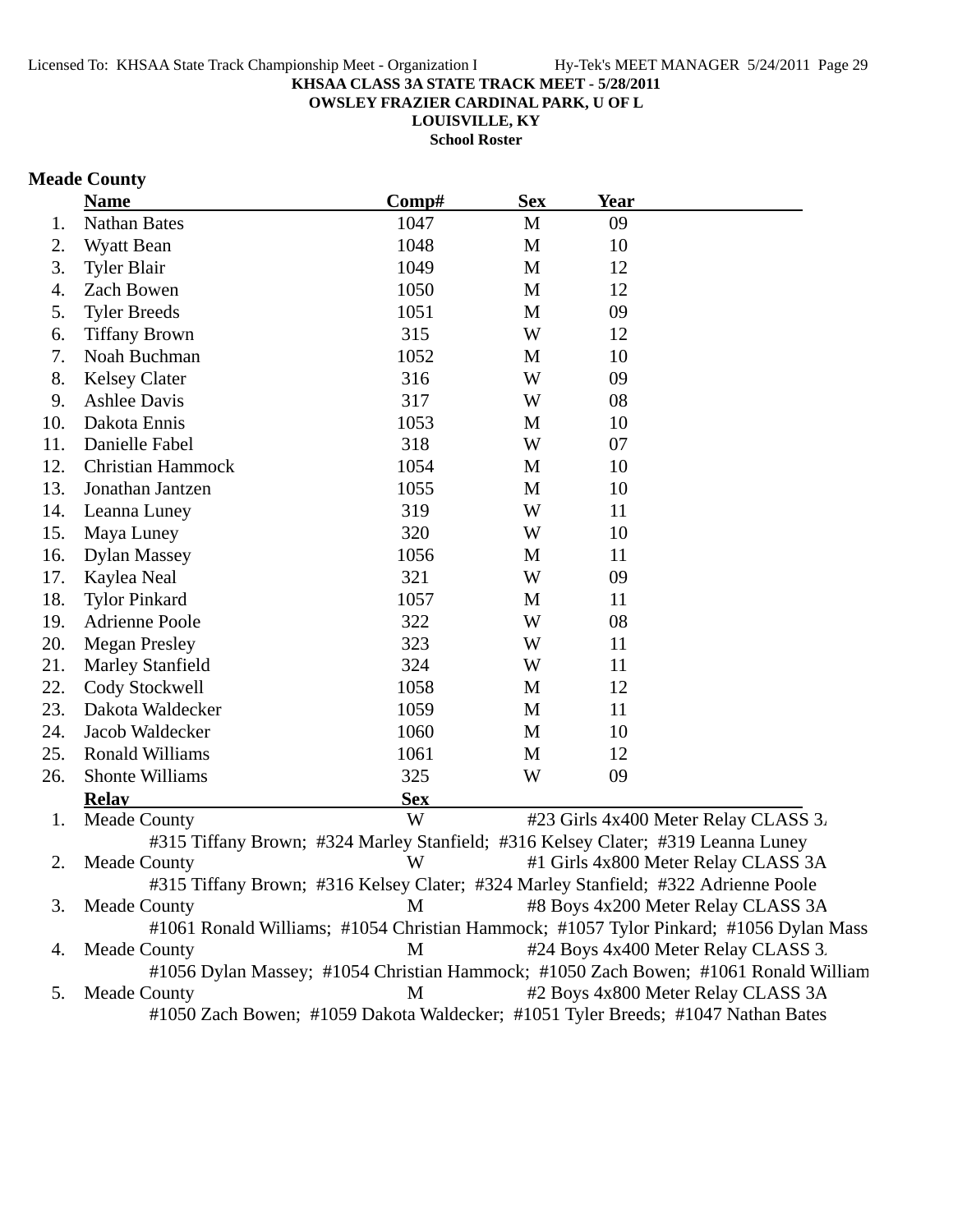**OWSLEY FRAZIER CARDINAL PARK, U OF L**

**LOUISVILLE, KY**

**School Roster**

## **Montgomery County**

|    | <b>Name</b>         | Comp#      | <b>Sex</b> | Year |  |
|----|---------------------|------------|------------|------|--|
| 1. | <b>Justin Covey</b> | 1062       | M          | 12   |  |
|    | 2. Caio David       | 1063       | M          | 12   |  |
| 3. | <b>Seth Dotson</b>  | 1064       | M          | 12   |  |
|    | 4. Mckenzie Huff    | 1065       | M          | 12   |  |
|    | 5. Lance Lockridge  | 1066       | M          | 10   |  |
|    | 6. Daryl McCane     | 1067       | M          | 11   |  |
|    | 7. Brittany Norris  | 326        | W          | 11   |  |
| 8. | Angelica Shkraba    | 327        | W          | 09   |  |
|    | <b>Relay</b>        | <b>Sex</b> |            |      |  |

1. Montgomery County 1. M  $\#12$  Boys 4x100 Meter Relay CLASS 3. #1066 Lance Lockridge; #1065 Mckenzie Huff; #1064 Seth Dotson; #1067 Daryl McCane

# **Muhlenberg County**

|     | <b>Name</b>           | Comp#      | <b>Sex</b> | Year                                      |
|-----|-----------------------|------------|------------|-------------------------------------------|
|     | Elizabeth Axtell      | 328        | W          | 10                                        |
| 2.  | <b>Rachel Beliles</b> | 329        | W          | 09                                        |
| 3.  | <b>Alliah Fueller</b> | 330        | W          | 10                                        |
| 4.  | <b>Chase Geary</b>    | 1068       | M          | 09                                        |
| 5.  | Kaitlyn Hooper        | 331        | W          | 12                                        |
| 6.  | Kristyn Hooper        | 332        | W          | 12                                        |
| 7.  | <b>Lindsey Mathis</b> | 333        | W          | 10                                        |
| 8.  | Johnnie Miller        | 1069       | M          | 12                                        |
| 9.  | Pat Taylor            | 1070       | M          | 12                                        |
| 10. | <b>Bailey Vincent</b> | 334        | W          | 07                                        |
| 11. | Kali Vincent          | 335        | W          | 09                                        |
|     | <b>Relay</b>          | <b>Sex</b> |            |                                           |
|     |                       | <b>III</b> |            | $\mu$ 1 Circle 4-000 Meter Delay CI ACC 2 |

1. Muhlenberg County W #1 Girls 4x800 Meter Relay CLASS 3A #330 Alliah Fueller; #333 Lindsey Mathis; #331 Kaitlyn Hooper; #328 Elizabeth Axtell

# **Nelson County**

|    | <b>Name</b>           | Comp#      | <b>Sex</b> | Year |                                                                                                          |
|----|-----------------------|------------|------------|------|----------------------------------------------------------------------------------------------------------|
|    | Chelsa Brown          | 336        | W          | 11   |                                                                                                          |
|    | Abby Fenwick          | 337        | W          | 12   |                                                                                                          |
| 3. | Daniella Godenzi      | 338        | W          | 10   |                                                                                                          |
| 4. | Monica Helms          | 339        | W          | 10   |                                                                                                          |
|    | <b>Breanne Hughes</b> | 340        | W          | 08   |                                                                                                          |
| 6. | Miranda Mattingly     | 341        | W          | 12   |                                                                                                          |
| 7. | Sadie Middleton       | 342        | W          | 08   |                                                                                                          |
| 8. | Evelyn Tackett        | 343        | W          | 08   |                                                                                                          |
| 9. | Trey White            | 1071       | M          | 11   |                                                                                                          |
|    | <b>Relav</b>          | <b>Sex</b> |            |      |                                                                                                          |
|    | $1 \quad M1 \quad A$  | <b>TTT</b> |            |      | $\mu$ 1 $\alpha$ <sup>1</sup> $\mu$ 000 $\mu$ , $\mathbf{D}$ 1 $\alpha$ $\mu$ $\alpha$ $\alpha$ $\alpha$ |

1. Nelson County **W** #1 Girls 4x800 Meter Relay CLASS 3A #338 Daniella Godenzi; #340 Breanne Hughes; #343 Evelyn Tackett; #339 Monica Helms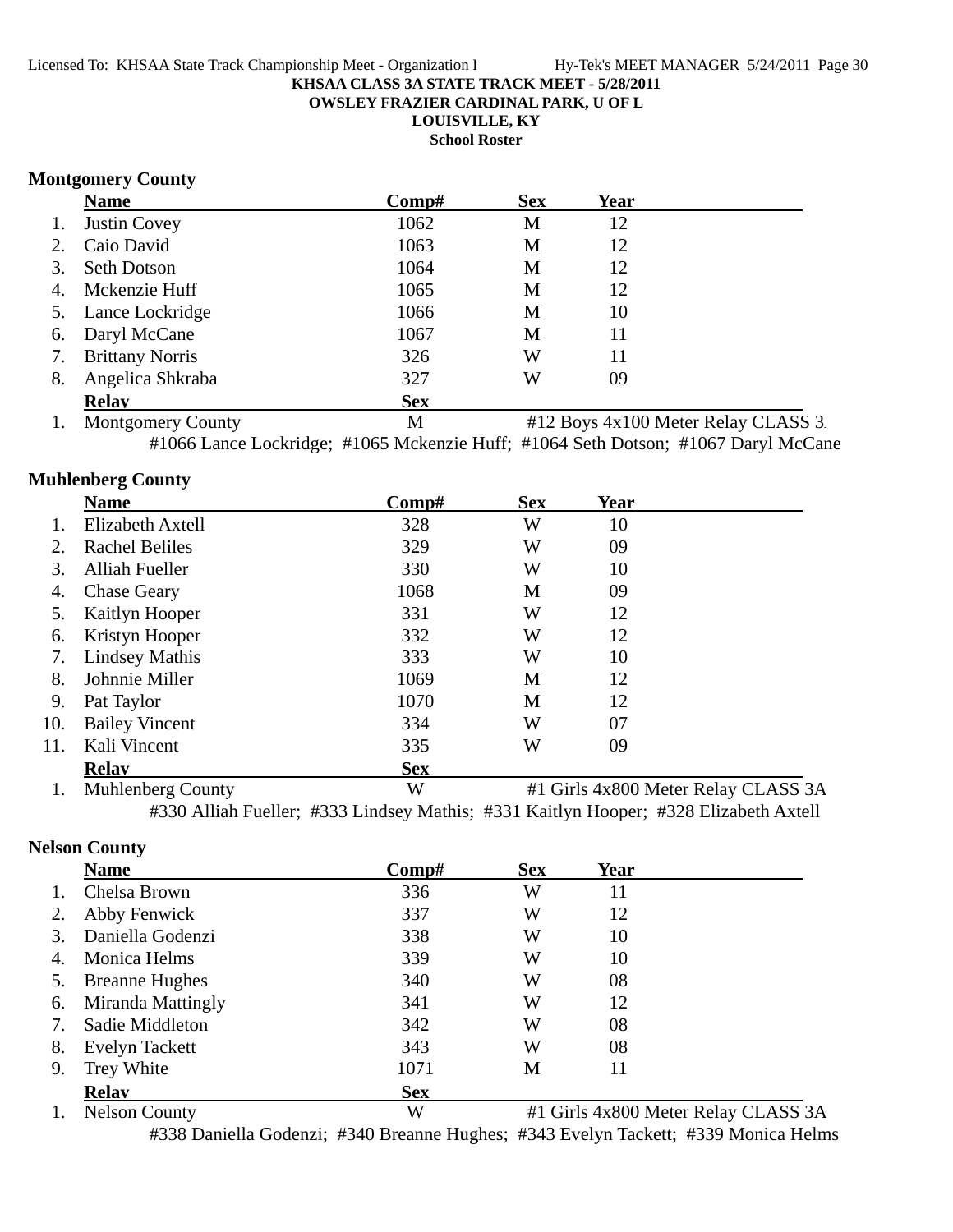**OWSLEY FRAZIER CARDINAL PARK, U OF L**

**LOUISVILLE, KY**

**School Roster**

## **North Hardin**

|     | <b>Name</b>            | Comp#                                                                           | <b>Sex</b>  | Year |                                      |
|-----|------------------------|---------------------------------------------------------------------------------|-------------|------|--------------------------------------|
| 1.  | Jeremy Brown           | 1072                                                                            | M           | 10   |                                      |
| 2.  | Matt Brownell          | 1073                                                                            | $\mathbf M$ | 11   |                                      |
| 3.  | Jazmine Byrd           | 344                                                                             | W           | 10   |                                      |
| 4.  | <b>Celeste Carver</b>  | 345                                                                             | W           | 10   |                                      |
| 5.  | <b>Trevino Coney</b>   | 1074                                                                            | M           | 12   |                                      |
| 6.  | <b>Vincent Davis</b>   | 1075                                                                            | M           | 12   |                                      |
| 7.  | Vincent Dobbins        | 1076                                                                            | M           | 10   |                                      |
| 8.  | <b>Harley Domschke</b> | 346                                                                             | W           | 07   |                                      |
| 9.  | <b>Brittney Ester</b>  | 347                                                                             | W           | 11   |                                      |
| 10. | <b>Raven Graves</b>    | 348                                                                             | W           | 09   |                                      |
| 11. | Keymahni Green         | 349                                                                             | W           | 11   |                                      |
| 12. | Janaiqua Horne         | 350                                                                             | W           | 12   |                                      |
| 13. | Dominique Jenkins      | 1077                                                                            | M           | 12   |                                      |
| 14. | <b>Tamara Jenkins</b>  | 351                                                                             | W           | 10   |                                      |
| 15. | Naifys Johnson         | 1078                                                                            | M           | 12   |                                      |
| 16. | Naiym Johnson          | 1079                                                                            | M           | 12   |                                      |
| 17. | <b>Cassie King</b>     | 352                                                                             | W           | 12   |                                      |
| 18. | <b>Bryce Meers</b>     | 1080                                                                            | M           | 10   |                                      |
| 19. | <b>Terrence Mills</b>  | 1081                                                                            | $\mathbf M$ | 11   |                                      |
| 20. | Josh Ortega            | 1082                                                                            | M           | 11   |                                      |
| 21. | Jasmine Osborne-Clark  | 353                                                                             | W           | 09   |                                      |
| 22. | Kirk Oxendine          | 1083                                                                            | M           | 10   |                                      |
| 23. | <b>Avery Price</b>     | 1084                                                                            | M           | 10   |                                      |
| 24. | Danny Ray              | 1085                                                                            | $\mathbf M$ | 12   |                                      |
| 25. | Lashauna Reed          | 354                                                                             | W           | 10   |                                      |
| 26. | <b>Chanel Roberts</b>  | 355                                                                             | W           | 10   |                                      |
| 27. | Ravon Russell          | 1086                                                                            | M           | 11   |                                      |
| 28. | Jillian Shufelt        | 356                                                                             | W           | 08   |                                      |
| 29. | Tamia Stanford         | 357                                                                             | W           | 08   |                                      |
| 30. | <b>Andrew Stewart</b>  | 1087                                                                            | M           | 12   |                                      |
| 31. | <b>Marcus Terrell</b>  | 1088                                                                            | M           | 09   |                                      |
| 32. | Kevin Walker           | 1089                                                                            | M           | 12   |                                      |
| 33. | Sami Walker            | 358                                                                             | W           | 12   |                                      |
| 34. | Jeffery Washington     | 1090                                                                            | M           | 11   |                                      |
| 35. | Jasmine Wilson         | 359                                                                             | W           | 09   |                                      |
| 36. | Brianna Woodson        | 360                                                                             | W           | 11   |                                      |
|     | <b>Relav</b>           | <b>Sex</b>                                                                      |             |      |                                      |
| 1.  | North Hardin           | W                                                                               |             |      | #11 Girls 4x100 Meter Relay CLASS 3. |
|     |                        | #348 Raven Graves; #351 Tamara Jenkins; #360 Brianna Woodson; #344 Jazmine Byrd |             |      |                                      |
| 2.  | North Hardin           | W                                                                               |             |      | #7 Girls 4x200 Meter Relay CLASS 3A  |
|     |                        | #344 Jazmine Byrd; #348 Raven Graves; #350 Janaiqua Horne; #357 Tamia Stanford  |             |      |                                      |
| 3.  | North Hardin           | W                                                                               |             |      | #23 Girls 4x400 Meter Relay CLASS 3. |

#344 Jazmine Byrd; #353 Jasmine Osborne-Clark; #360 Brianna Woodson; #357 Tamia Stanfo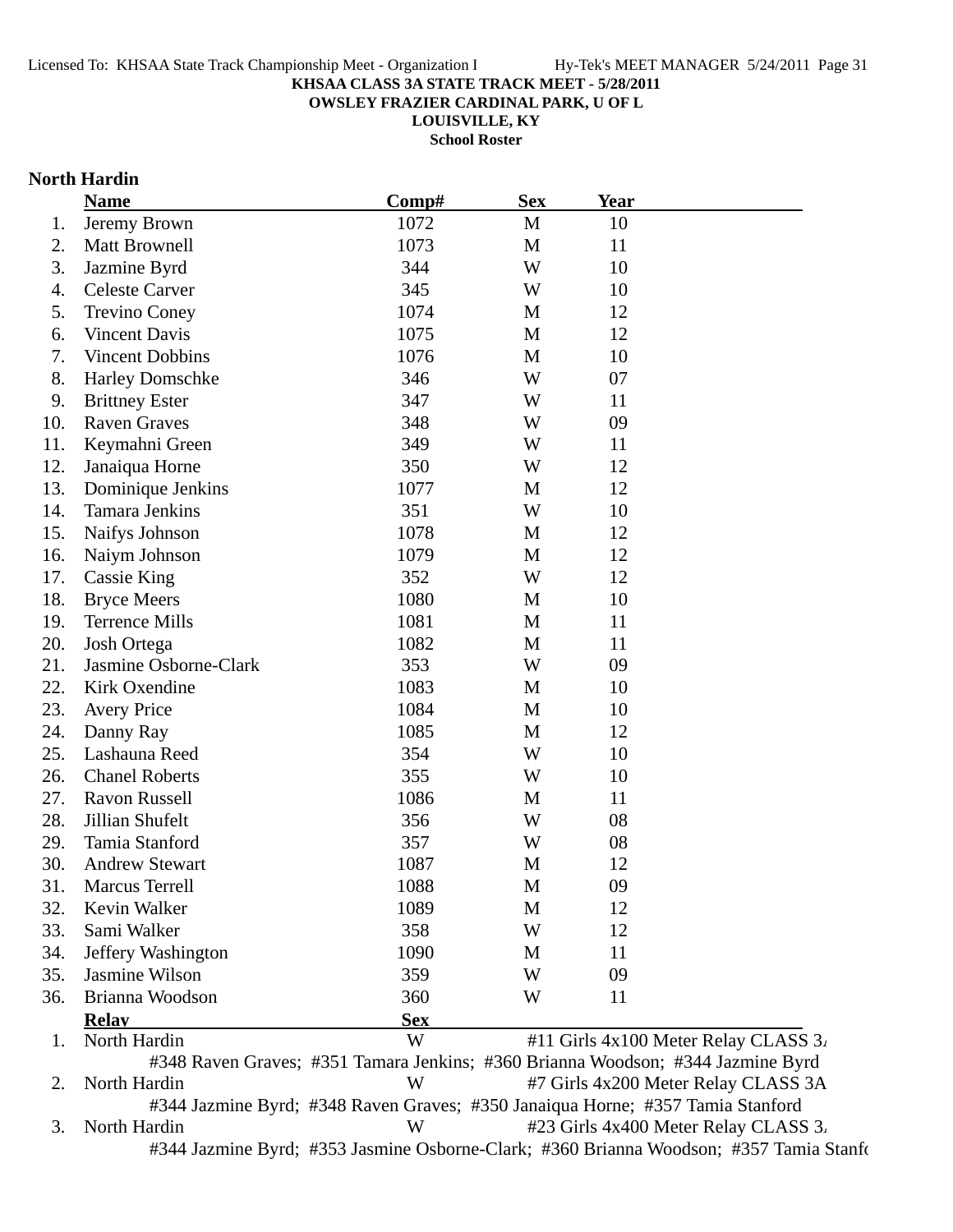### Licensed To: KHSAA State Track Championship Meet - Organization I Hy-Tek's MEET MANAGER 5/24/2011 Page 32 **KHSAA CLASS 3A STATE TRACK MEET - 5/28/2011 OWSLEY FRAZIER CARDINAL PARK, U OF L LOUISVILLE, KY**

### **School Roster**

## **North Hardin**

|    | <b>Relay</b> |   | <b>Sex</b>                                                                             |
|----|--------------|---|----------------------------------------------------------------------------------------|
| 4. | North Hardin | W | #1 Girls 4x800 Meter Relay CLASS 3A                                                    |
|    |              |   | #356 Jillian Shufelt; #352 Cassie King; #357 Tamia Stanford; #345 Celeste Carver       |
|    | North Hardin | M | #12 Boys 4x100 Meter Relay CLASS 3.                                                    |
|    |              |   | #1073 Matt Brownell; #1077 Dominique Jenkins; #1084 Avery Price; #1076 Vincent Dobbins |
| 6. | North Hardin | M | #8 Boys 4x200 Meter Relay CLASS 3A                                                     |
|    |              |   | #1073 Matt Brownell; #1077 Dominique Jenkins; #1083 Kirk Oxendine; #1084 Avery Price   |
|    | North Hardin | М | #24 Boys 4x400 Meter Relay CLASS 3.                                                    |
|    |              |   | #1077 Dominique Jenkins; #1083 Kirk Oxendine; #1082 Josh Ortega; #1087 Andrew Stewart  |
|    | North Hardin | M | #2 Boys 4x800 Meter Relay CLASS 3A                                                     |
|    |              |   | #1089 Kevin Walker; #1088 Marcus Terrell; #1087 Andrew Stewart; #1082 Josh Ortega      |

## **North Laurel**

|     | <b>Name</b>              | Comp#      | <b>Sex</b> | <b>Year</b> |                                    |
|-----|--------------------------|------------|------------|-------------|------------------------------------|
|     | <b>Garrison Burchell</b> | 1091       | M          | 10          |                                    |
| 2.  | <b>Stephen Causey</b>    | 1092       | M          | 10          |                                    |
| 3.  | Layne Gaynor             | 1093       | M          | 10          |                                    |
| 4.  | Corey Hyde               | 1094       | M          | 11          |                                    |
|     | <b>Chance Lambert</b>    | 1095       | M          | 09          |                                    |
| 6.  | Drew Marcum              | 1096       | M          | 11          |                                    |
| 7.  | <b>Robert Melton</b>     | 1097       | M          | 12          |                                    |
| 8.  | <b>Garrett Napier</b>    | 1098       | M          | 07          |                                    |
| 9.  | <b>Aaron Nelson</b>      | 1099       | M          | 11          |                                    |
| 10. | Samantha Proffitt        | 361        | W          | 11          |                                    |
| 11. | <b>Gregory Randolph</b>  | 1100       | M          | 11          |                                    |
|     | <b>Relay</b>             | <b>Sex</b> |            |             |                                    |
|     | North Laurel             | M          |            |             | #2 Boys 4x800 Meter Relay CLASS 3A |

#1097 Robert Melton; #1092 Stephen Causey; #1093 Layne Gaynor; #1100 Gregory Randolph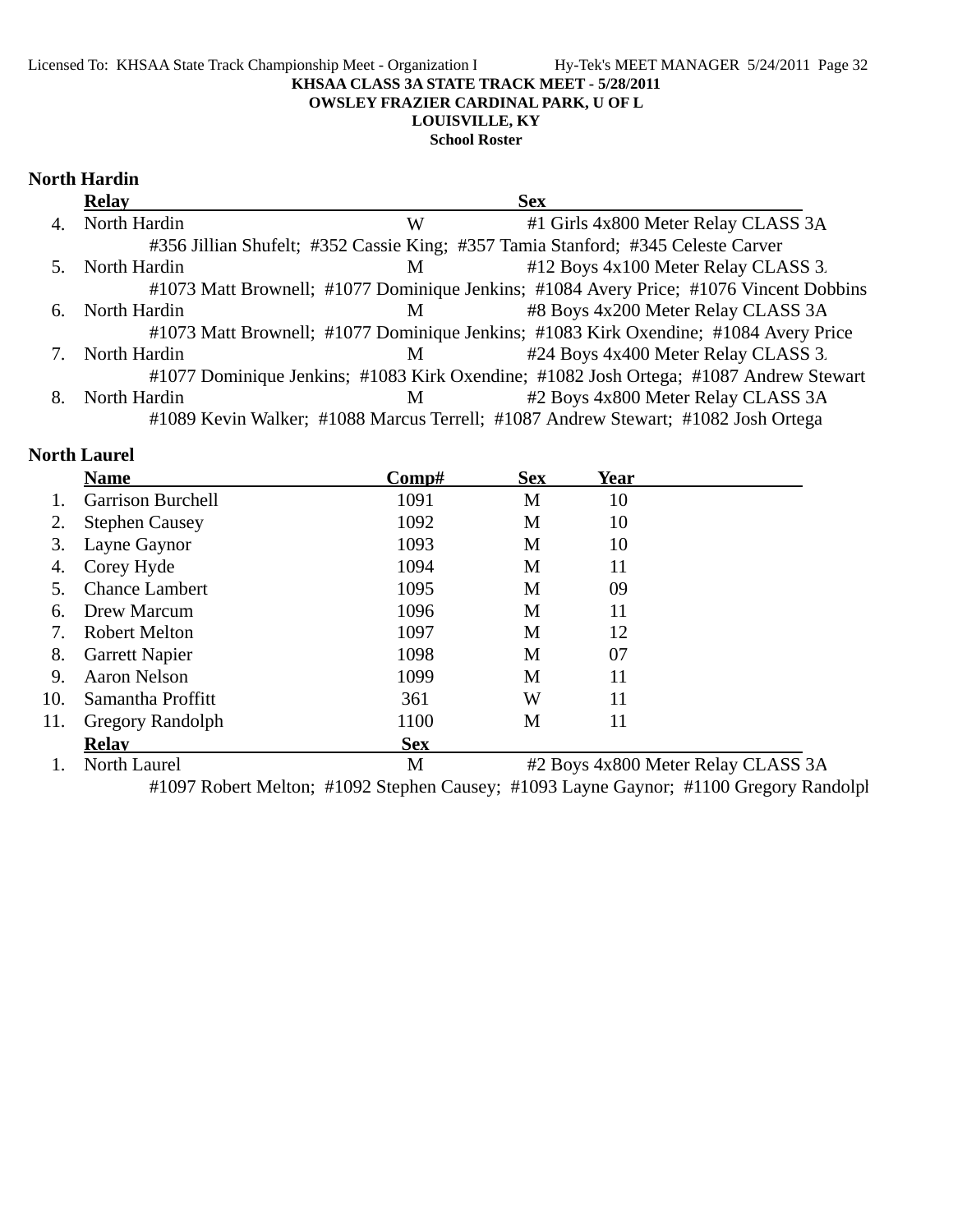**OWSLEY FRAZIER CARDINAL PARK, U OF L**

**LOUISVILLE, KY**

**School Roster**

# **Notre Dame**

|     | <b>Name</b>            | Comp#      | <b>Sex</b> | Year |                                                                                        |
|-----|------------------------|------------|------------|------|----------------------------------------------------------------------------------------|
|     | Jamie Bramlage         | 362        | W          | 10   |                                                                                        |
| 2.  | Leah Bramlage          | 363        | W          | 11   |                                                                                        |
| 3.  | <b>Kendall Darpel</b>  | 364        | W          | 09   |                                                                                        |
|     | Kiertsten Furnish      | 365        | W          | 09   |                                                                                        |
| 5.  | Savannah Hemmer        | 366        | W          | 09   |                                                                                        |
| 6.  | Kate Hengelbrok        | 367        | W          | 12   |                                                                                        |
| 7.  | Darrian Johnson        | 368        | W          | 10   |                                                                                        |
| 8.  | Katherine Koplyay      | 369        | W          | 10   |                                                                                        |
| 9.  | Mary List              | 370        | W          | 12   |                                                                                        |
| 10. | Brenna Schutzman       | 371        | W          | 10   |                                                                                        |
| 11. | <b>Heather Shelton</b> | 372        | W          | 12   |                                                                                        |
| 12. | Katie Zembrodt         | 373        | W          | 10   |                                                                                        |
|     | <b>Relay</b>           | <b>Sex</b> |            |      |                                                                                        |
| 1.  | Notre Dame             | W          |            |      | #7 Girls 4x200 Meter Relay CLASS 3A                                                    |
|     |                        |            |            |      | #369 Katherine Koplyay; #362 Jamie Bramlage; #372 Heather Shelton; #373 Katie Zembrodt |
|     | Notre Dame             | W          |            |      | #23 Girls 4x400 Meter Relay CLASS 3.                                                   |
|     |                        |            |            |      | #369 Katherine Koplyay; #371 Brenna Schutzman; #372 Heather Shelton; #362 Jamie Bramla |
|     |                        |            |            |      |                                                                                        |

# **Ohio County**

|     | Name              | <b>∴omp#</b> | <b>Sex</b> | Year |
|-----|-------------------|--------------|------------|------|
| . . | Rebecca Feliciano | ົ            | W          |      |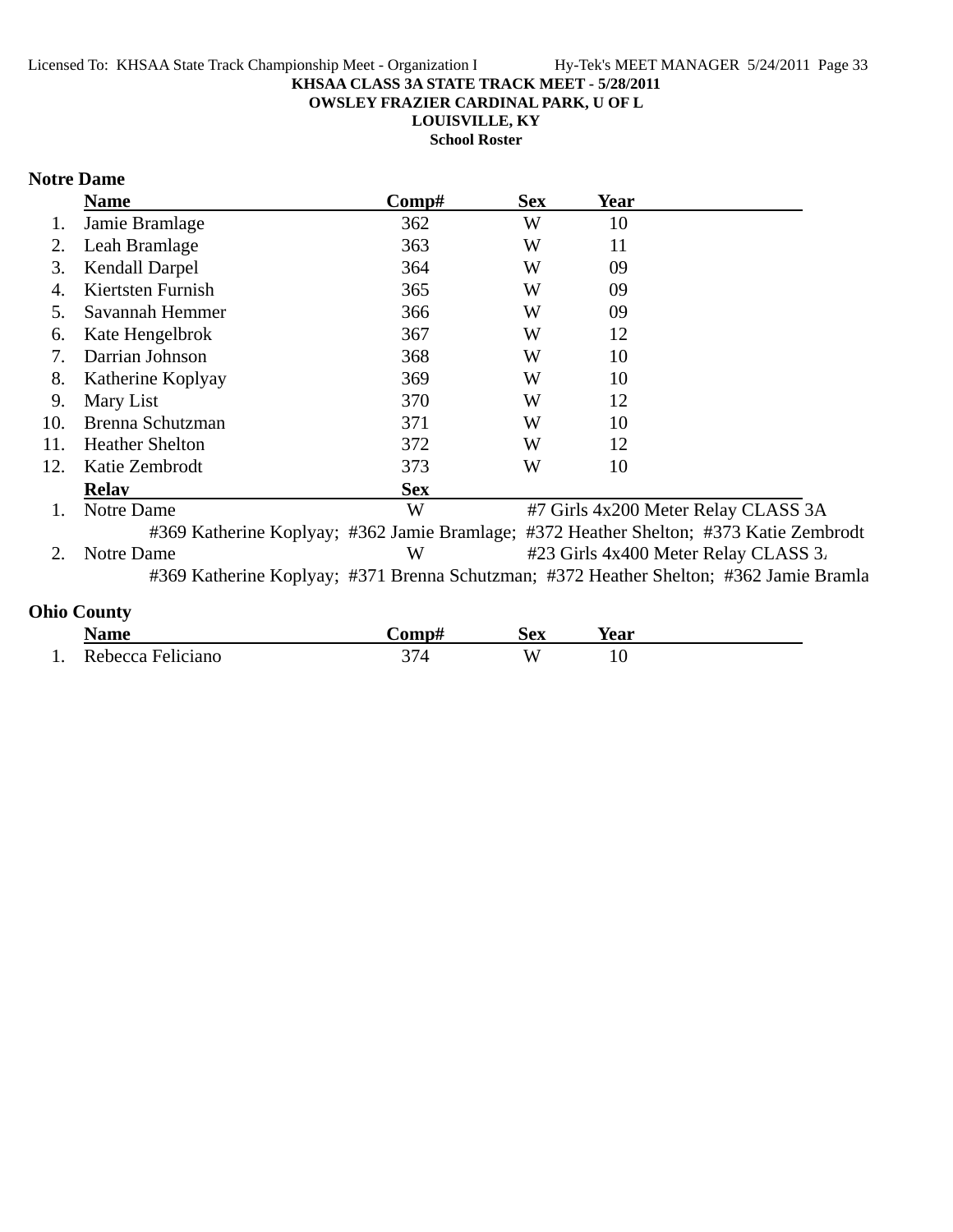**OWSLEY FRAZIER CARDINAL PARK, U OF L**

**LOUISVILLE, KY**

**School Roster**

## **Oldham County**

|     | <b>Name</b>              | Comp#      | <b>Sex</b> | Year |                                                                                       |
|-----|--------------------------|------------|------------|------|---------------------------------------------------------------------------------------|
| 1.  | <b>Mallory Ackles</b>    | 375        | W          | 10   |                                                                                       |
| 2.  | Kamilla Bentsen          | 376        | W          | 09   |                                                                                       |
| 3.  | <b>Isaac Bowling</b>     | 1101       | M          | 12   |                                                                                       |
| 4.  | Chris Caudill            | 1102       | M          | 10   |                                                                                       |
| 5.  | Sam Chesak               | 1103       | M          | 09   |                                                                                       |
| 6.  | Evann Dickerson          | 377        | W          | 11   |                                                                                       |
| 7.  | <b>Joseph Evans</b>      | 1104       | M          | 11   |                                                                                       |
| 8.  | Matt Fairfield           | 1105       | M          | 12   |                                                                                       |
| 9.  | Joel Fischer             | 1106       | M          | 11   |                                                                                       |
| 10. | Caroline Grogan          | 378        | W          | 09   |                                                                                       |
| 11. | Margaret Grogan          | 379        | W          | 11   |                                                                                       |
| 12. | <b>Braxton Hall</b>      | 1107       | M          | 11   |                                                                                       |
| 13. | Kyle Harmon              | 1108       | M          | 11   |                                                                                       |
| 14. | Kati Heil                | 380        | W          | 09   |                                                                                       |
| 15. | Keith Henry              | 1109       | M          | 10   |                                                                                       |
| 16. | <b>Timothy Hoey</b>      | 1110       | M          | 12   |                                                                                       |
| 17. | <b>Madison Honeycutt</b> | 381        | W          | 09   |                                                                                       |
| 18. | <b>Matt Kabbes</b>       | 1111       | M          | 11   |                                                                                       |
| 19. | Matthew Lawson           | 1112       | M          | 12   |                                                                                       |
| 20. | Christine Lund           | 382        | W          | 11   |                                                                                       |
| 21. | Amanda Manning           | 383        | W          | 11   |                                                                                       |
| 22. | <b>Joey Mattingly</b>    | 1113       | M          | 10   |                                                                                       |
| 23. | Kevin Montgomery         | 1114       | M          | 11   |                                                                                       |
| 24. | Cody Oldham              | 1115       | M          | 11   |                                                                                       |
| 25. | <b>Ryan Riopell</b>      | 1116       | M          | 12   |                                                                                       |
| 26. | <b>Emily Robison</b>     | 384        | W          | 12   |                                                                                       |
| 27. | <b>Jason Scalf</b>       | 1117       | M          | 11   |                                                                                       |
| 28. | Shawna St. Clair         | 385        | W          | 11   |                                                                                       |
| 29. | <b>Madison Theiss</b>    | 386        | W          | 12   |                                                                                       |
| 30. | Kyle Waugh               | 1118       | M          | 12   |                                                                                       |
| 31. | Luke Weishaar            | 1119       | M          | 11   |                                                                                       |
| 32. | <b>Summer Wheeler</b>    | 387        | W          | 09   |                                                                                       |
|     | <b>Relay</b>             | <b>Sex</b> |            |      |                                                                                       |
| 1.  | <b>Oldham County</b>     | W          |            |      | #11 Girls 4x100 Meter Relay CLASS 3.                                                  |
|     |                          |            |            |      | #382 Christine Lund; #385 Shawna St. Clair; #387 Summer Wheeler; #381 Madison Honeycu |
| 2.  | <b>Oldham County</b>     | W          |            |      | #7 Girls 4x200 Meter Relay CLASS 3A                                                   |

#379 Margaret Grogan; #381 Madison Honeycutt; #387 Summer Wheeler; #385 Shawna St. C 3. Oldham County W #23 Girls 4x400 Meter Relay CLASS 3. #379 Margaret Grogan; #381 Madison Honeycutt; #387 Summer Wheeler; #385 Shawna St. C 4. Oldham County M #8 Boys 4x200 Meter Relay CLASS 3A

#1110 Timothy Hoey; #1115 Cody Oldham; #1118 Kyle Waugh; #1108 Kyle Harmon 5. Oldham County M #24 Boys 4x400 Meter Relay CLASS 3. #1107 Braxton Hall; #1105 Matt Fairfield; #1110 Timothy Hoey; #1115 Cody Oldham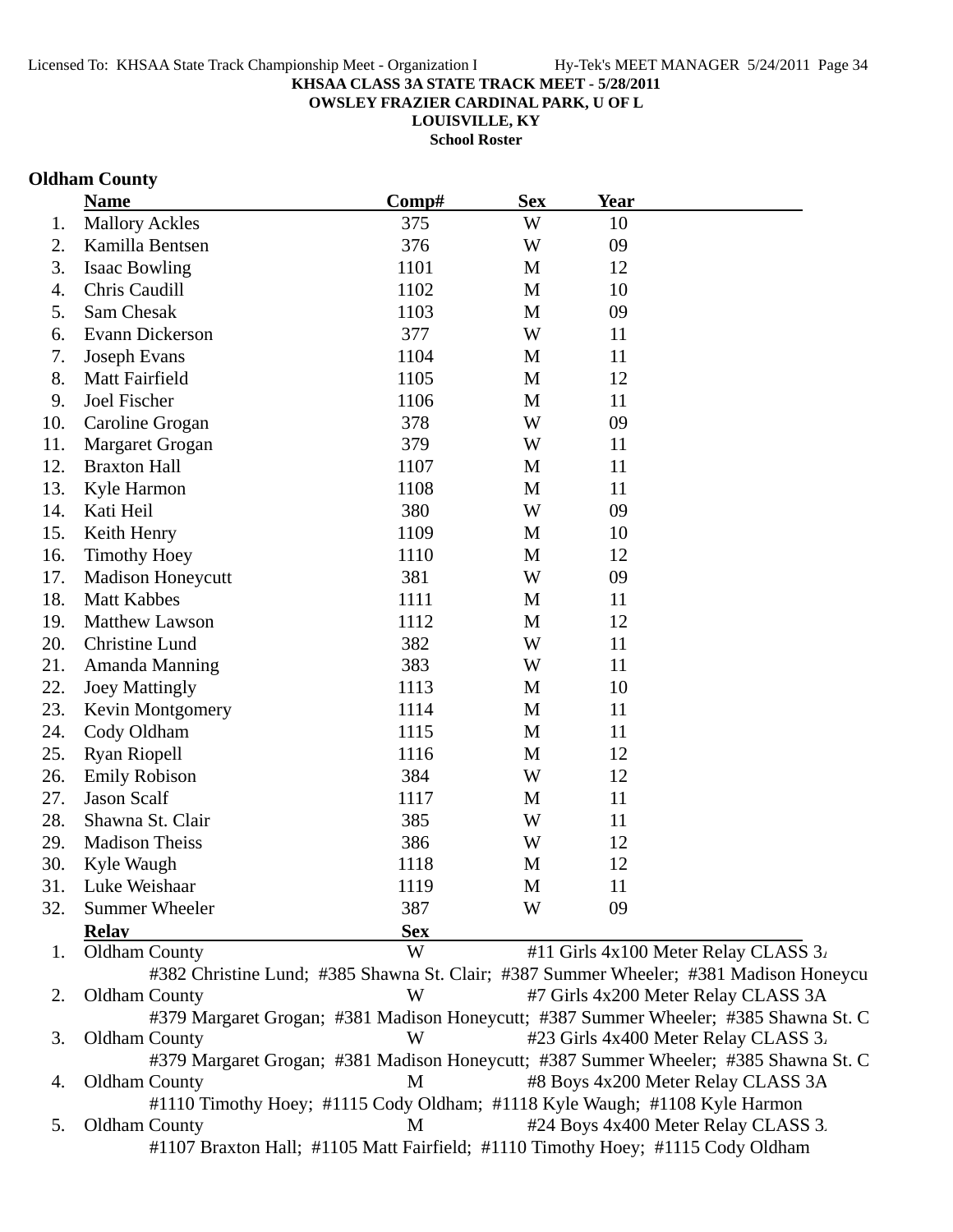#### Licensed To: KHSAA State Track Championship Meet - Organization I Hy-Tek's MEET MANAGER 5/24/2011 Page 35 **KHSAA CLASS 3A STATE TRACK MEET - 5/28/2011 OWSLEY FRAZIER CARDINAL PARK, U OF L LOUISVILLE, KY School Roster**

# **Oldham County**

| <b>Relay</b>     | Sex |                                                                                   |  |
|------------------|-----|-----------------------------------------------------------------------------------|--|
| 6. Oldham County | M   | #2 Boys 4x800 Meter Relay CLASS 3A                                                |  |
|                  |     | #1105 Matt Fairfield; #1112 Matthew Lawson; #1107 Braxton Hall; #1111 Matt Kabbes |  |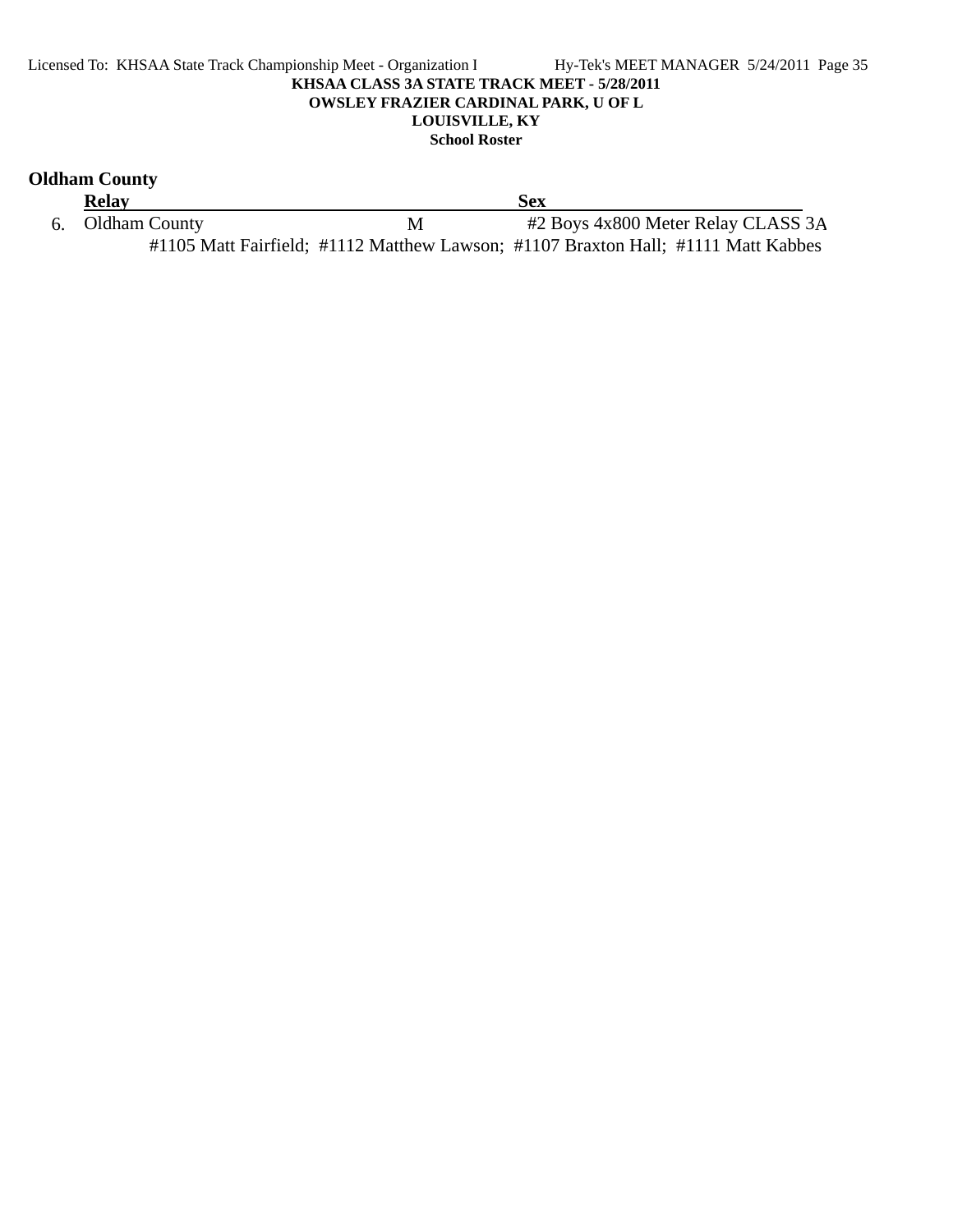**OWSLEY FRAZIER CARDINAL PARK, U OF L**

**LOUISVILLE, KY**

**School Roster**

## **Owensboro**

|     | <b>Name</b>            | Comp#                                                                        | <b>Sex</b>   | <u>Year</u> |                                      |
|-----|------------------------|------------------------------------------------------------------------------|--------------|-------------|--------------------------------------|
| 1.  | Carlton Blair          | 1120                                                                         | M            | 11          |                                      |
| 2.  | Dakota Blanton         | 1121                                                                         | $\mathbf M$  | 12          |                                      |
| 3.  | Zac Brown              | 1122                                                                         | M            | 12          |                                      |
| 4.  | Sarah Cannon           | 388                                                                          | W            | 12          |                                      |
| 5.  | TJ Carbon              | 1123                                                                         | M            | 12          |                                      |
| 6.  | Dasia Cowherd          | 389                                                                          | W            | 11          |                                      |
| 7.  | Delaina Crowe          | 390                                                                          | W            | 12          |                                      |
| 8.  | Marisa Derenzo         | 391                                                                          | W            | 10          |                                      |
| 9.  | <b>Ashley Dumas</b>    | 392                                                                          | W            | 12          |                                      |
| 10. | James Egdbert          | 1124                                                                         | $\mathbf{M}$ | 10          |                                      |
| 11. | Sarah Flaherty         | 393                                                                          | W            | 09          |                                      |
| 12. | Zac Garrard            | 1125                                                                         | M            | 10          |                                      |
| 13. | Alex Girten            | 394                                                                          | W            | 08          |                                      |
| 14. | Tasha Golden           | 395                                                                          | W            | 08          |                                      |
| 15. | Sade Greer             | 396                                                                          | W            | 10          |                                      |
| 16. | <b>Hannah Hughes</b>   | 397                                                                          | W            | 11          |                                      |
| 17. | Michael Johnson        | 1126                                                                         | M            | 08          |                                      |
| 18. | Mikayla Johnson        | 398                                                                          | W            | 10          |                                      |
| 19. | Rachel Keeley          | 399                                                                          | W            | 09          |                                      |
| 20. | Griffin Kelley         | 1127                                                                         | $\mathbf{M}$ | 11          |                                      |
| 21. | <b>Taylor Lawrence</b> | 400                                                                          | W            | 10          |                                      |
| 22. | Zack Main              | 1128                                                                         | M            | 10          |                                      |
| 23. | Monesha Murphy         | 401                                                                          | W            | 12          |                                      |
| 24. | Nick Obryan            | 1129                                                                         | $\mathbf{M}$ | 12          |                                      |
| 25. | <b>Susan Parker</b>    | 402                                                                          | W            | 10          |                                      |
| 26. | Geneva Payne           | 403                                                                          | W            | 10          |                                      |
| 27. | Jacob Pettigrew        | 1130                                                                         | M            | 08          |                                      |
| 28. | <b>Tiana Phelps</b>    | 404                                                                          | W            | 09          |                                      |
| 29. | <b>Tyreesha Phelps</b> | 405                                                                          | W            | 07          |                                      |
| 30. | <b>Frances Seaton</b>  | 406                                                                          | W            | 09          |                                      |
| 31. | Nackenzie Sikes        | 407                                                                          | W            | 08          |                                      |
| 32. | <b>Keith Watkins</b>   | 1131                                                                         | M            | 12          |                                      |
| 33. | Sam White              | 1132                                                                         | M            | 12          |                                      |
| 34. | Maeghan Woodruff       | 408                                                                          | W            | 09          |                                      |
| 35. | Delon Young            | 1133                                                                         | M            | 11          |                                      |
|     | <b>Relay</b>           | <b>Sex</b>                                                                   |              |             |                                      |
| 1.  | Owensboro              | W                                                                            |              |             | #11 Girls 4x100 Meter Relay CLASS 3. |
|     |                        | #390 Delaina Crowe; #396 Sade Greer; #395 Tasha Golden; #407 Nackenzie Sikes |              |             |                                      |
| 2.  | Owensboro              | W                                                                            |              |             | #7 Girls 4x200 Meter Relay CLASS 3A  |

#389 Dasia Cowherd; #395 Tasha Golden; #405 Tyreesha Phelps; #390 Delaina Crowe 3. Owensboro  $W$   $\#23$  Girls  $4x400$  Meter Relay CLASS 3. #394 Alex Girten; #391 Marisa Derenzo; #402 Susan Parker; #389 Dasia Cowherd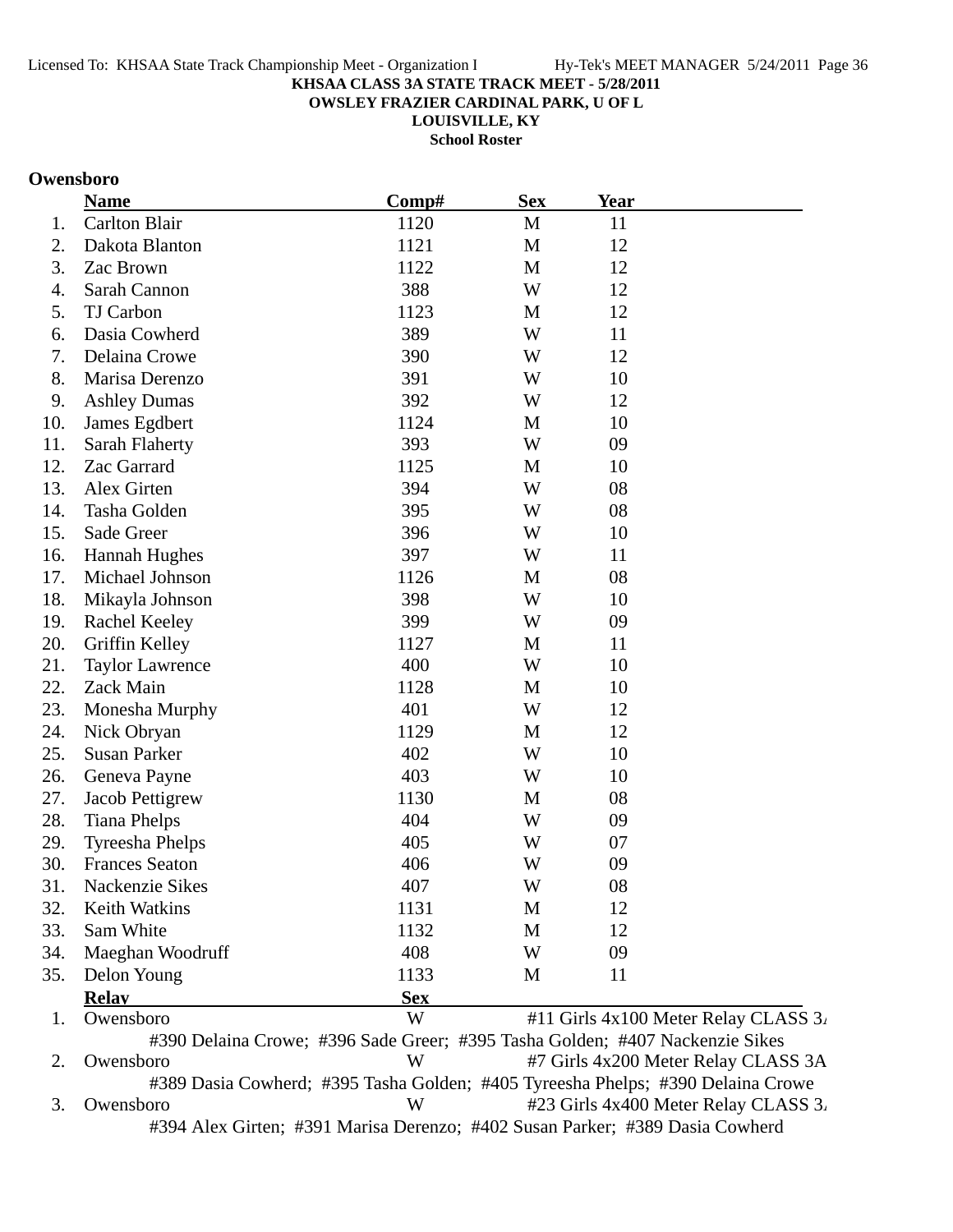### Licensed To: KHSAA State Track Championship Meet - Organization I Hy-Tek's MEET MANAGER 5/24/2011 Page 37 **KHSAA CLASS 3A STATE TRACK MEET - 5/28/2011 OWSLEY FRAZIER CARDINAL PARK, U OF L LOUISVILLE, KY School Roster**

# **Owensboro**

|    | <b>Relay</b> |   | <b>Sex</b>                                                                          |  |
|----|--------------|---|-------------------------------------------------------------------------------------|--|
| 4. | Owensboro    | W | #1 Girls 4x800 Meter Relay CLASS 3A                                                 |  |
|    |              |   | #402 Susan Parker; #391 Marisa Derenzo; #399 Rachel Keeley; #394 Alex Girten        |  |
| 5. | Owensboro    | M | #12 Boys 4x100 Meter Relay CLASS 3.                                                 |  |
|    |              |   | #1133 Delon Young; #1126 Michael Johnson; #1130 Jacob Pettigrew; #1128 Zack Main    |  |
| 6. | Owensboro    | M | #24 Boys 4x400 Meter Relay CLASS 3.                                                 |  |
|    |              |   | #1125 Zac Garrard; #1120 Carlton Blair; #1127 Griffin Kelley; #1130 Jacob Pettigrew |  |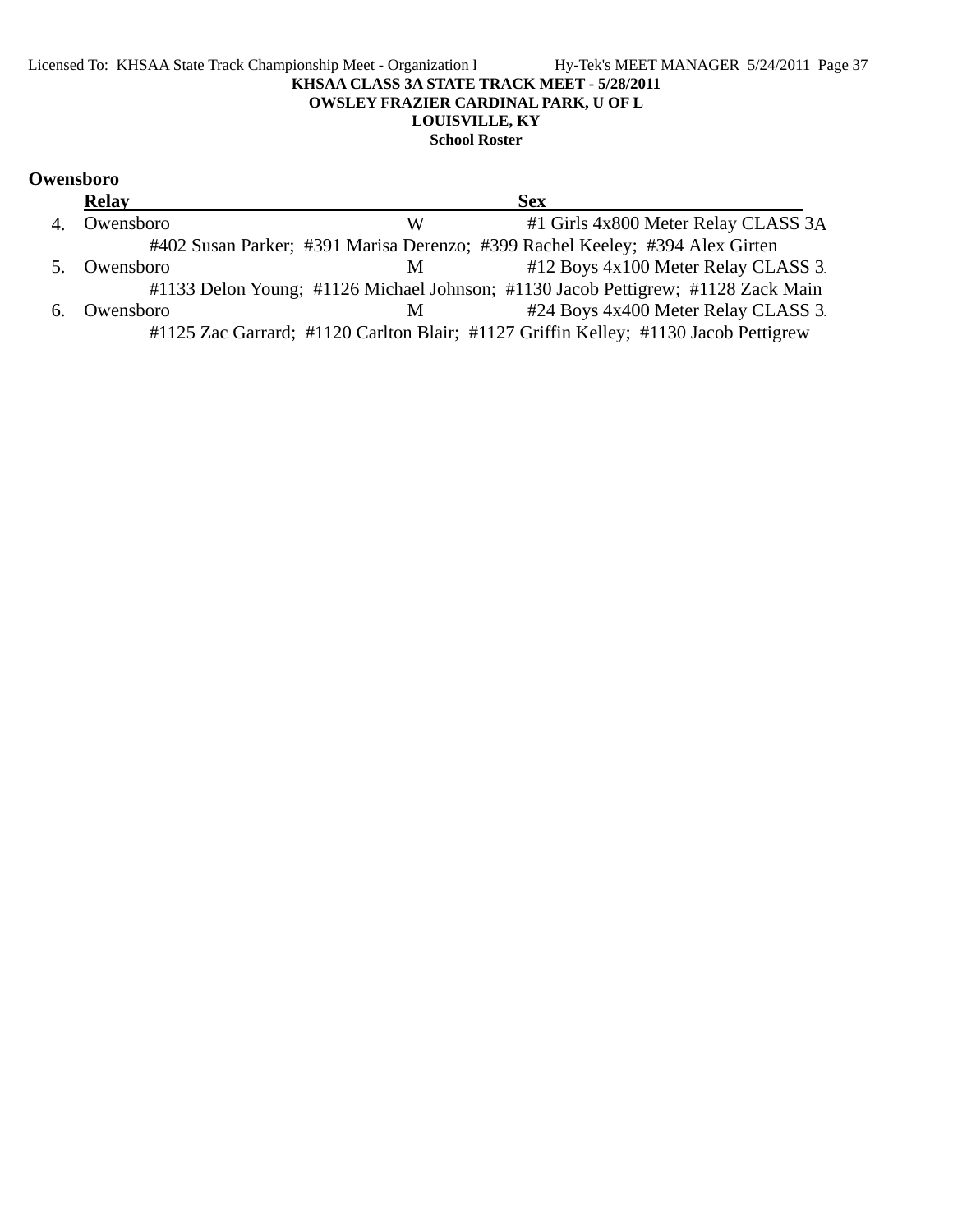**OWSLEY FRAZIER CARDINAL PARK, U OF L**

**LOUISVILLE, KY**

**School Roster**

## **Paul Dunbar**

|     | <b>Name</b>           | Comp#      | <b>Sex</b>   | <b>Year</b> |                                                                                        |
|-----|-----------------------|------------|--------------|-------------|----------------------------------------------------------------------------------------|
| 1.  | Elvis Andrade         | 1134       | $\mathbf{M}$ | 11          |                                                                                        |
| 2.  | Maddie Bledsoe        | 409        | W            | 09          |                                                                                        |
| 3.  | Devonte Bonnett       | 1135       | M            | 11          |                                                                                        |
| 4.  | Ann Louise Cooper     | 410        | W            | 09          |                                                                                        |
| 5.  | Toni Crump            | 411        | W            | 12          |                                                                                        |
| 6.  | <b>Bart Denham</b>    | 1136       | M            | 11          |                                                                                        |
| 7.  | <b>Wade Evans</b>     | 1137       | $\mathbf{M}$ | 12          |                                                                                        |
| 8.  | Jordin Fender         | 412        | W            | 10          |                                                                                        |
| 9.  | Abby Florence         | 413        | W            | 10          |                                                                                        |
| 10. | <b>Allison Grewe</b>  | 414        | W            | 10          |                                                                                        |
| 11. | Sierra Guy            | 415        | W            | 12          |                                                                                        |
| 12. | Amanda Hancock        | 416        | W            | 12          |                                                                                        |
| 13. | <b>Brice Harney</b>   | 1138       | M            | 12          |                                                                                        |
| 14. | Lamont Johnson        | 1139       | M            | 12          |                                                                                        |
| 15. | Aube Linda Jolicoeur  | 417        | W            | 12          |                                                                                        |
| 16. | <b>Sydney Jones</b>   | 418        | W            | 09          |                                                                                        |
| 17. | Megan Klein           | 419        | W            | 12          |                                                                                        |
| 18. | <b>Trevor Krolak</b>  | 1140       | M            | 10          |                                                                                        |
| 19. | Emily MacFarland      | 420        | W            | 12          |                                                                                        |
| 20. | Malik Mahmud          | 1141       | M            | 09          |                                                                                        |
| 21. | Tyria Martin          | 421        | W            | 11          |                                                                                        |
| 22. | Kierra Mohammed       | 422        | W            | 10          |                                                                                        |
| 23. | Daniet Myers          | 1142       | $\mathbf{M}$ | 10          |                                                                                        |
| 24. | Isiah Olige           | 1143       | M            | 09          |                                                                                        |
| 25. | Kalen Plummer         | 1144       | M            | 12          |                                                                                        |
| 26. | Katelyn Powell        | 423        | W            | 10          |                                                                                        |
| 27. | <b>Myles Pressley</b> | 1145       | $\mathbf M$  | 11          |                                                                                        |
| 28. | Indya Raglin          | 424        | W            | 11          |                                                                                        |
| 29. | <b>Abbey Smiley</b>   | 425        | W            | 11          |                                                                                        |
| 30. | <b>Trina Thomas</b>   | 426        | W            | 10          |                                                                                        |
| 31. | Jesse Thompson        | 1146       | M            | 12          |                                                                                        |
| 32. | Olivia Thompson       | 427        | W            | 10          |                                                                                        |
| 33. | David Tooley          | 1147       | M            | 12          |                                                                                        |
|     | <b>Relay</b>          | <b>Sex</b> |              |             |                                                                                        |
| 1.  | Paul Dunbar           | W          |              |             | #11 Girls 4x100 Meter Relay CLASS 3.                                                   |
|     |                       |            |              |             | #417 Aube Linda Jolicoeur; #422 Kierra Mohammed; #412 Jordin Fender; #424 Indya Raglin |

2. Paul Dunbar W #7 Girls 4x200 Meter Relay CLASS 3A #417 Aube Linda Jolicoeur; #418 Sydney Jones; #426 Trina Thomas; #424 Indya Raglin 3. Paul Dunbar W #23 Girls 4x400 Meter Relay CLASS 3. #411 Toni Crump; #422 Kierra Mohammed; #426 Trina Thomas; #418 Sydney Jones 4. Paul Dunbar W #1 Girls 4x800 Meter Relay CLASS 3A #416 Amanda Hancock; #419 Megan Klein; #409 Maddie Bledsoe; #425 Abbey Smiley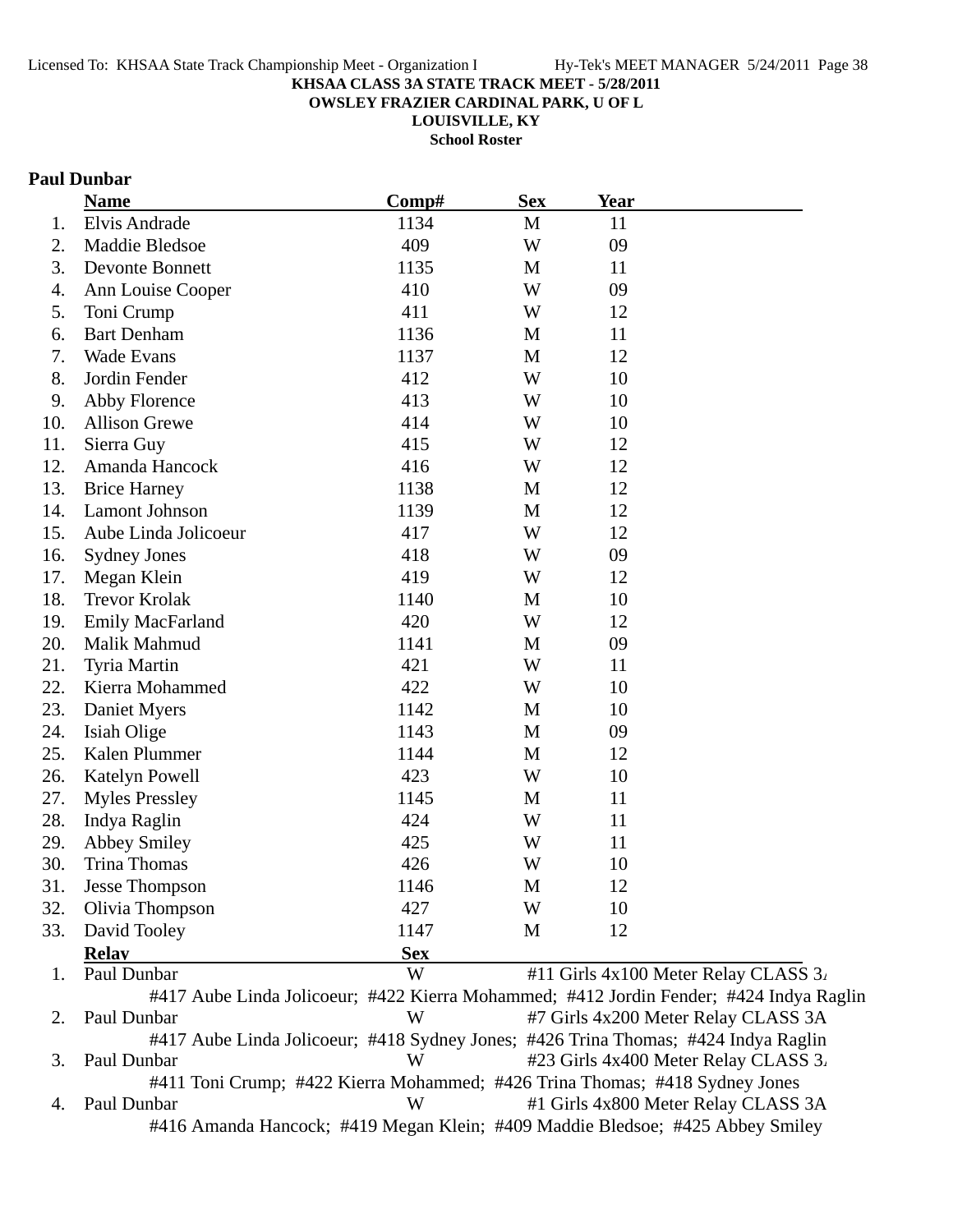## Licensed To: KHSAA State Track Championship Meet - Organization I Hy-Tek's MEET MANAGER 5/24/2011 Page 39 **KHSAA CLASS 3A STATE TRACK MEET - 5/28/2011 OWSLEY FRAZIER CARDINAL PARK, U OF L LOUISVILLE, KY**

## **School Roster**

## **Paul Dunbar**

| <b>Relay</b>   |    | <b>Sex</b>                                                                        |
|----------------|----|-----------------------------------------------------------------------------------|
| 5. Paul Dunbar | M  | #24 Boys 4x400 Meter Relay CLASS 3.                                               |
|                |    | #1145 Myles Pressley; #1137 Wade Evans; #1143 Isiah Olige; #1139 Lamont Johnson   |
| 6. Paul Dunbar | M. | #2 Boys 4x800 Meter Relay CLASS 3A                                                |
|                |    | #1136 Bart Denham; #1146 Jesse Thompson; #1144 Kalen Plummer; #1140 Trevor Krolak |

# **Pleasure Ridge Park**

|    | <b>Name</b>              | Comp# | <b>Sex</b> | Year |
|----|--------------------------|-------|------------|------|
|    | Desmond Allen            | 1148  | M          | 12   |
| 2. | Dustin Davis             | 1149  | M          | 12   |
| 3. | Jasmine Graham           | 428   | W          | 12   |
| 4. | Jennifer Jeter           | 429   | W          | 12   |
| 5. | <b>Robert McCormick</b>  | 1150  | M          | 12   |
| 6. | <b>Courtney McIntyre</b> | 430   | W          | 11   |
| 7. | Davon Miles              | 1151  | М          | 12   |
| 8. | <b>Stevie Reidley</b>    | 431   | W          | 10   |
| 9. | Myra Rose                | 432   | W          | 12   |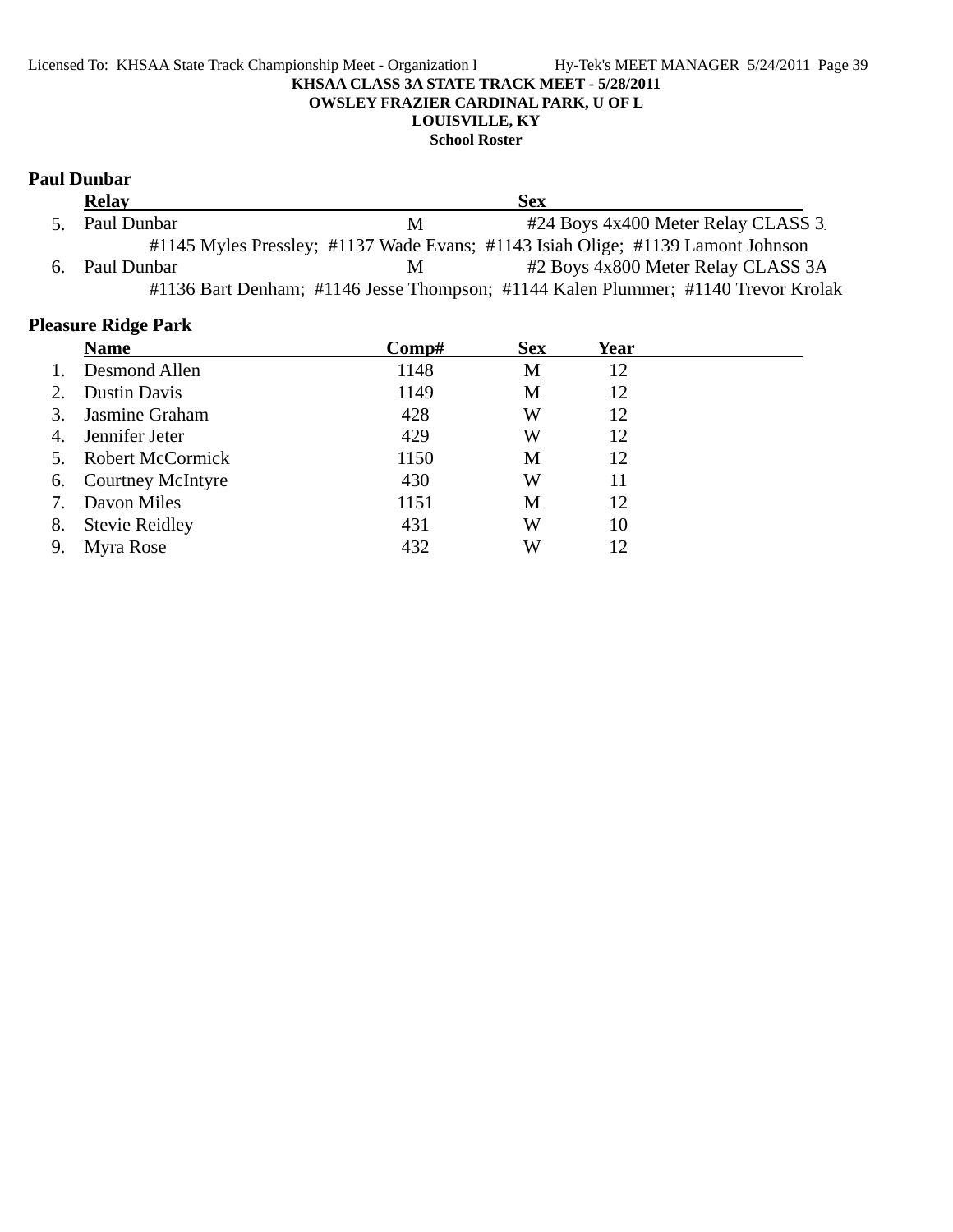**OWSLEY FRAZIER CARDINAL PARK, U OF L**

**LOUISVILLE, KY School Roster**

# **Pulaski County**

|     | <b>Name</b>            | Comp#                                                                              | <b>Sex</b> | <b>Year</b> |                                      |
|-----|------------------------|------------------------------------------------------------------------------------|------------|-------------|--------------------------------------|
| 1.  | <b>Tyler Abney</b>     | 1152                                                                               | M          | 11          |                                      |
| 2.  | <b>Mason Blevins</b>   | 1153                                                                               | M          | 09          |                                      |
| 3.  | Rachel Colyer          | 433                                                                                | W          | 12          |                                      |
| 4.  | Caleb Cox              | 1154                                                                               | M          | 08          |                                      |
| 5.  | Michael Eads           | 1155                                                                               | M          | 12          |                                      |
| 6.  | <b>Jimmy Goldson</b>   | 1156                                                                               | M          | 09          |                                      |
| 7.  | Aaron Hall             | 1157                                                                               | M          | 10          |                                      |
| 8.  | Jacob Heinen           | 1158                                                                               | M          | 11          |                                      |
| 9.  | Jake Hudson            | 1159                                                                               | M          | 09          |                                      |
| 10. | Austin Hyden           | 1160                                                                               | M          | 09          |                                      |
| 11. | <b>Tyler Jackson</b>   | 1161                                                                               | M          | 11          |                                      |
| 12. | Ralph Letner           | 1162                                                                               | M          | 12          |                                      |
| 13. | Josh O'Conner          | 1163                                                                               | M          | 10          |                                      |
| 14. | <b>Kaleb Rowe</b>      | 1164                                                                               | M          | 09          |                                      |
| 15. | Makayla Sidwell        | 434                                                                                | W          | 11          |                                      |
| 16. | Allie Stevens          | 435                                                                                | W          | 08          |                                      |
| 17. | <b>Allie Tilley</b>    | 436                                                                                | W          | 12          |                                      |
| 18. | Kyle Upchurch          | 1165                                                                               | M          | 12          |                                      |
| 19. | Marc Von Kolln         | 1166                                                                               | M          | 10          |                                      |
| 20. | <b>Brittany Warren</b> | 437                                                                                | W          | 10          |                                      |
| 21. | <b>Haley Warren</b>    | 438                                                                                | W          | 10          |                                      |
| 22. | Jean Weaver            | 439                                                                                | W          | 08          |                                      |
| 23. | <b>Matt Wiliams</b>    | 1167                                                                               | M          | 12          |                                      |
| 24. | Alec Wooldridge        | 1168                                                                               | M          | 10          |                                      |
| 25. | Zach Wooldridge        | 1169                                                                               | M          | 12          |                                      |
|     | <b>Relav</b>           | <b>Sex</b>                                                                         |            |             |                                      |
| 1.  | Pulaski County         | W                                                                                  |            |             | #23 Girls 4x400 Meter Relay CLASS 3. |
|     |                        | #433 Rachel Colyer; #436 Allie Tilley; #434 Makayla Sidwell; #437 Brittany Warren  |            |             |                                      |
| 2.  | Pulaski County         | M                                                                                  |            |             | #8 Boys 4x200 Meter Relay CLASS 3A   |
|     |                        | #1168 Alge Wooldridge: #1160 Zach Wooldridge: #1163 Josh O'Conner: #1162 Ralph Let |            |             |                                      |

#1168 Alec Wooldridge; #1169 Zach Wooldridge; #1163 Josh O'Conner; #1162 Ralph Letner 3. Pulaski County M #24 Boys 4x400 Meter Relay CLASS 3. #1169 Zach Wooldridge; #1155 Michael Eads; #1164 Kaleb Rowe; #1166 Marc Von Kolln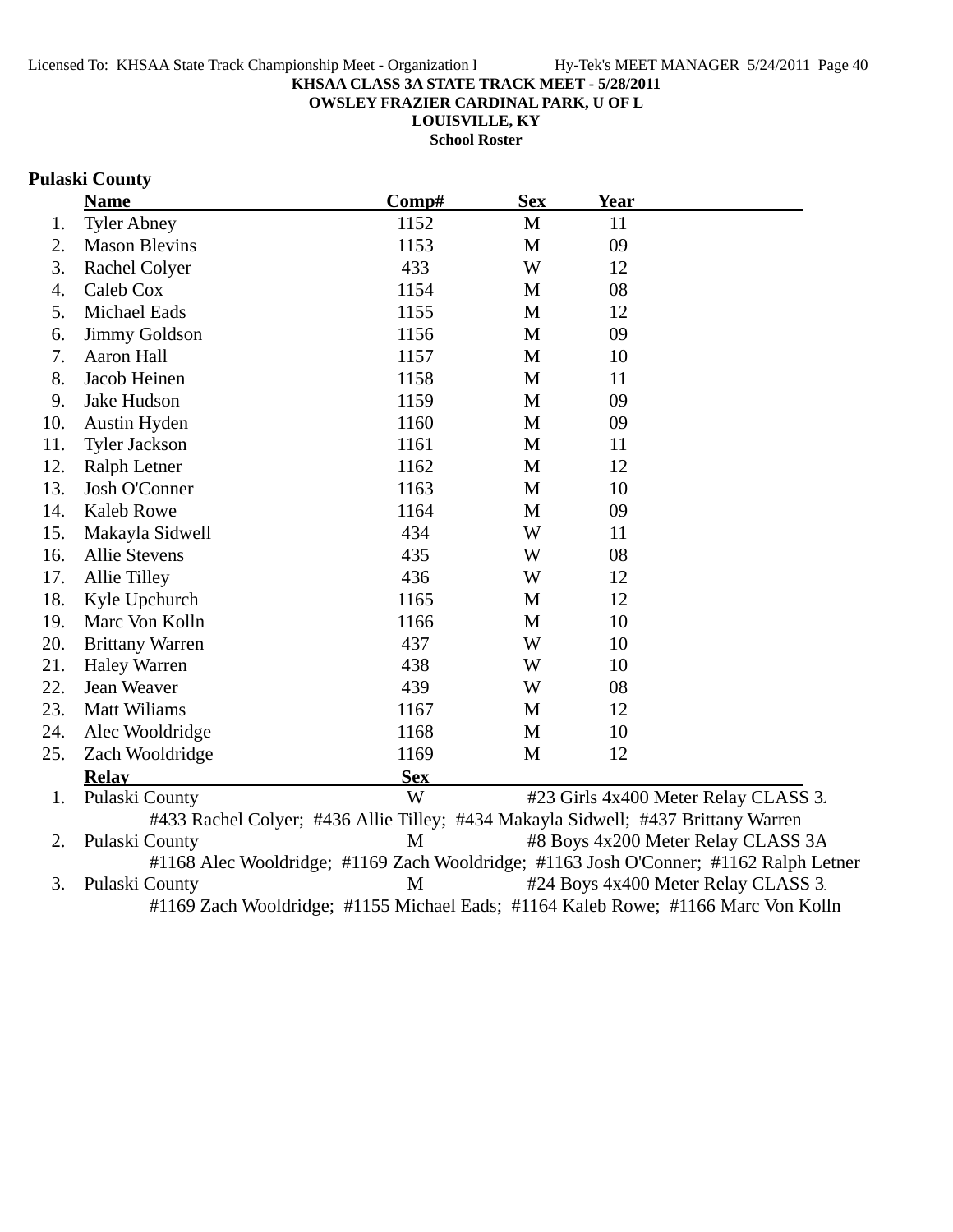**OWSLEY FRAZIER CARDINAL PARK, U OF L**

**LOUISVILLE, KY School Roster**

# **Ryle**

|     | <b>Name</b>              |                                                                                   | Comp#      | <b>Sex</b> | <b>Year</b> |                                      |
|-----|--------------------------|-----------------------------------------------------------------------------------|------------|------------|-------------|--------------------------------------|
| 1.  | Jensen Bales             |                                                                                   | 440        | W          | 07          |                                      |
| 2.  | Sarah Behne              |                                                                                   | 441        | W          | 10          |                                      |
| 3.  | Luke Boggs               |                                                                                   | 1170       | M          | 12          |                                      |
| 4.  | Caleb Culbertson         |                                                                                   | 1171       | M          | 12          |                                      |
| 5.  | <b>Travis Elliott</b>    |                                                                                   | 1172       | M          | 11          |                                      |
| 6.  | <b>Braden Fargo</b>      |                                                                                   | 1173       | M          | 12          |                                      |
| 7.  | <b>Emily Gonzales</b>    |                                                                                   | 442        | W          | 10          |                                      |
| 8.  | <b>Gabby Gonzales</b>    |                                                                                   | 443        | W          | 12          |                                      |
| 9.  | Ashlee Howe              |                                                                                   | 444        | W          | 10          |                                      |
| 10. | Jeff Huntley             |                                                                                   | 1174       | M          | 12          |                                      |
| 11. | Elaine Johnson           |                                                                                   | 445        | W          | 09          |                                      |
| 12. | Jacqueline Jones         |                                                                                   | 446        | W          | 08          |                                      |
| 13. | Nick Kennedy             |                                                                                   | 1175       | M          | 10          |                                      |
| 14. | Sophie Kisker            |                                                                                   | 447        | W          | 08          |                                      |
| 15. | Claire Kolkmeyer         |                                                                                   | 448        | W          | 09          |                                      |
| 16. | <b>Zhock Mason</b>       |                                                                                   | 1176       | M          | 12          |                                      |
| 17. | <b>Tanner McConvey</b>   |                                                                                   | 1177       | M          | 11          |                                      |
| 18. | Olivia McGregor          |                                                                                   | 449        | W          | 09          |                                      |
| 19. | Sam McKeough             |                                                                                   | 450        | W          | 12          |                                      |
| 20. | <b>Jake Nutter</b>       |                                                                                   | 1178       | M          | 11          |                                      |
| 21. | Allie Pennington         |                                                                                   | 451        | W          | 09          |                                      |
| 22. | Nick Salmen              |                                                                                   | 1179       | M          | 10          |                                      |
| 23. | <b>Madison Sands</b>     |                                                                                   | 452        | W          | 11          |                                      |
| 24. | Jessica Steffney         |                                                                                   | 453        | W          | 07          |                                      |
| 25. | <b>Kaitlyn Stewart</b>   |                                                                                   | 454        | W          | 10          |                                      |
| 26. | Katie Sullivan           |                                                                                   | 455        | W          | 10          |                                      |
| 27. | <b>Tyler Tillinghast</b> |                                                                                   | 1180       | M          | 11          |                                      |
| 28. | <b>Elliot Yoakum</b>     |                                                                                   | 1181       | M          | 11          |                                      |
|     | <b>Relav</b>             |                                                                                   | <b>Sex</b> |            |             |                                      |
| 1.  | Ryle                     |                                                                                   | W          |            |             | #11 Girls 4x100 Meter Relay CLASS 3. |
|     |                          | #441 Sarah Behne; #449 Olivia McGregor; #451 Allie Pennington; #452 Madison Sands |            |            |             |                                      |
| 2.  | Ryle                     |                                                                                   | W          |            |             | #1 Girls 4x800 Meter Relay CLASS 3A  |
|     |                          | #440 Jensen Bales; #447 Sophie Kisker; #455 Katie Sullivan; #446 Jacqueline Jones |            |            |             |                                      |
| 3.  | Ryle                     |                                                                                   | M          |            |             | #12 Boys 4x100 Meter Relay CLASS 3.  |
|     |                          | #1172 Travis Elliott; #1178 Jake Nutter; #1170 Luke Boggs; #1173 Braden Fargo     |            |            |             |                                      |
| 4.  | Ryle                     |                                                                                   | M          |            |             | #24 Boys 4x400 Meter Relay CLASS 3.  |
|     |                          | #1181 Elliot Yoakum; #1173 Braden Fargo; #1176 Zhock Mason; #1178 Jake Nutter     |            |            |             |                                      |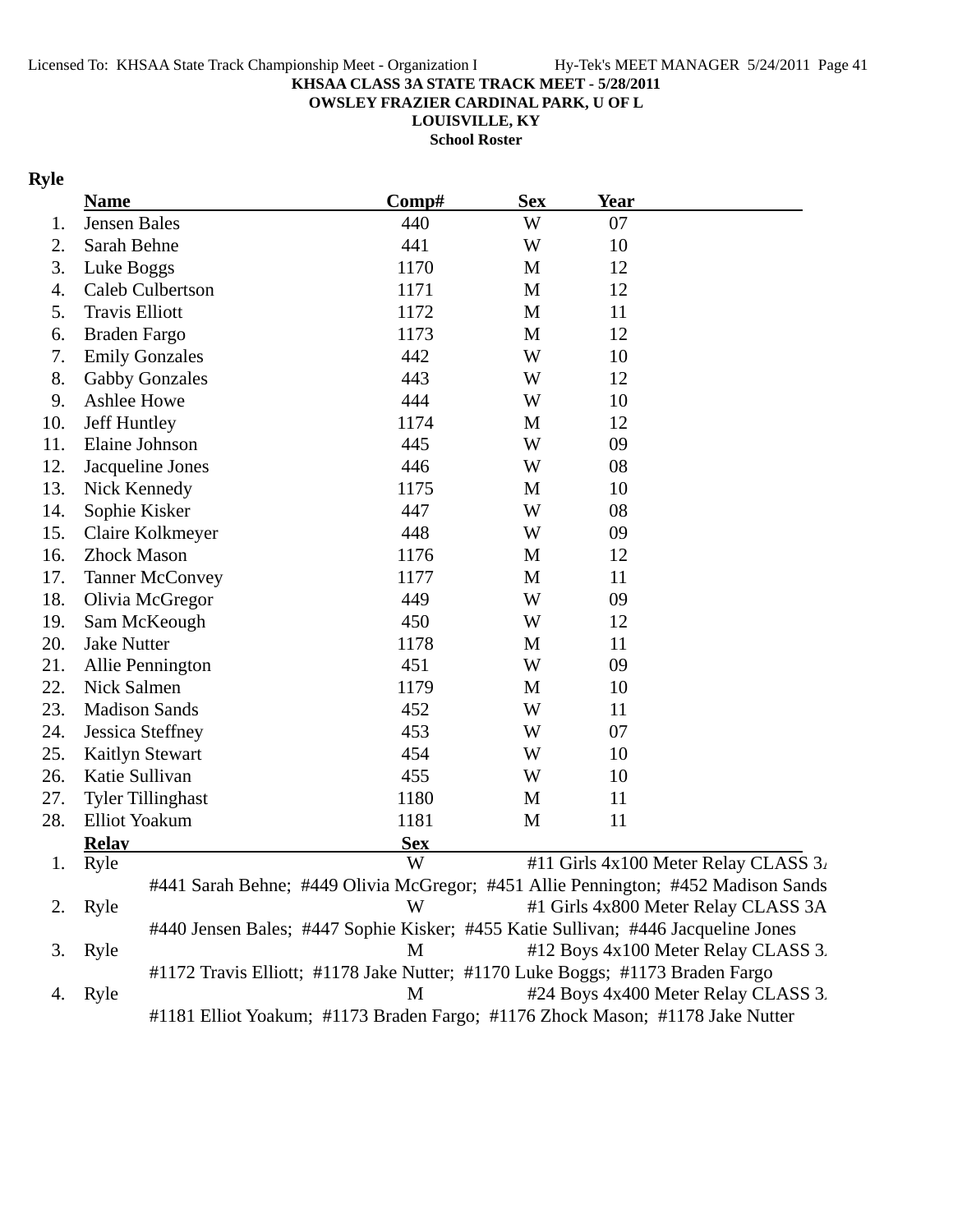**OWSLEY FRAZIER CARDINAL PARK, U OF L**

**LOUISVILLE, KY**

**School Roster**

# **Sacred Heart**

|     | <b>Name</b>            | $\bf Comp\#$ | <b>Sex</b> | <b>Year</b>                          |  |
|-----|------------------------|--------------|------------|--------------------------------------|--|
|     | Emma Brink             | 456          | W          | 12                                   |  |
| 2.  | <b>Sally Brink</b>     | 457          | W          | 09                                   |  |
| 3.  | Lilly Campbell         | 458          | W          | 12                                   |  |
| 4.  | Caitlyn Carroll        | 459          | W          | 09                                   |  |
| 5.  | <b>Allison Corley</b>  | 460          | W          | 09                                   |  |
| 6.  | <b>Betsy Daly</b>      | 461          | W          | 09                                   |  |
| 7.  | Grace Daly             | 462          | W          | 11                                   |  |
| 8.  | <b>Julie Gates</b>     | 463          | W          | 11                                   |  |
| 9.  | Catherine Ireland      | 464          | W          | 11                                   |  |
| 10. | Kristen Matula         | 465          | W          | 10                                   |  |
| 11. | <b>Hannah McCarthy</b> | 466          | W          | 09                                   |  |
| 12. | Jacklyn Puopolo        | 467          | W          | 11                                   |  |
| 13. | Parker Shay            | 468          | W          | 09                                   |  |
| 14. | Jazmin Smith           | 469          | W          | 11                                   |  |
| 15. | Vanessa Triplett       | 470          | W          | 12                                   |  |
| 16. | Cait Walker            | 471          | W          | 11                                   |  |
| 17. | <b>Emily Watson</b>    | 472          | W          | 10                                   |  |
|     | <b>Relav</b>           | <b>Sex</b>   |            |                                      |  |
| 1.  | <b>Sacred Heart</b>    | W            |            | #23 Girls 4x400 Meter Relay CLASS 3. |  |

#465 Kristen Matula; #463 Julie Gates; #470 Vanessa Triplett; #460 Allison Corley 2. Sacred Heart W #1 Girls 4x800 Meter Relay CLASS 3A #456 Emma Brink; #461 Betsy Daly; #462 Grace Daly; #467 Jacklyn Puopolo

### **Scott**

|    | <b>Name</b>            | Comp# | <b>Sex</b> | Year |  |
|----|------------------------|-------|------------|------|--|
| 1. | Katie Bell             | 473   | W          | 12   |  |
| 2. | Jen Fredley            | 474   | W          | 12   |  |
|    | 3. Jacob Groeschen     | 1182  | M          | 10   |  |
| 4. | Matt Johnson           | 1183  | М          | 09   |  |
|    | 5. Brooke Kitinic      | 475   | W          | 07   |  |
|    | 6. Jenna Lehkamp       | 476   | W          | 12   |  |
| 7. | <b>Ashley Martinez</b> | 477   | W          | 11   |  |
| 8. | Vivian Sowder          | 478   | W          | 10   |  |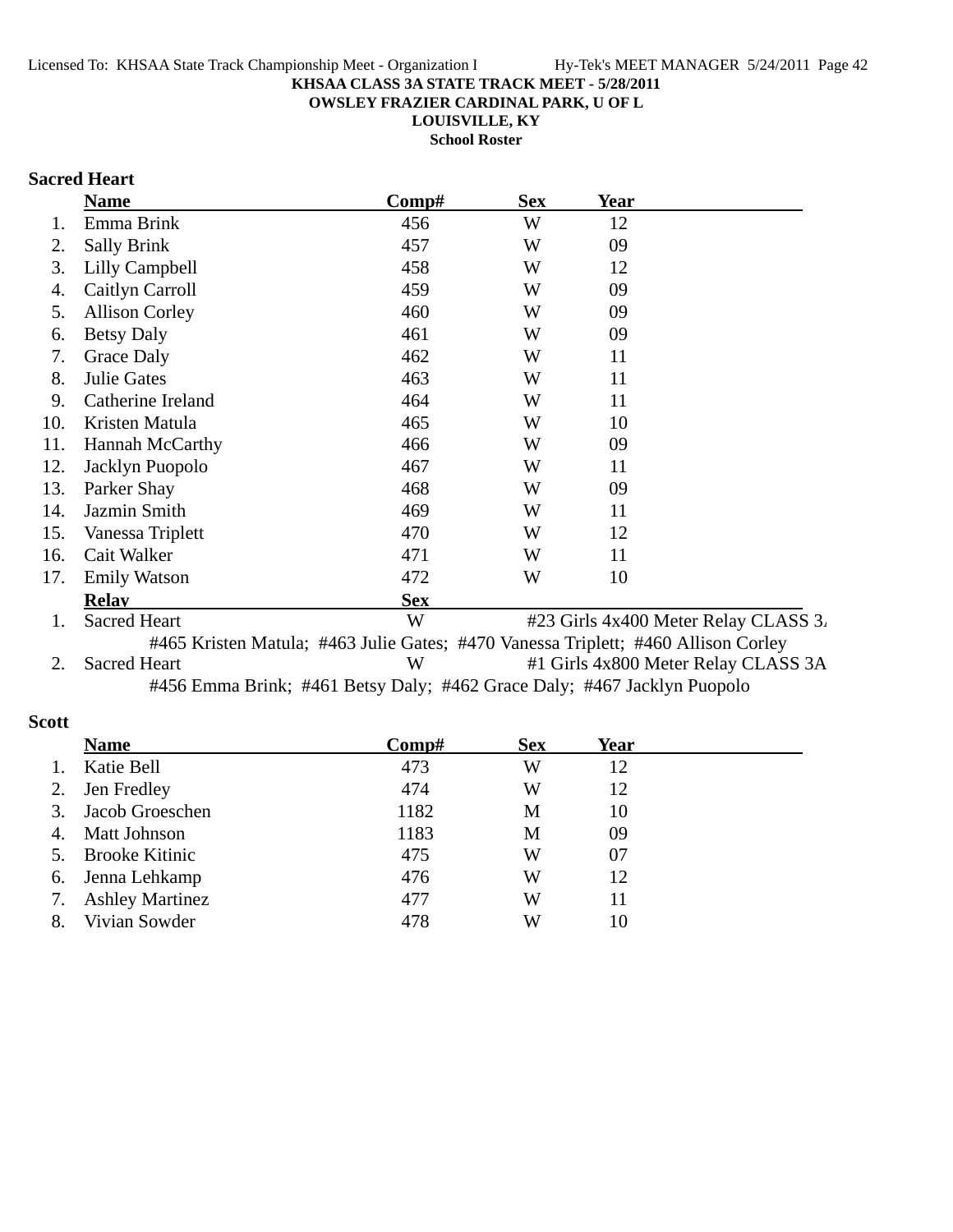**OWSLEY FRAZIER CARDINAL PARK, U OF L**

**LOUISVILLE, KY**

**School Roster**

# **Scott County**

|     | <b>Name</b>                                                                       | Comp#      | <b>Sex</b> | <b>Year</b> |                                                                                            |
|-----|-----------------------------------------------------------------------------------|------------|------------|-------------|--------------------------------------------------------------------------------------------|
| 1.  | Candice Boatwright                                                                | 479        | W          | 09          |                                                                                            |
| 2.  | <b>Tyler Brown</b>                                                                | 1184       | M          | 11          |                                                                                            |
| 3.  | Audriana Christopher                                                              | 480        | W          | 09          |                                                                                            |
| 4.  | Ally Conrad                                                                       | 481        | W          | 11          |                                                                                            |
| 5.  | Avery Ford                                                                        | 1185       | M          | 11          |                                                                                            |
| 6.  | Josh Ford                                                                         | 1186       | M          | 12          |                                                                                            |
| 7.  | Trey Franklin                                                                     | 1187       | M          | 11          |                                                                                            |
| 8.  | Abby Harris                                                                       | 482        | W          | 10          |                                                                                            |
| 9.  | Christiana Harris                                                                 | 483        | W          | 11          |                                                                                            |
| 10. | <b>Shaun Hayes</b>                                                                | 1188       | M          | 09          |                                                                                            |
| 11. | <b>Richard Hughes</b>                                                             | 1189       | M          | 12          |                                                                                            |
| 12. | Shauntae Jackson                                                                  | 484        | W          | 12          |                                                                                            |
| 13. | Chris Montoya                                                                     | 1190       | M          | 12          |                                                                                            |
| 14. | Dominique Norris                                                                  | 1191       | M          | 12          |                                                                                            |
| 15. | Donovan Norris                                                                    | 1192       | M          | 12          |                                                                                            |
| 16. | <b>Cheslyn Palmer</b>                                                             | 485        | W          | 09          |                                                                                            |
| 17. | Tamara Ray                                                                        | 486        | W          | 10          |                                                                                            |
| 18. | Joel Reihmer                                                                      | 1193       | M          | 12          |                                                                                            |
| 19. | Jake Sabol                                                                        | 1194       | M          | 09          |                                                                                            |
| 20. | <b>Jake Shaffer</b>                                                               | 1195       | M          | 12          |                                                                                            |
| 21. | Priscilla Thorn                                                                   | 487        | W          | 08          |                                                                                            |
|     | <b>Relav</b>                                                                      | <b>Sex</b> |            |             |                                                                                            |
| 1.  | <b>Scott County</b>                                                               | W          |            |             | #11 Girls 4x100 Meter Relay CLASS 3.                                                       |
|     |                                                                                   |            |            |             | #479 Candice Boatwright; #483 Christiana Harris; #484 Shauntae Jackson; #487 Priscilla Tho |
| 2.  | <b>Scott County</b>                                                               | W          |            |             | #7 Girls 4x200 Meter Relay CLASS 3A                                                        |
|     |                                                                                   |            |            |             | #480 Audriana Christopher; #484 Shauntae Jackson; #487 Priscilla Thorn; #486 Tamara Ray    |
| 3.  | <b>Scott County</b>                                                               | M          |            |             | #12 Boys 4x100 Meter Relay CLASS 3.                                                        |
|     | #1185 Avery Ford; #1194 Jake Sabol; #1190 Chris Montoya; #1192 Donovan Norris     |            |            |             |                                                                                            |
| 4.  | <b>Scott County</b>                                                               | M          |            |             | #8 Boys 4x200 Meter Relay CLASS 3A                                                         |
|     | #1185 Avery Ford; #1188 Shaun Hayes; #1194 Jake Sabol; #1190 Chris Montoya        |            |            |             |                                                                                            |
| 5.  | <b>Scott County</b>                                                               | M          |            |             | #24 Boys 4x400 Meter Relay CLASS 3.                                                        |
|     | #1186 Josh Ford; #1191 Dominique Norris; #1192 Donovan Norris; #1195 Jake Shaffer |            |            |             |                                                                                            |

## **Seneca**

|    | <b>Name</b>             | Comp#      | <b>Sex</b> | Year |                                     |
|----|-------------------------|------------|------------|------|-------------------------------------|
| 1. | <b>Shamone Haggard</b>  | 1196       | M          | 12   |                                     |
| 2. | Jamie Jackson           | 1197       | M          | 12   |                                     |
| 3. | <b>Tyrome Lott</b>      | 1198       | M          | 12   |                                     |
| 4. | <b>Mikal Moore</b>      | 1199       | M          | 12   |                                     |
| 5. | <b>Caroline Mullins</b> | 488        | W          | 11   |                                     |
| 6. | Dan Nwosu               | 1200       | M          | 12   |                                     |
|    | <b>Relay</b>            | <b>Sex</b> |            |      |                                     |
|    | Seneca                  | M          |            |      | #12 Boys 4x100 Meter Relay CLASS 3. |

#1197 Jamie Jackson; #1198 Tyrome Lott; #1196 Shamone Haggard; #1199 Mikal Moore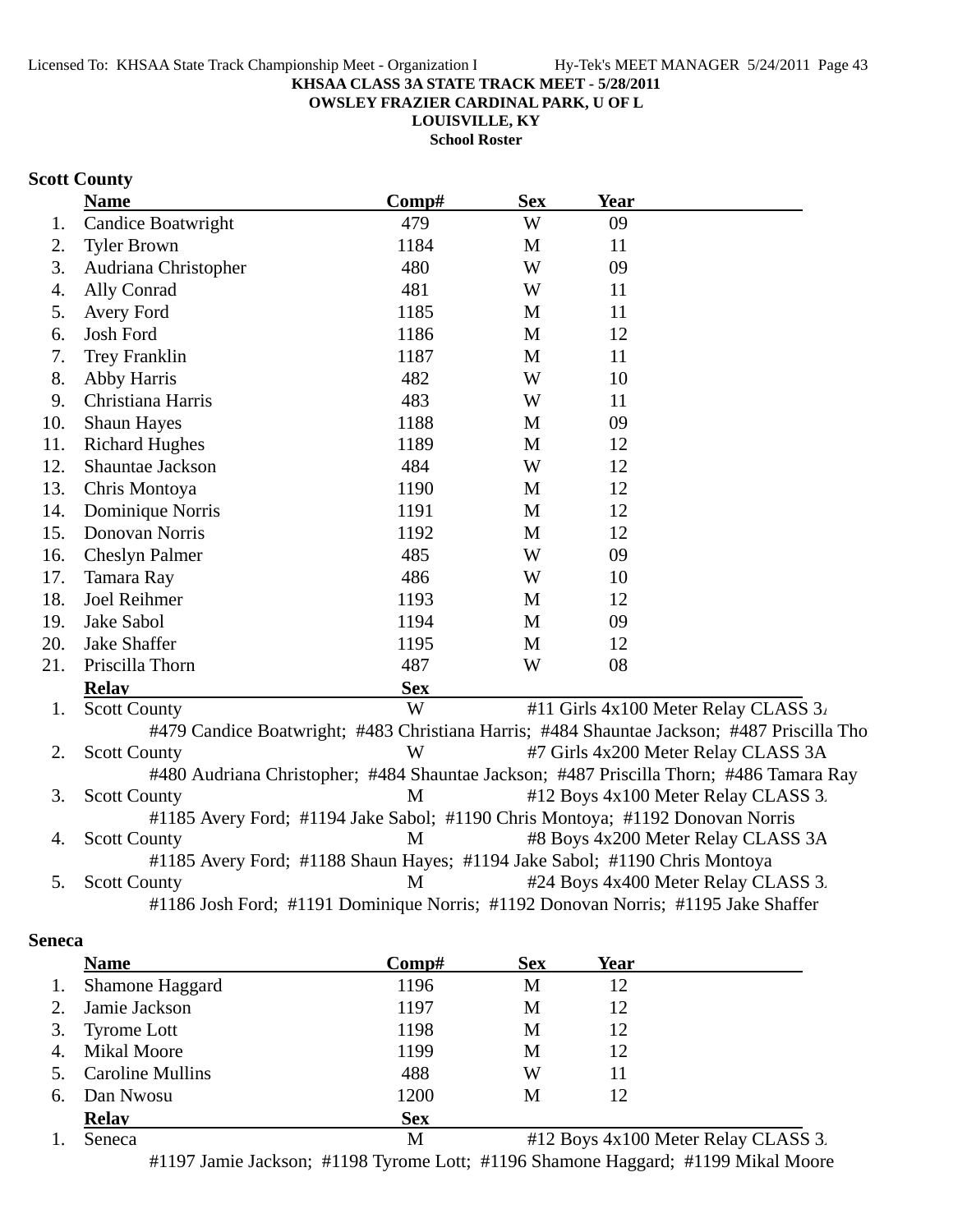### **OWSLEY FRAZIER CARDINAL PARK, U OF L**

**LOUISVILLE, KY**

**School Roster**

## **Simon Kenton**

|     | <b>Name</b>           | Comp#      | <b>Sex</b> | <b>Year</b>                                                                        |
|-----|-----------------------|------------|------------|------------------------------------------------------------------------------------|
| 1.  | <b>Kelsey Baker</b>   | 489        | W          | 11                                                                                 |
| 2.  | <b>Austin Baldwin</b> | 1201       | M          | 12                                                                                 |
| 3.  | <b>Abbey Bridges</b>  | 490        | W          | 10                                                                                 |
| 4.  | Christina Cook        | 491        | W          | 09                                                                                 |
| 5.  | Emma Due              | 492        | W          | 09                                                                                 |
| 6.  | Caitlin Graham        | 493        | W          | 10                                                                                 |
| 7.  | <b>Hunter Gregory</b> | 1202       | M          | 10                                                                                 |
| 8.  | Alexis Haggard        | 494        | W          | 09                                                                                 |
| 9.  | Dylan Harris          | 1203       | M          | 10                                                                                 |
| 10. | Mackenzie Hester      | 495        | W          | 09                                                                                 |
| 11. | Vanessa Hollon        | 496        | W          | 11                                                                                 |
| 12. | <b>Trevor Keene</b>   | 1204       | M          | 09                                                                                 |
| 13. | <b>Sheldon Pence</b>  | 1205       | M          | 12                                                                                 |
| 14. | Nate Powell           | 1206       | M          | 10                                                                                 |
| 15. | Sage Powell           | 1207       | M          | 12                                                                                 |
| 16. | <b>Matt Reilly</b>    | 1208       | M          | 12                                                                                 |
| 17. | <b>Steven Tackett</b> | 1209       | M          | 12                                                                                 |
| 18. | Ray Webb              | 1210       | M          | 11                                                                                 |
| 19. | <b>Ryan Winkler</b>   | 1211       | M          | 12                                                                                 |
|     | <b>Relay</b>          | <b>Sex</b> |            |                                                                                    |
| 1.  | Simon Kenton          | W          |            | #23 Girls 4x400 Meter Relay CLASS 3.                                               |
|     |                       |            |            | #491 Christina Cook; #489 Kelsey Baker; #494 Alexis Haggard; #495 Mackenzie Hester |
| 2.  | Simon Kenton          | M          |            | #12 Boys 4x100 Meter Relay CLASS 3.                                                |
|     |                       |            |            | #1207 Sage Powell; #1203 Dylan Harris; #1210 Ray Webb; #1208 Matt Reilly           |

## **South Laurel**

|                 | <b>Name</b>           | Comp# | <b>Sex</b> | <b>Year</b> |  |
|-----------------|-----------------------|-------|------------|-------------|--|
| 1.              | <b>Kayse Cornett</b>  | 497   | W          | 12          |  |
| $2^{\circ}$     | <b>Charlie Gaskin</b> | 1212  | М          | 12          |  |
| <b>Southern</b> |                       |       |            |             |  |
|                 | <b>Name</b>           | Comp# | <b>Sex</b> | Year        |  |
|                 | Keisha Chiles         | 498   | W          | 11          |  |
|                 | Jawaan Malone         | 1213  | М          | 09          |  |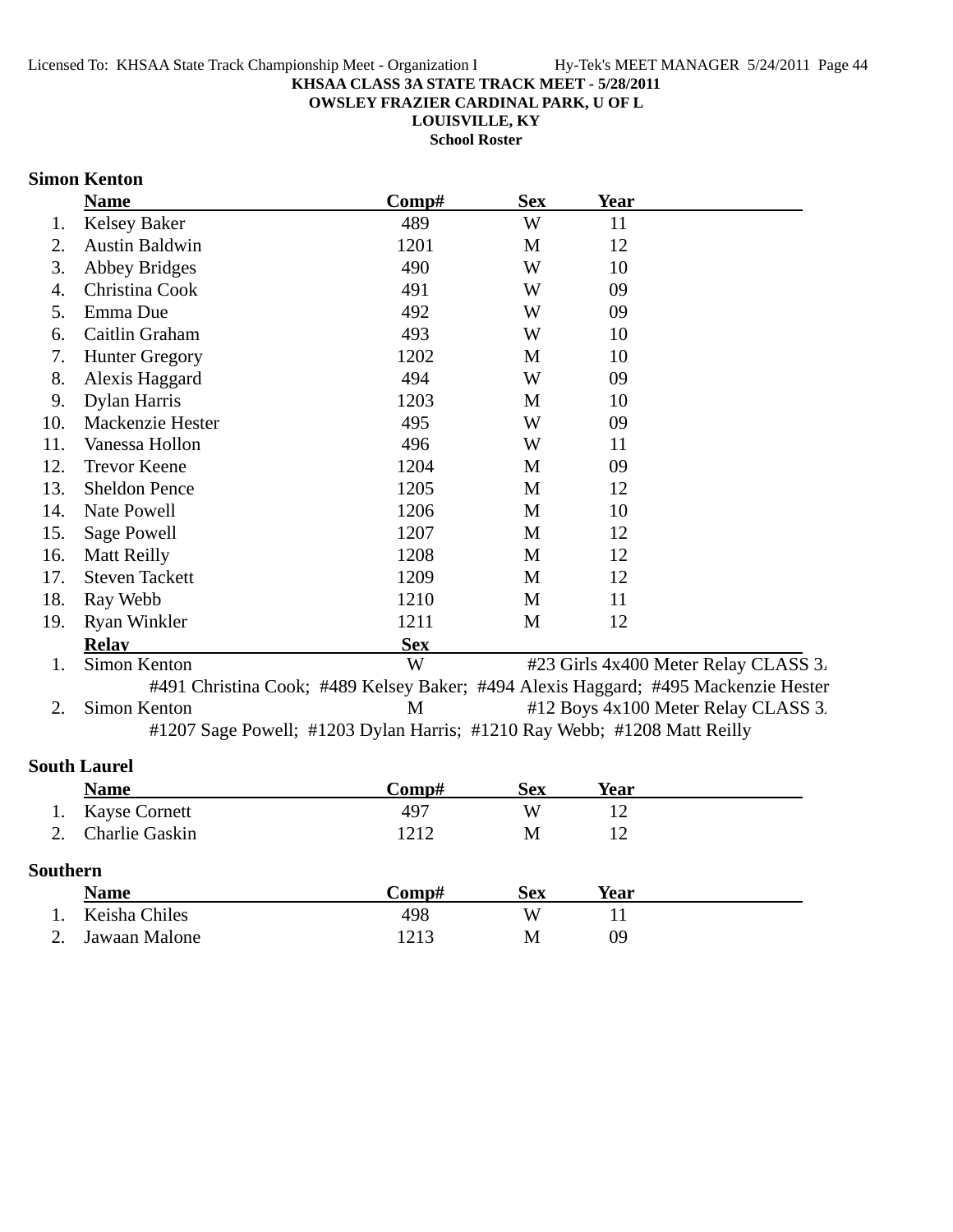**OWSLEY FRAZIER CARDINAL PARK, U OF L**

**LOUISVILLE, KY**

**School Roster**

## **Southwestern**

|     | <b>Name</b>            | Comp#                                                                            | <b>Sex</b> | Year |                                     |
|-----|------------------------|----------------------------------------------------------------------------------|------------|------|-------------------------------------|
|     | <b>Emily Belwood</b>   | 499                                                                              | W          | 10   |                                     |
| 2.  | Gracie Curry           | 500                                                                              | W          | 10   |                                     |
| 3.  | Danay Fothergill       | 501                                                                              | W          | 12   |                                     |
| 4.  | <b>Elise Garrett</b>   | 502                                                                              | W          | 11   |                                     |
| 5.  | Katie Goff             | 503                                                                              | W          | 08   |                                     |
| 6.  | Hannah Grant           | 504                                                                              | W          | 11   |                                     |
| 7.  | <b>Frankie Haynes</b>  | 505                                                                              | W          | 12   |                                     |
| 8.  | Laura Norris           | 506                                                                              | W          | 12   |                                     |
| 9.  | Jessica Pierce         | 507                                                                              | W          | 12   |                                     |
| 10. | <b>Tiffany Russell</b> | 508                                                                              | W          | 09   |                                     |
| 11. | <b>Shelby Selig</b>    | 509                                                                              | W          | 12   |                                     |
|     | <b>Relay</b>           | <b>Sex</b>                                                                       |            |      |                                     |
|     | Southwestern           | W                                                                                |            |      | #7 Girls 4x200 Meter Relay CLASS 3A |
|     |                        | #509 Shelby Selig; #505 Frankie Haynes; #506 Laura Norris; #501 Danay Fothergill |            |      |                                     |
|     | Southwestern           | W                                                                                |            |      | #1 Girls 4x800 Meter Relay CLASS 3A |

#508 Tiffany Russell; #503 Katie Goff; #499 Emily Belwood; #506 Laura Norris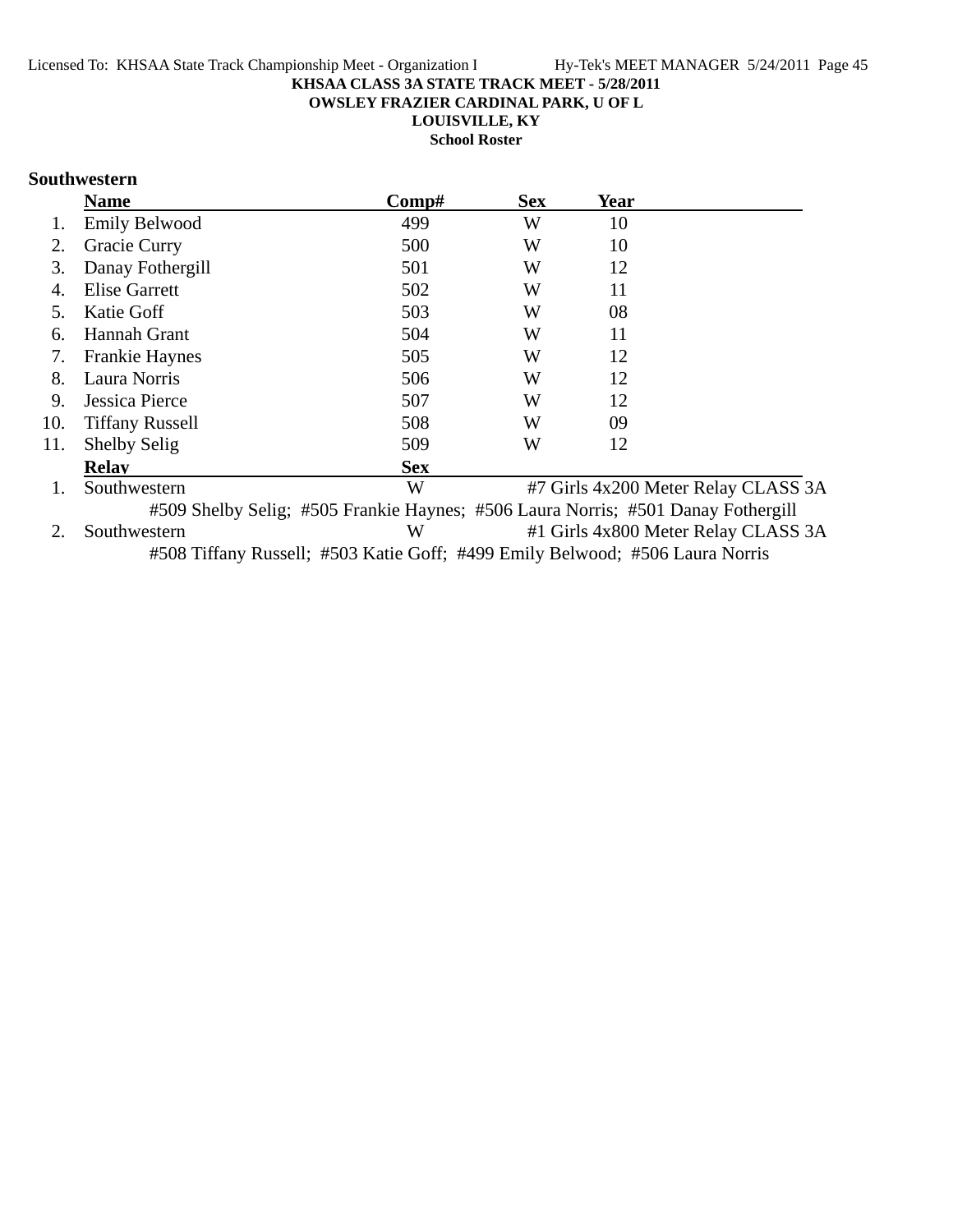**OWSLEY FRAZIER CARDINAL PARK, U OF L**

**LOUISVILLE, KY**

**School Roster**

# **St. Xavier**

|     | <b>Name</b>                                                                       | Comp#      | <b>Sex</b> | Year |                                                                                        |
|-----|-----------------------------------------------------------------------------------|------------|------------|------|----------------------------------------------------------------------------------------|
| 1.  | Zach Beavin                                                                       | 1214       | M          | 11   |                                                                                        |
| 2.  | Michael Blum                                                                      | 1215       | M          | 12   |                                                                                        |
| 3.  | Chris Buntin                                                                      | 1216       | M          | 12   |                                                                                        |
| 4.  | <b>Austin Carter</b>                                                              | 1217       | M          | 12   |                                                                                        |
| 5.  | <b>Thomas Cave</b>                                                                | 1218       | M          | 10   |                                                                                        |
| 6.  | Andrew DiSalvo                                                                    | 1219       | M          | 12   |                                                                                        |
| 7.  | <b>Aaron Graves</b>                                                               | 1220       | M          | 12   |                                                                                        |
| 8.  | Eric Jackson                                                                      | 1221       | M          | 12   |                                                                                        |
| 9.  | <b>Bo Jones</b>                                                                   | 1222       | M          | 11   |                                                                                        |
| 10. | Sam Lewis                                                                         | 1223       | M          | 10   |                                                                                        |
| 11. | Aron Luckett                                                                      | 1224       | M          | 12   |                                                                                        |
| 12. | Jeremy Martin                                                                     | 1225       | M          | 11   |                                                                                        |
| 13. | Peter McDermott                                                                   | 1226       | M          | 12   |                                                                                        |
| 14. | John Ramsey                                                                       | 1227       | M          | 11   |                                                                                        |
| 15. | Nick Reader                                                                       | 1228       | M          | 10   |                                                                                        |
| 16. | Chris Saldana                                                                     | 1229       | M          | 11   |                                                                                        |
| 17. | Patrick Sermersheim                                                               | 1230       | M          | 10   |                                                                                        |
| 18. | <b>Connor Sheryak</b>                                                             | 1231       | M          | 10   |                                                                                        |
| 19. | Alex Simpson                                                                      | 1232       | M          | 11   |                                                                                        |
| 20. | Vincent Stephen                                                                   | 1233       | M          | 11   |                                                                                        |
| 21. | Lucas Tutwiler                                                                    | 1234       | M          | 11   |                                                                                        |
| 22. | Evan Wright                                                                       | 1235       | M          | 12   |                                                                                        |
| 23. | <b>Brad Zolke</b>                                                                 | 1236       | M          | 12   |                                                                                        |
|     | <b>Relay</b>                                                                      | <b>Sex</b> |            |      |                                                                                        |
| 1.  | St. Xavier                                                                        | M          |            |      | #12 Boys 4x100 Meter Relay CLASS 3.                                                    |
|     |                                                                                   |            |            |      | #1216 Chris Buntin; #1230 Patrick Sermersheim; #1225 Jeremy Martin; #1226 Peter McDerm |
| 2.  | St. Xavier                                                                        | M          |            |      | #8 Boys 4x200 Meter Relay CLASS 3A                                                     |
|     | #1216 Chris Buntin; #1235 Evan Wright; #1225 Jeremy Martin; #1226 Peter McDermott |            |            |      |                                                                                        |
| 3.  | St. Xavier                                                                        | M          |            |      | #24 Boys 4x400 Meter Relay CLASS 3.                                                    |
|     |                                                                                   |            |            |      | #1226 Peter McDermott; #1217 Austin Carter; #1227 John Ramsey; #1225 Jeremy Martin     |
| 4.  | St. Xavier                                                                        | M          |            |      | #2 Boys 4x800 Meter Relay CLASS 3A                                                     |
|     | #1215 Michael Blum; #1220 Aaron Graves; #1233 Vincent Stephen; #1228 Nick Reader  |            |            |      |                                                                                        |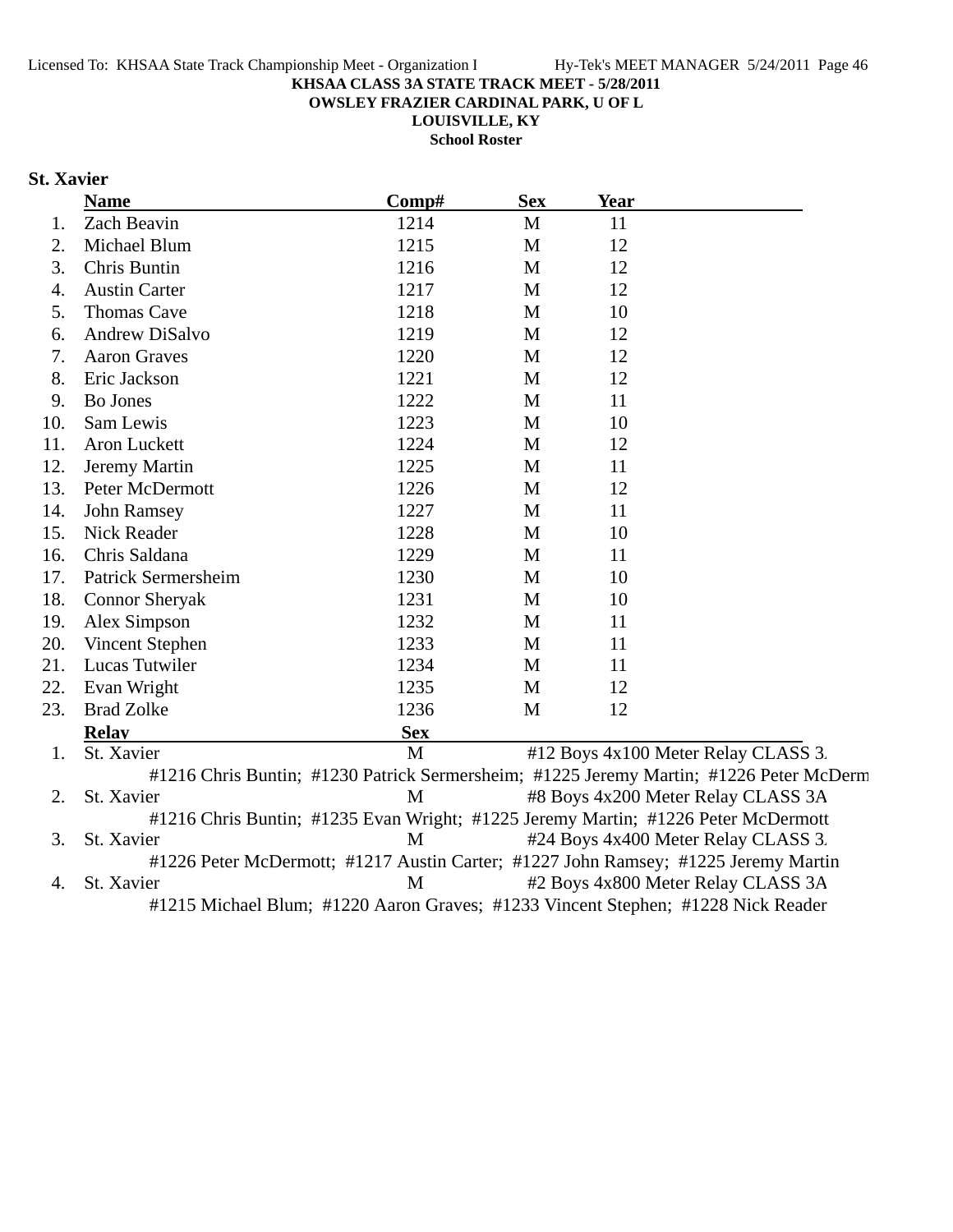**OWSLEY FRAZIER CARDINAL PARK, U OF L**

**LOUISVILLE, KY**

**School Roster**

# **Tates Creek**

|     | <b>Name</b>          | Comp#      | <b>Sex</b>   | <b>Year</b> |                                                                                     |
|-----|----------------------|------------|--------------|-------------|-------------------------------------------------------------------------------------|
| 1.  | Alex Allen           | 1237       | $\mathbf M$  | 11          |                                                                                     |
| 2.  | Emma Anderson        | 510        | W            | 09          |                                                                                     |
| 3.  | <b>Tyler Bailey</b>  | 1238       | M            | 12          |                                                                                     |
| 4.  | Natavia Barber       | 511        | W            | 09          |                                                                                     |
| 5.  | Josh Bassoni         | 1239       | $\mathbf{M}$ | 12          |                                                                                     |
| 6.  | Ian Baughman         | 1240       | M            | 10          |                                                                                     |
| 7.  | Craig Calvert        | 1241       | $\mathbf{M}$ | 12          |                                                                                     |
| 8.  | <b>Andrew Carter</b> | 1242       | $\mathbf M$  | 09          |                                                                                     |
| 9.  | Tatiyana Dean        | 512        | W            | 10          |                                                                                     |
| 10. | Nathanael Druggan    | 1243       | M            | 09          |                                                                                     |
| 11. | Douglas Edwards      | 1244       | M            | 09          |                                                                                     |
| 12. | McKenzie Hall        | 513        | W            | 09          |                                                                                     |
| 13. | <b>Ben Hart</b>      | 1245       | M            | 09          |                                                                                     |
| 14. | Reecie Herron        | 514        | W            | 11          |                                                                                     |
| 15. | Monica Jackson       | 515        | W            | 11          |                                                                                     |
| 16. | Jontez Jones         | 1246       | M            | 12          |                                                                                     |
| 17. | Alex Kincaid         | 1247       | M            | 09          |                                                                                     |
| 18. | Aaron Lankster       | 516        | W            | 09          |                                                                                     |
| 19. | Adrian Lyttle        | 1248       | M            | 10          |                                                                                     |
| 20. | Abigail Mrvos        | 517        | W            | 10          |                                                                                     |
| 21. | Dennis Oxendine      | 1249       | M            | 10          |                                                                                     |
| 22. | Tamyah Pipkin        | 518        | W            | 12          |                                                                                     |
| 23. | <b>Zach Porter</b>   | 1250       | M            | 12          |                                                                                     |
| 24. | <b>Paviel Reese</b>  | 519        | W            | 09          |                                                                                     |
| 25. | <b>Lorren Sales</b>  | 520        | W            | 09          |                                                                                     |
| 26. | Michelle Tichenor    | 521        | W            | 11          |                                                                                     |
| 27. | Kara Weaver          | 522        | W            | 09          |                                                                                     |
| 28. | <b>Ashley Whaley</b> | 523        | W            | 09          |                                                                                     |
| 29. | Hunter White         | 524        | W            | 09          |                                                                                     |
| 30. | <b>Ryan Wilkins</b>  | 1251       | M            | 10          |                                                                                     |
| 31. | Kathryn Workman      | 525        | W            | 09          |                                                                                     |
|     | <b>Relay</b>         | <b>Sex</b> |              |             |                                                                                     |
| 1.  | <b>Tates Creek</b>   | W          |              |             | #11 Girls 4x100 Meter Relay CLASS 3.                                                |
|     |                      |            |              |             | #511 Natavia Barber; #512 Tatiyana Dean; #518 Tamyah Pipkin; #521 Michelle Tichenor |
| 2.  | <b>Tates Creek</b>   | W          |              |             | #7 Girls 4x200 Meter Relay CLASS 3A                                                 |
|     |                      |            |              |             | #511 Natavia Barber; #512 Tatiyana Dean; #518 Tamyah Pipkin; #521 Michelle Tichenor |

3. Tates Creek W #23 Girls 4x400 Meter Relay CLASS 3. #525 Kathryn Workman; #512 Tatiyana Dean; #521 Michelle Tichenor; #523 Ashley Whaley 4. Tates Creek W #1 Girls 4x800 Meter Relay CLASS 3A #520 Lorren Sales; #522 Kara Weaver; #523 Ashley Whaley; #516 Aaron Lankster

5. Tates Creek M #12 Boys 4x100 Meter Relay CLASS 3. #1238 Tyler Bailey; #1239 Josh Bassoni; #1246 Jontez Jones; #1249 Dennis Oxendine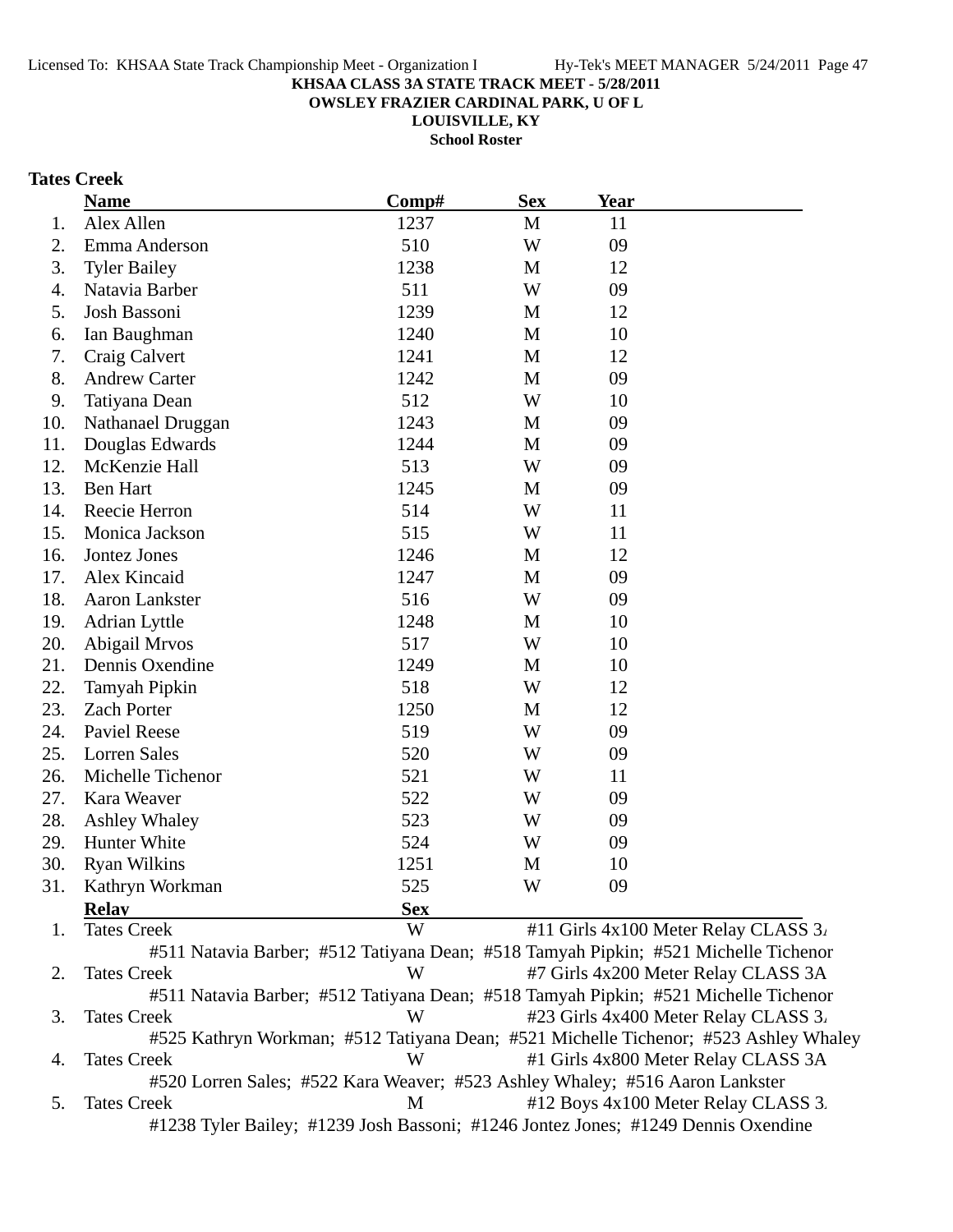## Licensed To: KHSAA State Track Championship Meet - Organization I Hy-Tek's MEET MANAGER 5/24/2011 Page 48 **KHSAA CLASS 3A STATE TRACK MEET - 5/28/2011 OWSLEY FRAZIER CARDINAL PARK, U OF L LOUISVILLE, KY**

#### **School Roster**

## **Tates Creek**

|    | <b>Relay</b>       |   | Sex                                                                             |
|----|--------------------|---|---------------------------------------------------------------------------------|
| 6. | <b>Tates Creek</b> | M | #8 Boys 4x200 Meter Relay CLASS 3A                                              |
|    |                    |   | #1238 Tyler Bailey; #1239 Josh Bassoni; #1248 Adrian Lyttle; #1246 Jontez Jones |
|    | <b>Tates Creek</b> | M | #2 Boys 4x800 Meter Relay CLASS 3A                                              |
|    |                    |   | #1241 Craig Calvert; #1245 Ben Hart; #1248 Adrian Lyttle; #1250 Zach Porter     |

## **Trinity (Louisville)**

|               | <b>Name</b>              | Comp#                                                                      | <b>Sex</b> | Year |                                                                                 |
|---------------|--------------------------|----------------------------------------------------------------------------|------------|------|---------------------------------------------------------------------------------|
|               | <b>Thomas Albrektson</b> | 1252                                                                       | M          | 10   |                                                                                 |
| 2.            | <b>Nathaniel Barton</b>  | 1253                                                                       | M          | 11   |                                                                                 |
| 3.            | Nick Eckert              | 1254                                                                       | M          | 09   |                                                                                 |
| 4.            | <b>Tyler English</b>     | 1255                                                                       | M          | 11   |                                                                                 |
| 5.            | Evan Hancock             | 1256                                                                       | M          | 10   |                                                                                 |
| 6.            | Paul Lacher              | 1257                                                                       | M          | 11   |                                                                                 |
| 7.            | Colin Medley             | 1258                                                                       | M          | 12   |                                                                                 |
| 8.            | Sam Meredeth             | 1259                                                                       | M          | 11   |                                                                                 |
| 9.            | Alex Neol                | 1260                                                                       | M          | 11   |                                                                                 |
| 10.           | James Quick              | 1261                                                                       | M          | 10   |                                                                                 |
| 11.           | Keegan Raidt             | 1262                                                                       | M          | 10   |                                                                                 |
| 12.           | Joseph Shaw              | 1263                                                                       | M          | 11   |                                                                                 |
| 13.           | John Stich               | 1264                                                                       | M          | 11   |                                                                                 |
| 14.           | Cody Swabek              | 1265                                                                       | M          | 09   |                                                                                 |
| 15.           | Jacob Wildeman           | 1266                                                                       | M          | 12   |                                                                                 |
|               | <b>Relav</b>             | <b>Sex</b>                                                                 |            |      |                                                                                 |
| 1.            | Trinity (Louisville)     | M                                                                          |            |      | #24 Boys 4x400 Meter Relay CLASS 3.                                             |
|               |                          | #1258 Colin Medley; #1263 Joseph Shaw; #1264 John Stich; #1257 Paul Lacher |            |      |                                                                                 |
| $\mathcal{D}$ | Trainity (Iouivilla)     | M                                                                          |            |      | $\#$ Roys $\Lambda$ v $\Omega$ $\Omega$ Meter Relay CI $\Lambda$ SS 3 $\Lambda$ |

2. Trinity (Louisville) M #2 Boys 4x800 Meter Relay CLASS 3A #1259 Sam Meredeth; #1258 Colin Medley; #1260 Alex Neol; #1257 Paul Lacher

# **Waggener**

| <b>Name</b>             | √omp# | Sex | Year |
|-------------------------|-------|-----|------|
| <b>Shazzon Mumphery</b> | 1267  |     |      |
| 2. Kelvonte Reeves      | 1268  | М   |      |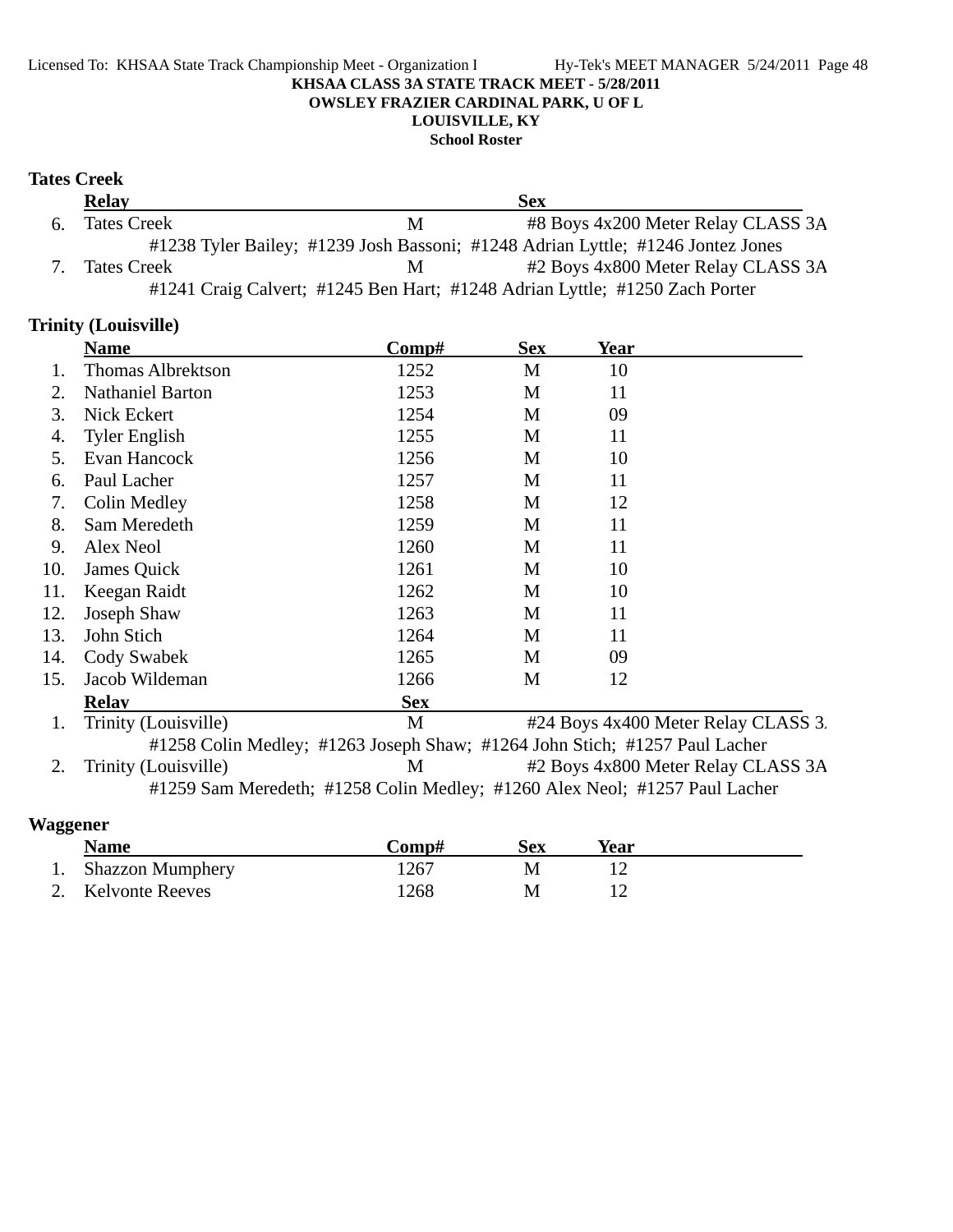**OWSLEY FRAZIER CARDINAL PARK, U OF L**

**LOUISVILLE, KY School Roster**

## **Warren Central**

|     | <b>Name</b>                                                                            | Comp#      | <b>Sex</b> | <b>Year</b> |                                                                                           |  |
|-----|----------------------------------------------------------------------------------------|------------|------------|-------------|-------------------------------------------------------------------------------------------|--|
| 1.  | Cortez Barber                                                                          | 1269       | M          | 12          |                                                                                           |  |
| 2.  | <b>Tia Barnett</b>                                                                     | 526        | W          | 07          |                                                                                           |  |
| 3.  | Andre Bledsoe                                                                          | 1270       | M          | 11          |                                                                                           |  |
| 4.  | Donovan Halsel                                                                         | 1271       | M          | 11          |                                                                                           |  |
| 5.  | LaShae Halsel                                                                          | 527        | W          | 08          |                                                                                           |  |
| 6.  | Angel Hill                                                                             | 528        | W          | 09          |                                                                                           |  |
| 7.  | Shaahid Johnson                                                                        | 1272       | M          | 11          |                                                                                           |  |
| 8.  | Luseni Kamara                                                                          | 1273       | M          | 12          |                                                                                           |  |
| 9.  | DeVanee Lasley                                                                         | 529        | W          | 11          |                                                                                           |  |
| 10. | <b>TiaVion Patterson</b>                                                               | 530        | W          | 08          |                                                                                           |  |
| 11. | Jasmine Ray                                                                            | 531        | W          | 11          |                                                                                           |  |
| 12. | <b>Andreaus Robinson</b>                                                               | 1274       | M          | 10          |                                                                                           |  |
| 13. | <b>Zach Ross</b>                                                                       | 1275       | M          | 11          |                                                                                           |  |
| 14. | Jharon Satterfield                                                                     | 532        | W          | 09          |                                                                                           |  |
| 15. | <b>Tyreon Satterfield</b>                                                              | 1276       | M          | 11          |                                                                                           |  |
| 16. | LaJustin Scgers                                                                        | 1277       | M          | 11          |                                                                                           |  |
| 17. | <b>Gary Settles</b>                                                                    | 1278       | M          | 10          |                                                                                           |  |
| 18. | <b>Bryan Stovall</b>                                                                   | 1279       | M          | 11          |                                                                                           |  |
| 19. | Keiyorii Tinker                                                                        | 533        | W          | 12          |                                                                                           |  |
| 20. | Nitaya Walker                                                                          | 534        | W          | 11          |                                                                                           |  |
| 21. | Adam Wilkey                                                                            | 1280       | M          | 11          |                                                                                           |  |
|     | <b>Relav</b>                                                                           | <b>Sex</b> |            |             |                                                                                           |  |
| 1.  | Warren Central                                                                         | W          |            |             | #11 Girls 4x100 Meter Relay CLASS 3.                                                      |  |
|     | #534 Nitaya Walker; #530 TiaVion Patterson; #532 Jharon Satterfield; #531 Jasmine Ray  |            |            |             |                                                                                           |  |
| 2.  | Warren Central                                                                         | W          |            |             | #7 Girls 4x200 Meter Relay CLASS 3A                                                       |  |
|     | #528 Angel Hill; #530 TiaVion Patterson; #532 Jharon Satterfield; #533 Keiyorii Tinker |            |            |             |                                                                                           |  |
| 3.  | Warren Central                                                                         | W          |            |             | #23 Girls 4x400 Meter Relay CLASS 3.                                                      |  |
|     | #532 Jharon Satterfield; #531 Jasmine Ray; #528 Angel Hill; #529 DeVanee Lasley        |            |            |             |                                                                                           |  |
| 4.  | Warren Central                                                                         | M          |            |             | #12 Boys 4x100 Meter Relay CLASS 3.                                                       |  |
|     |                                                                                        |            |            |             | #1269 Cortez Barber; #1277 LaJustin Scgers; #1276 Tyreon Satterfield; #1270 Andre Bledsoe |  |
| 5.  | Warren Central                                                                         | M          |            |             | #24 Boys 4x400 Meter Relay CLASS 3.                                                       |  |
|     | #1269 Cortez Barber; #1278 Gary Settles; #1275 Zach Ross; #1272 Shaahid Johnson        |            |            |             |                                                                                           |  |

# **Whitley County**

| <b>Name</b>          | Comp# | Sex | Year |  |
|----------------------|-------|-----|------|--|
| 1. Shawnee Holbrook  | 535   |     |      |  |
| 2. Mariah Jackson    | 536   |     |      |  |
| 3. Elizabeth Patrick | 537   | W   |      |  |